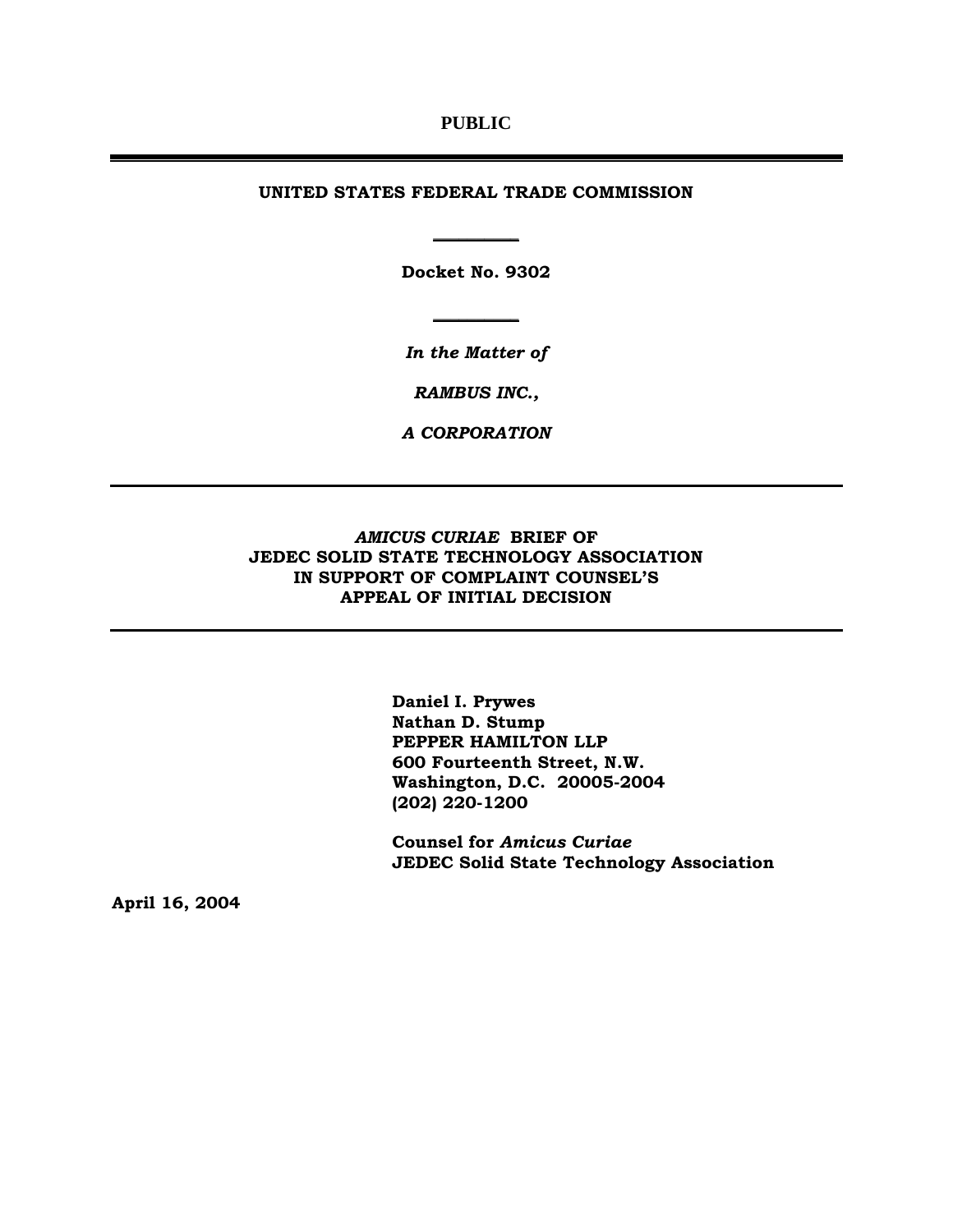# **TABLE OF CONTENTS**

| $\mathbf{I}$ . |                                                   | JEDEC STANDARD-SETTING ACTIVITY HAS NUMEROUS BENEFITS WHICH<br>ARE ACHIEVED THROUGH COLLABORATIVE WORK REQUIRING OPENNESS |  |  |  |
|----------------|---------------------------------------------------|---------------------------------------------------------------------------------------------------------------------------|--|--|--|
| II.            |                                                   | JEDEC'S PATENT POLICY EXPRESSLY REQUIRES EARLY AND BROAD<br>DISCLOSURE OF PATENTS AND PATENT APPLICATIONS THAT MIGHT BE   |  |  |  |
| III.           | THE DECISION'S ANALYSIS WAS EGREGIOUSLY WRONG AND |                                                                                                                           |  |  |  |
|                | A <sub>1</sub>                                    | The Decision Misconstrued the Text of JEDEC's Patent Policy 14                                                            |  |  |  |
|                | <b>B.</b>                                         | The Decision's Reliance on Other Evidence Was Also Deeply Flawed  22                                                      |  |  |  |
|                | $\mathcal{C}$ .                                   |                                                                                                                           |  |  |  |
|                | D.                                                |                                                                                                                           |  |  |  |
| IV.            |                                                   | THE COMMISSION SHOULD REVIEW THIS CASE TO CORRECT AN                                                                      |  |  |  |
|                |                                                   |                                                                                                                           |  |  |  |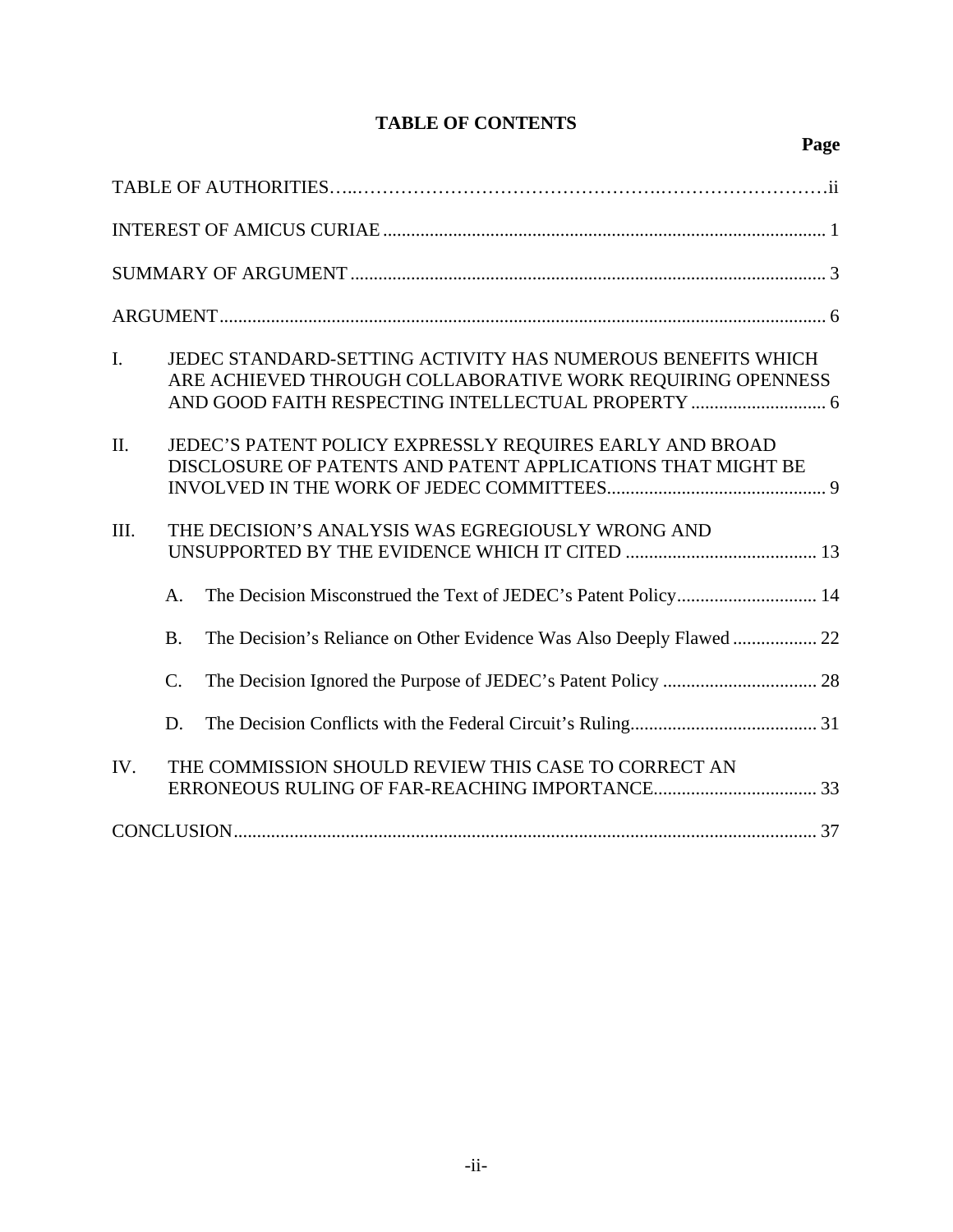# **TABLE OF AUTHORITIES**

# **CASES**

| Allied Tube & Conduit Corp. v. Indian Head, Inc., 486 U.S. 492 (1988)20, 36                                                                                        |    |
|--------------------------------------------------------------------------------------------------------------------------------------------------------------------|----|
| American Society of Mechanical Engineers, Inc. v. Hydrolevel Corp., 456 U.S. 556                                                                                   |    |
|                                                                                                                                                                    |    |
|                                                                                                                                                                    |    |
| Hamilton Bank, N.A. v. Office of the Comptroller of the Currency, 227 F. Supp. 2d 1                                                                                |    |
|                                                                                                                                                                    |    |
| Independent Insurance Agents of America, Inc. v. Hawke, 211 F.3d 638 (D.C. Cir. 2000)15                                                                            |    |
| In re Certain Integrated Circuit Chipsets and Products Containing Same, Inv. No. 337-                                                                              |    |
|                                                                                                                                                                    |    |
| In the Matter of Union Oil Co., of Calif., Docket No. 9305 (FTC Initial Decision Nov.                                                                              |    |
|                                                                                                                                                                    |    |
| Non-Linear Trading Co. v. Braddis Associates, 675 N.Y.S. 2d 5 (App. Div. 1998) 27                                                                                  |    |
|                                                                                                                                                                    |    |
| Potter Instrument Co. v. Storage Technology Corp., 207 U.S.P.Q. (BNA) 763 (E.D. Va.<br>1980), aff'd, 641 F.2d 190 (4th Cir.), cert. denied, 454 U.S. 832 (1981) 35 |    |
| Rambus Inc. v. Infineon Technologies AG, 318 F.3d 1081 (Fed. Cir.), cert. denied, 124                                                                              | 33 |
|                                                                                                                                                                    |    |
| STMicroelectronics, Inc. v. Motorola, Inc., Civ. No. 4:30-CV-276 (E.D. Tex.) 35                                                                                    |    |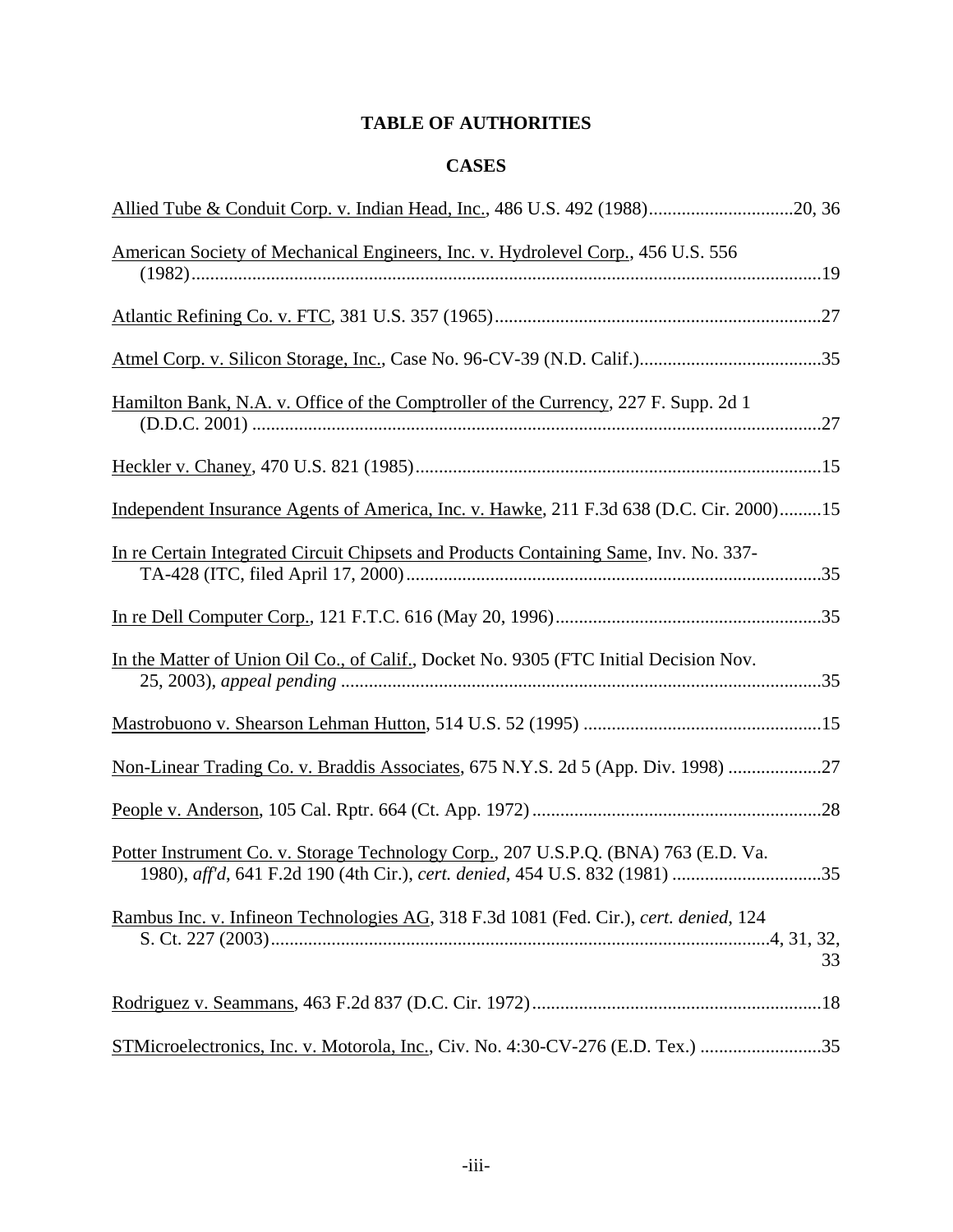| Samsung Electronics Co. v. Tessera Technologies, Inc., Case No. 4:02-cv-05837 (N.D.       |
|-------------------------------------------------------------------------------------------|
|                                                                                           |
| SanDisk Corp. v. Lexar Media, Inc., No. C98-01115 (N.D. Cal. Oct. 17, 2000)35             |
| Sony Electrics, Inc. v. Consumer Electrics Association, 157 F. Supp. 2d 172 (D. Conn.     |
| Stambler v. Diebold, Inc., 11 U.S.P.Q. 2d (BNA) 1709 (E.D.N.Y.), aff'd, 878 F.2d 1445     |
| Sun Microsystems, Inc. v. Kingston Tech. Co., Civ. Action No. C99-03610VRW (N.D.          |
| Superior Bedding Co. v. Serta Associates, Inc., 353 F. Supp. 1143 (N.D. Ill. 1972)17      |
| TM Patents, L.P. v. IBM Corp., Case No. 7:97-CV-1529 (S.D.N.Y., filed March 6, 1997) 35   |
| Texas Instruments, Inc. v. Micron Tech., Inc., Case No. 93-CV-254 (D. Idaho, filed Sept.  |
| Thole v. Structural Pest Control Board, 117 Cal. Rptr. 206 (Ct. App. 1974)27              |
| Townshend v. Rockwell International Corp., 55 U.S.P.Q. 2d (BNA) 1011 (N.D. Cal.           |
|                                                                                           |
|                                                                                           |
|                                                                                           |
| Wang Laboratories, Inc. v. Mitsubishi Electrics America, Inc., 103 F.3d 1571 (Fed. Cir.), |
| Winbond Electrics Corp. v. ITC, 2001 U.S. App. LEXIS 25113 (Fed. Cir. Aug. 22,            |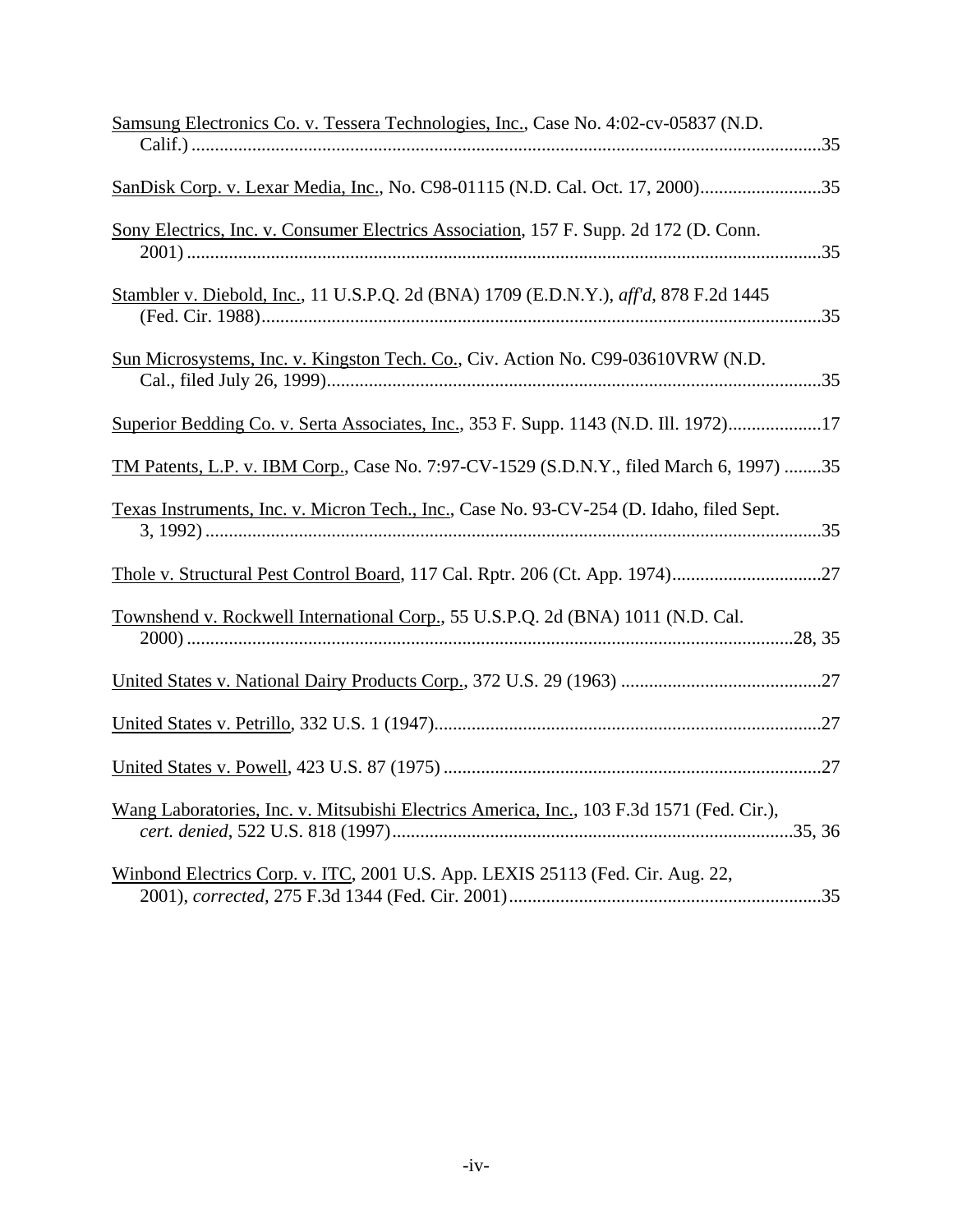# **STATUTES**

| 15 U.S.C. $\frac{27}{15}$                                                                                                                                            |    |
|----------------------------------------------------------------------------------------------------------------------------------------------------------------------|----|
| <b>MISCELLANEOUS</b>                                                                                                                                                 |    |
|                                                                                                                                                                      |    |
|                                                                                                                                                                      |    |
|                                                                                                                                                                      |    |
|                                                                                                                                                                      |    |
|                                                                                                                                                                      |    |
| M. Lemley, <i>Intellectual Property Rights and Standard-Setting Organizations</i> , 90 Calif.                                                                        |    |
| F. Marino & J. Nye, A Diminished Duty to Disclose: The Federal Circuit Decision In<br>Rambus Inc. v. Infineon Technologies, Intellectual Property Today, June 200334 |    |
| J. Mueller, <i>Patenting Industry Standards</i> , 34 J. Marshall L. Rev. 897 (Summer 2001)                                                                           | 28 |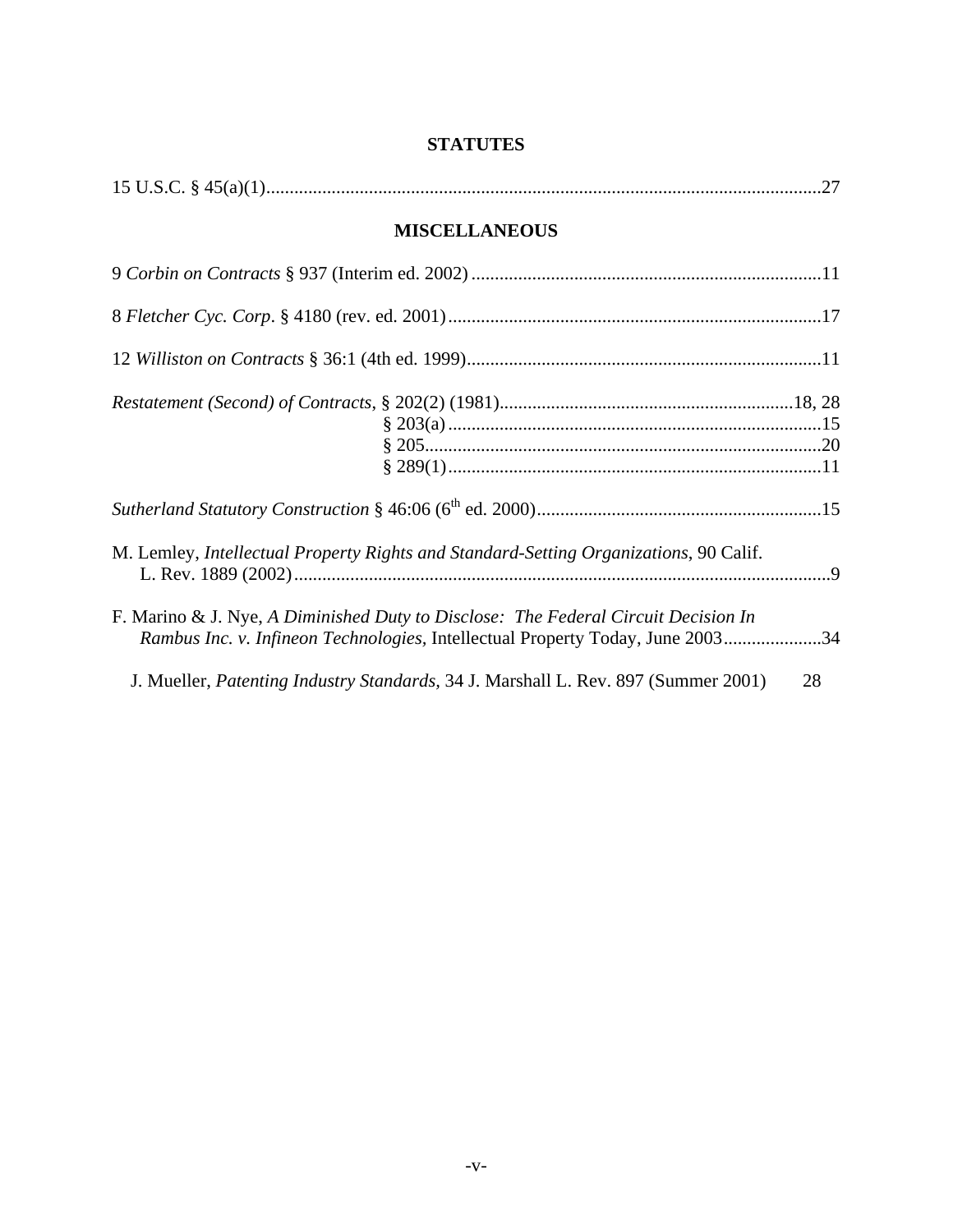This *amicus curiae* brief is submitted by the JEDEC Solid State Technology Association ("JEDEC"), in support of Complaint Counsel's appeal to the Commission of the Initial Decision dated February 23, 2004 (the "Decision") rendered by Chief Administrative Law Judge Stephen J. McGuire.

### **INTEREST OF AMICUS CURIAE**

JEDEC is at the epicenter of this case. The Complaint alleged that Rambus Inc. ("Rambus") breached JEDEC's patent-disclosure policy and engaged in conduct that violated the antitrust laws and Section 5 of the Federal Trade Commission Act. JEDEC executives and members testified at the trial, and JEDEC's patent policy is a central focus of the lengthy Decision.

JEDEC is a non-profit trade association which serves as the semiconductor and solid-state engineering standardization body of the Electronic Industries Alliance ("EIA"). EIA is a trade association that represents all areas of the electronics industry. During the period in question, EIA conducted standard-setting activity through several divisions and units, including JEDEC.

JEDEC develops and maintains technical standards through its 50 committees. About 250 member companies and 1800 individuals actively participate on these committees to develop and maintain standards to meet industry and user needs for semiconductor devices and integrated circuits. These member companies include both manufacturers and users of these products, and others allied to the field.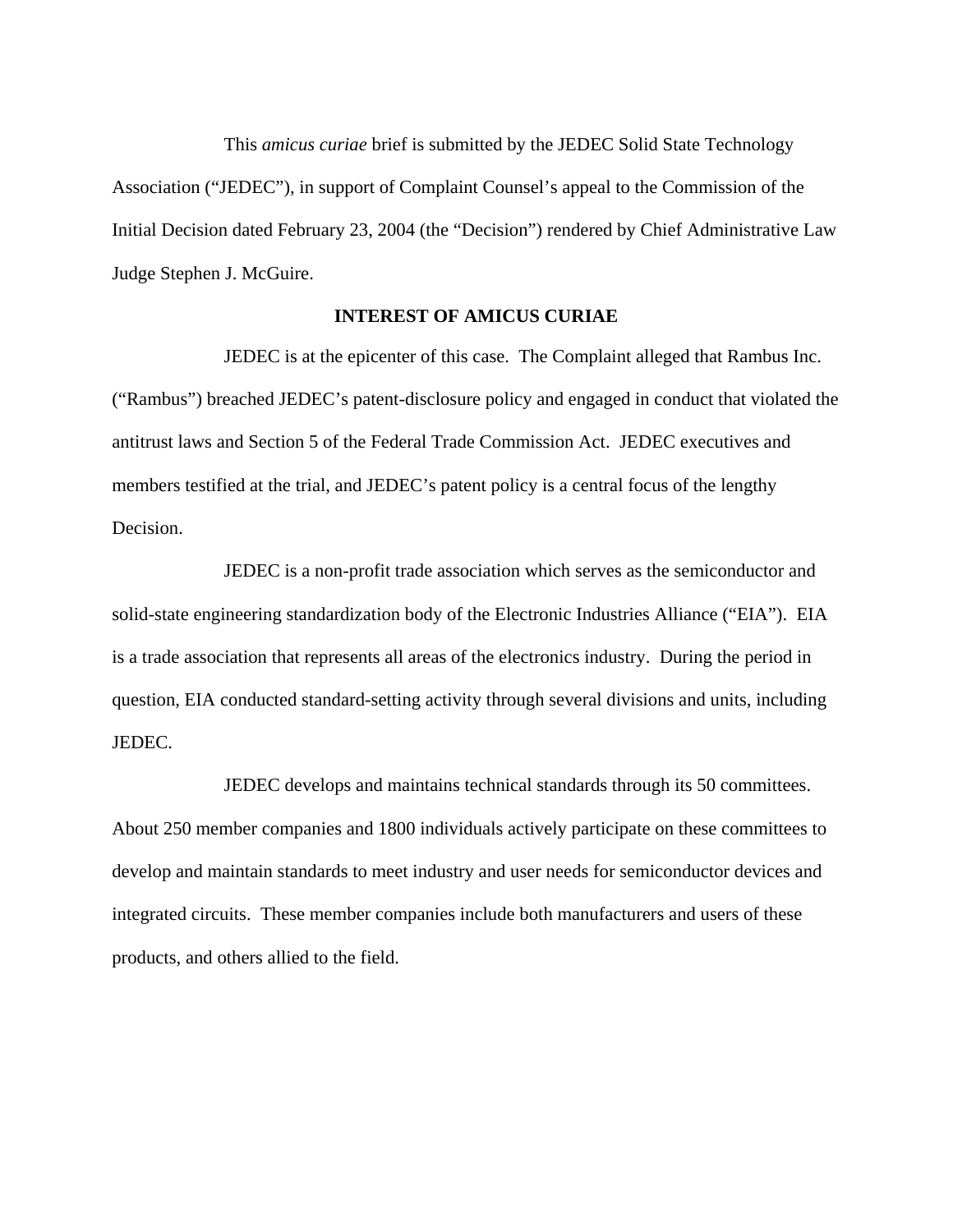Since 1958, JEDEC has been one of the foremost standards development organizations for the semiconductor industry.<sup>1</sup> JEDEC was a division of EIA until 2000, when it was separately incorporated as a non-profit, non-stock corporation.

JEDEC exists for the development of standards by all interested parties that are open for use by the entire industry. That is its mission and purpose. To achieve such open standards, JEDEC's published patent policy required, and continues to require, the early disclosure of relevant patents and applications. JEDEC's published policy states that JEDEC will in no case issue a standard requiring use of a known patent or patent application "unless all the relevant technical information . . . is known to the formulating committee[,] subcommittee, or working group," and JEDEC receives "written assurance that a license will be made available to all applicants under reasonable terms and conditions that are demonstrably free of any unfair discrimination." (CX0208-019.)

JEDEC has a direct interest in this case because it involves the interpretation and application of JEDEC's patent policy. According to the Decision, under JEDEC's patent policy, "the disclosure of intellectual property interests was encouraged and voluntary, not required or mandatory." (Decision, at p. 265.) The Decision also concluded that participants in JEDEC standard-setting activity had no duty of good-faith toward other participants. (*Id*. at p. 261.)

JEDEC explains in this *amicus* brief why these two conclusions are wrong – and egregiously so. They threaten great harm to the information-technology industry in particular, and to standards-development work in general.

<sup>&</sup>lt;u>1</u>  $\frac{1}{1}$  JEDEC is an acronym standing for the Joint Electron Device Engineering Council.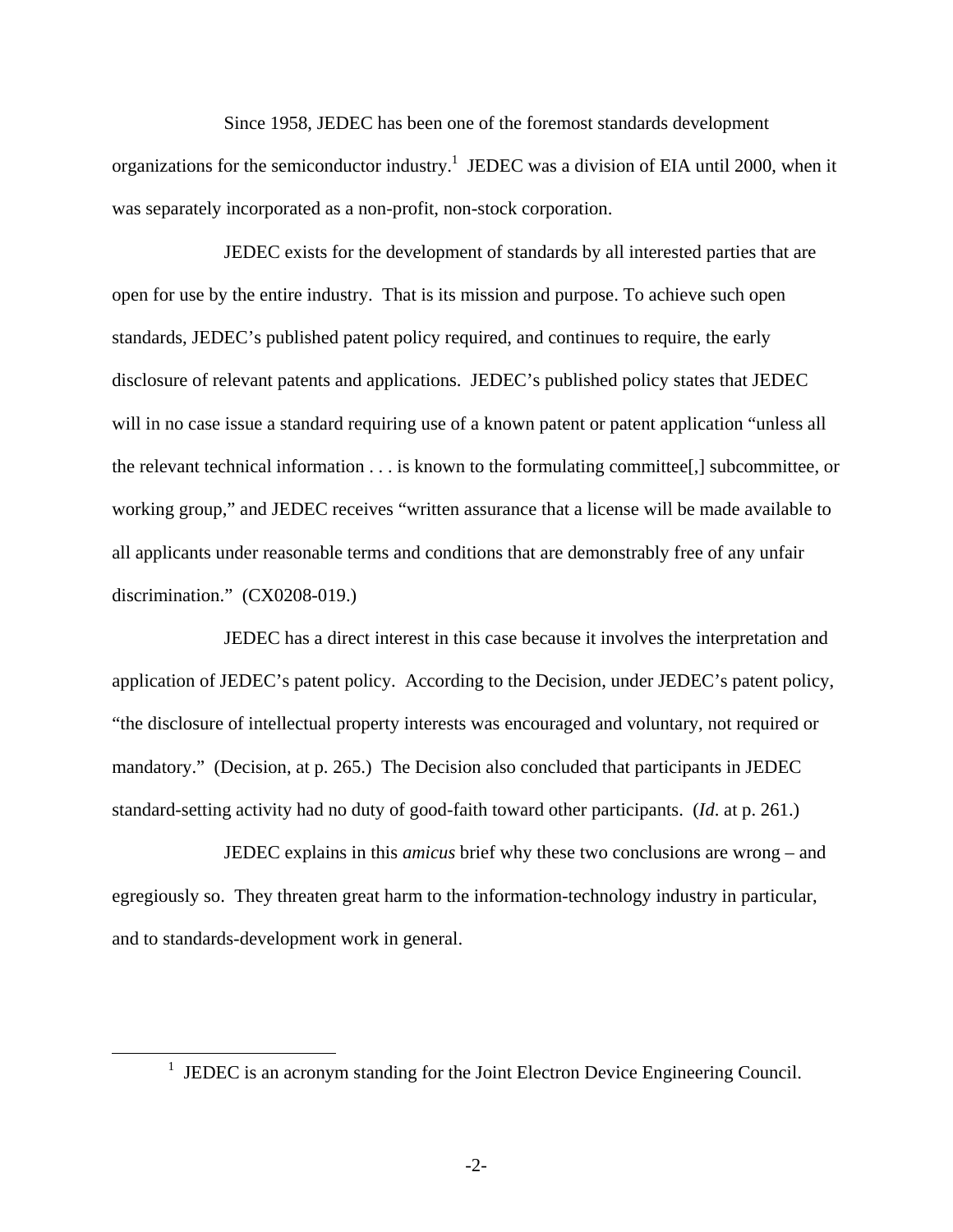### **SUMMARY OF ARGUMENT**

The Commission should review this case carefully, and correct the Decision below, for two reasons.

First, this case is of enormous significance to the standards development community, the information-technology industry, and the consuming public. The Decision guts JEDEC's patent policy. That patent policy has been in place for years to protect the industry and public against patent "ambushes" that drive up costs and reduce competition.

Second, as we show in this brief, the Decision misconstrued the JEDEC patent policy through multiple, egregious, and tortured misinterpretations of JEDEC's and EIA's rules. This analysis, if not corrected, threatens to torpedo not only JEDEC's patent-disclosure rules, but also those of any standard-setting organization which requires the disclosure of patents or patent applications.

Today, and at all pertinent times, JEDEC's patent policy has required that participants in its standard-setting work make early disclosure of patents and patent applications that they know of and that may relate to proposed standards. At JEDEC committee meetings, JEDEC committee members (as Rambus was at the time) had an "obligation" to "inform the meeting of any knowledge they may have of any patents, or pending patents, that might be involved in the work they are undertaking." (CX0208-019.) This information must be furnished "at the earliest possible time" in the standards-development process. (*Id.*)

The Decision wrongly concluded that JEDEC's patent policy did not require participants in JEDEC committees to disclose patents or patent applications relating to proposed standards, and that the EIA Legal Guides do not impose a duty of good-faith on participants. As we show below, these finding are at war with the plain text of the policy and the Legal Guides; they violate basic canons of construction; they conflict with JEDEC's overall purpose and

-3-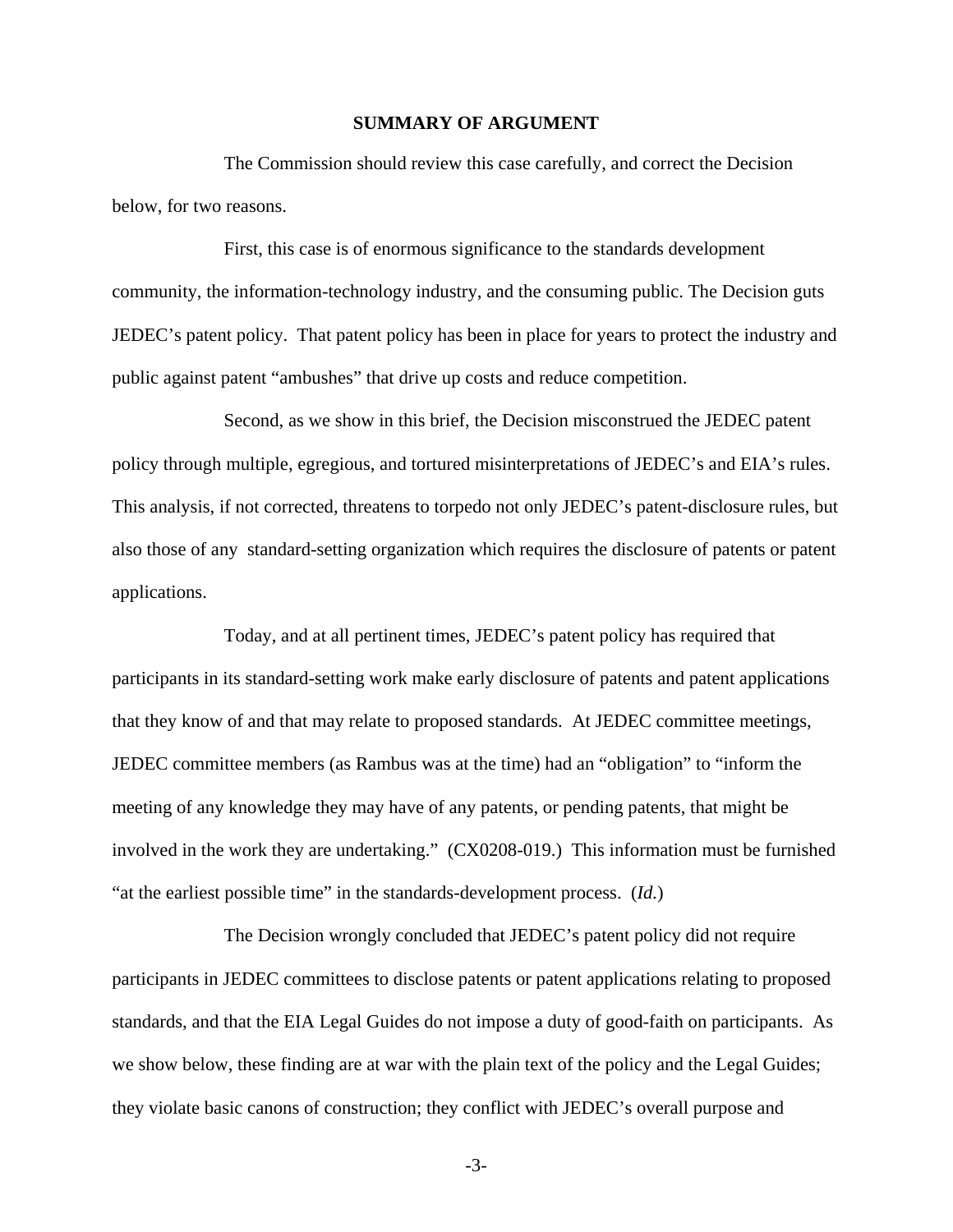functions; and they undermine the fundamental principles of openness and fair competition which JEDEC seeks to promote in the public interest.

The Decision purports to rely upon and agree with the Federal Circuit's holding in *Rambus Inc. v. Infineon Technologies AG*, 318 F.3d 1081 (Fed. Cir.), *cert. denied*, 124 S. Ct. 227 (2003), which also addresses the meaning and scope of JEDEC's patent policy. The Decision, however, is so extreme and misguided that it conflicts with both the majority and dissenting opinions in that case. While the two opinions in *Infineon* reached radically different conclusions in many respects, both opinions agreed that JEDEC's patent policy requires mandatory disclosure of patents and patent applications needed to use a final standard; they disagree only about whether the duty is still broader. In this case, the Decision found there is no mandatory disclosure duty at all. This sharp conflict with the Federal Circuit warrants the Commission's careful review to determine why the Decision went so far astray.

If uncorrected, this ruling will have serious repercussions stretching far beyond the immediate parties and claims. Hundreds of JEDEC standards for information-technology devices have been developed under JEDEC's patent policy in the past decade alone, with literally billions of dollars of resulting trade in standardized semiconductor products. The erroneous Decision will permit any company that participated in the standard-setting process at JEDEC, and concealed its patents or patent applications, to now enforce those patents against an entire industry with complete impunity. The Decision nullifies JEDEC's patent policy *in toto.* It threatens to usher in a reign of patent chaos with respect to all standards adopted by JEDEC since at least the early 1990s.

JEDEC's patent-disclosure policy is intended to elicit the early and broad disclosure of any intellectual property ("IP") that is relevant to the work of a JEDEC committee

-4-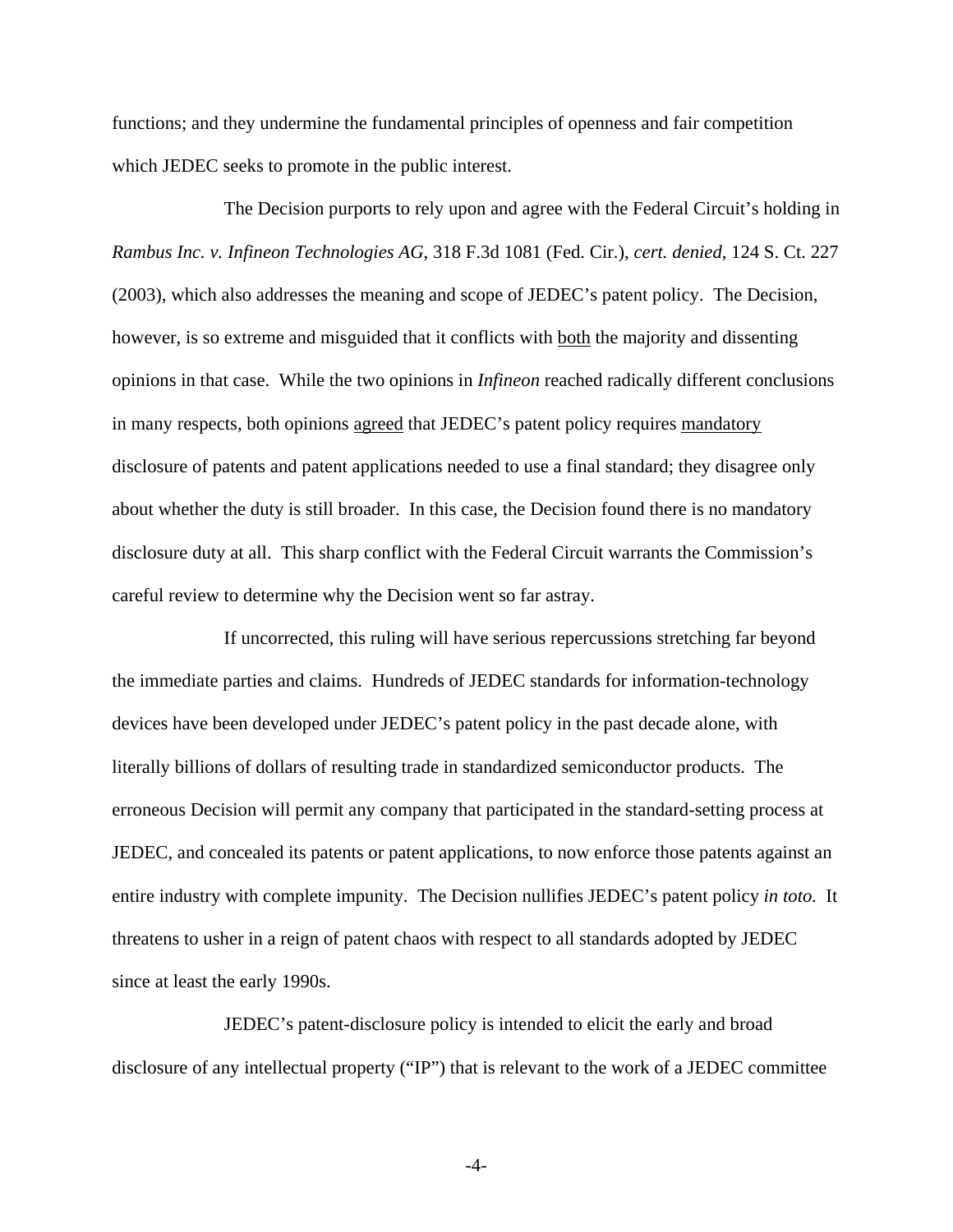so that the committee members can make intelligent, informed decisions as they conduct their work on whether to  $(1)$  include the IP in the standard,  $(2)$  design around the IP,  $(3)$  pursue alternative technological approaches, (4) refrain from adopting any standard, or (5) consider other options. The patent policy is fundamental to JEDEC's work. It makes possible the fair and open development of efficiency-enhancing industry standards.

The Decision subverts the JEDEC patent policy, changing it from a broad, mandatory disclosure rule to a toothless entreaty that merely "encourages" the optional, elective disclosure of patents and patent applications. As construed in the Decision, JEDEC's patent policy would enable firms to conceal critical patents and applications from other firms collaborating in the standards-development process. It would allow one participant secretly to use its knowledge of collaborative work at JEDEC to refine its patent applications and, by stealth and deception, to (1) capture the fruits of collaborative work and (2) turn the other participants into unwitting contributors to its patent portfolio. Rambus admits that it refined its patent applications based on the development of JEDEC standards. If not reversed, the Decision – which legitimizes such conduct – will create a huge safe harbor for misleading conduct and frustrate the collaborative, standard-setting process.

Just as significantly, the analysis followed in the Decision – if uncorrected – will doom almost any patent policy – past or future – formulated by any standard-setting body. According to the Decision, a patent policy is not enforceable if some participants express disparate views of how its terms should be enforced in particular circumstances. Under the Decision's rationale, the existence of such disparate views would nullify patent-disclosure duties even if the patent policy's language and purpose are reasonably clear and there is an established mechanism for obtaining authoritative interpretations of the policy. By the same standard,

-5-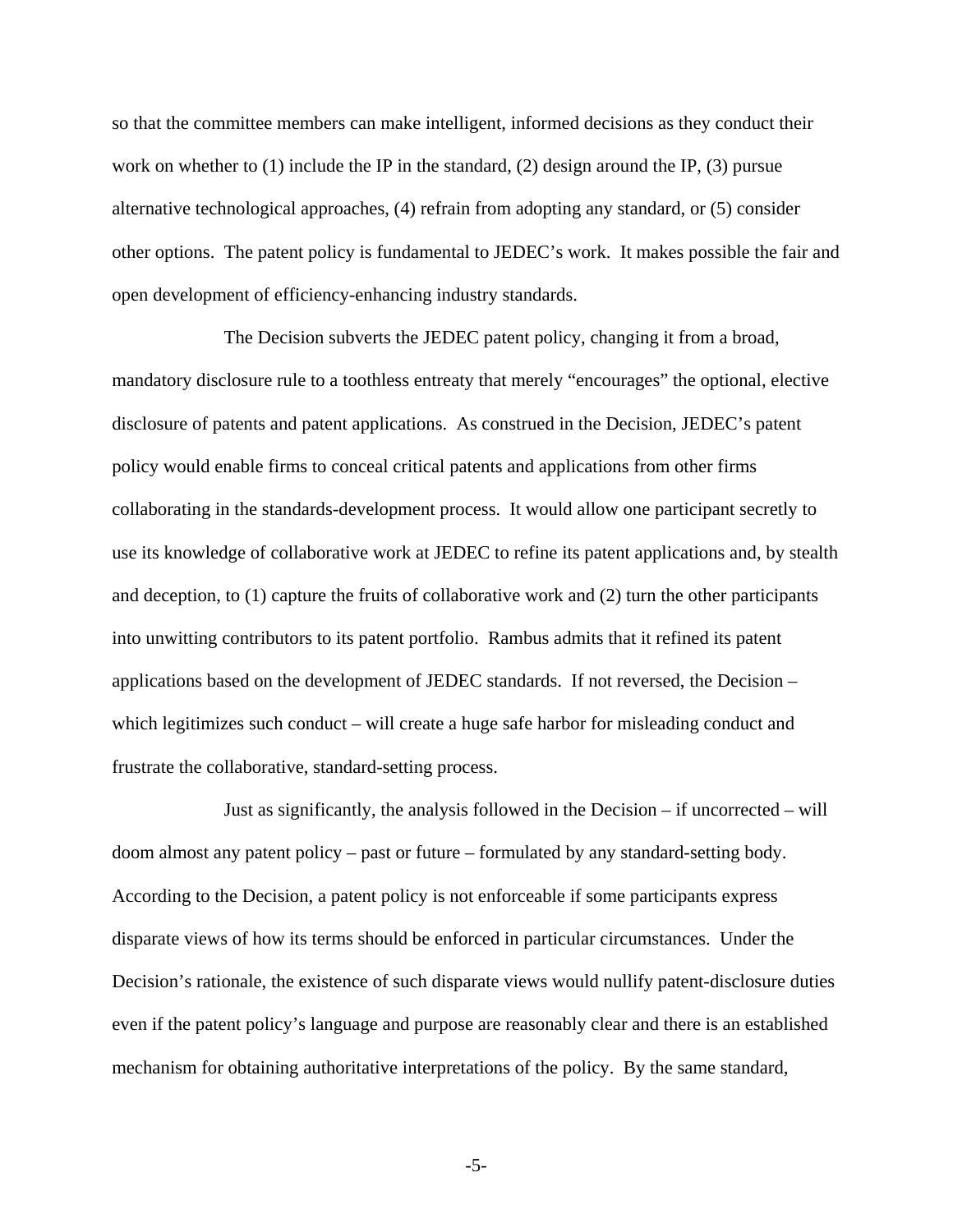however, no statute or regulation would stand if two or more litigants expressed alternative views. The Commission should intervene to ensure that such an ideal and practically unattainable level of "clarity" does not doom the efforts of JEDEC and other standard-setting organizations to ensure, through published requirements, that standards-development work occurs without secret manipulation involving undisclosed patents or patent applications.

This is a case of exceptional importance. It warrants careful review by the Commission on the appeal lodged by Complaint Counsel. We submit that the Commission can and should correct the Decision's erroneous findings and conclusions. They threaten the basic viability of the open standards process.

#### **ARGUMENT**

# I. JEDEC STANDARD-SETTING ACTIVITY HAS NUMEROUS BENEFITS WHICH ARE ACHIEVED THROUGH COLLABORATIVE WORK REQUIRING OPENNESS AND GOOD FAITH RESPECTING INTELLECTUAL PROPERTY

Collaborative standard-setting activity is crucial to the information-technology industry, which depends on interoperability, interchangeability and compatibility of both hardware and software. Standard setting produces distinct cost advantages for manufacturers and consumers. These benefits, however, can only be achieved if JEDEC members and participants in standards-development work have confidence that other participants are acting openly and in good faith, rather than secretly manipulating the standard-setting group's functions and meetings for their own competitive advantage.

The early disclosure of actual or potential patent rights is fundamental to JEDEC's work. It permits standard setting to proceed on an informed basis, with the opportunity for a JEDEC committee to decide in a timely and informed manner whether to utilize alternative technological approaches that are not likely to be burdened by existing or future patent rights, or whether to standardize the claimed intellectual property if appropriate assurances are provided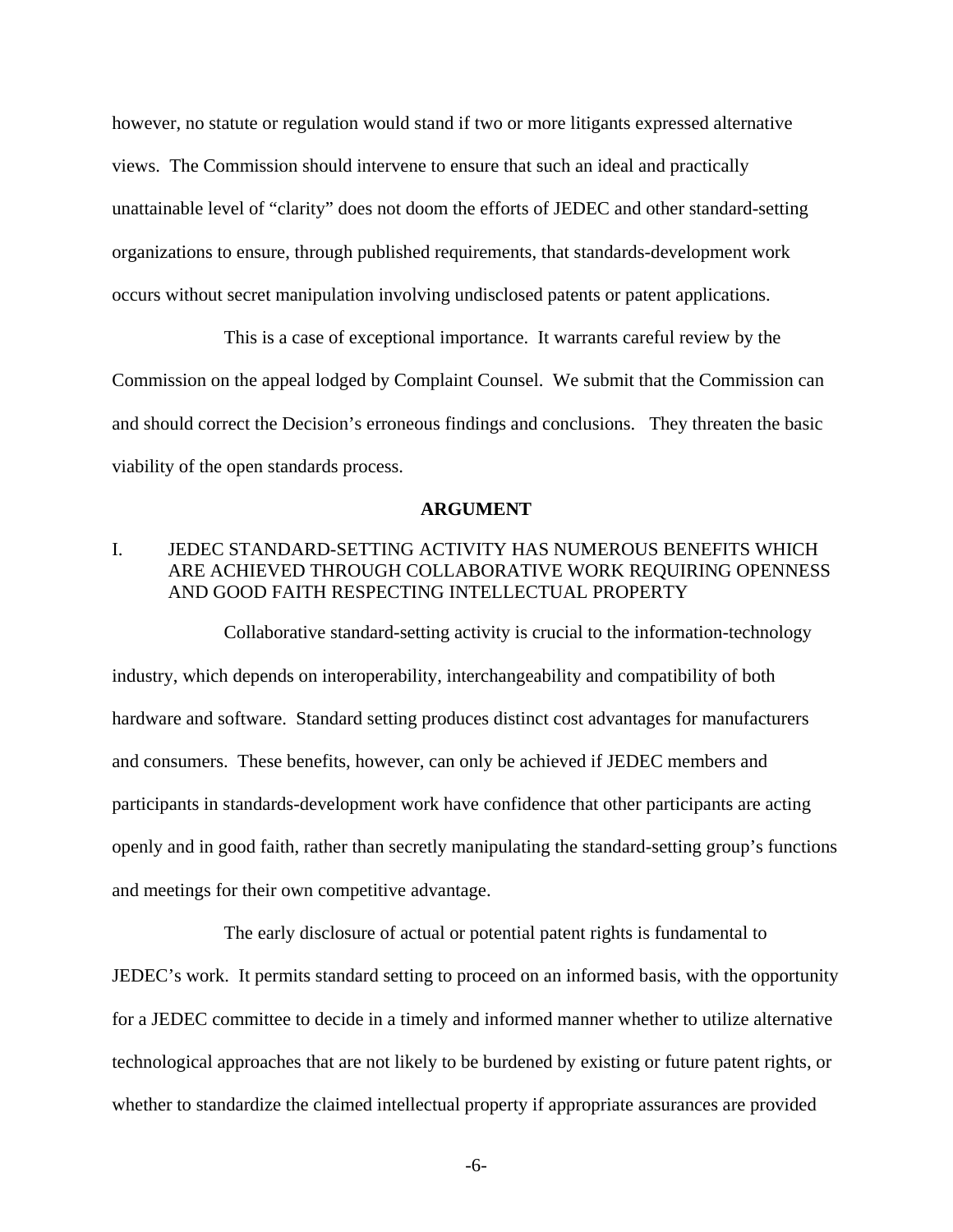from the patent holder. JEDEC seeks to avoid patent "ambushes," in which a patent is disclosed for the first time by a member or other participant only after JEDEC approves a standard and it is put to widespread commercial use. Patent ambushes can roil billion-dollar markets for the basic, technological building blocks of modern computers, cell phones, PDAs, and other digital devices, and create immense economic pressure on firms to license belatedly disclosed patents or else face the cost and uncertainty of litigation.

The disclosure of patents and applications by JEDEC participants is vital because JEDEC, as a practical matter, cannot conduct patent searches of its own for each of the many potential standards considered each year. Obviously, JEDEC lacks any ability to identify patent applications which are not even in the public record.

JEDEC is one of the leading standard-setting groups for the semiconductor industry. JEDEC member companies participate in collaborative work through committees, subcommittees, and working groups to develop and maintain industry-wide technical standards for semiconductor products including, for example, Dynamic Random Access Memory ("DRAM") and Synchronous Dynamic Access Memory ("SDRAM"). JEDEC technical standards permit DRAM and SDRAM products made by different manufacturers to be interchangeable with each other, and to be interoperable on a standardized basis with other digital components.

Since open standards enable competition, they often reduce costs. Semiconductor products suited only for a single company's specifications need to be custom-made, with a limited market. In contrast, the manufacturers of a standardized product are able to sell it on an industry-wide basis and can benefit from lower per-unit costs of production. Buyers and consumers gain the benefit of competition from multiple suppliers.

-7-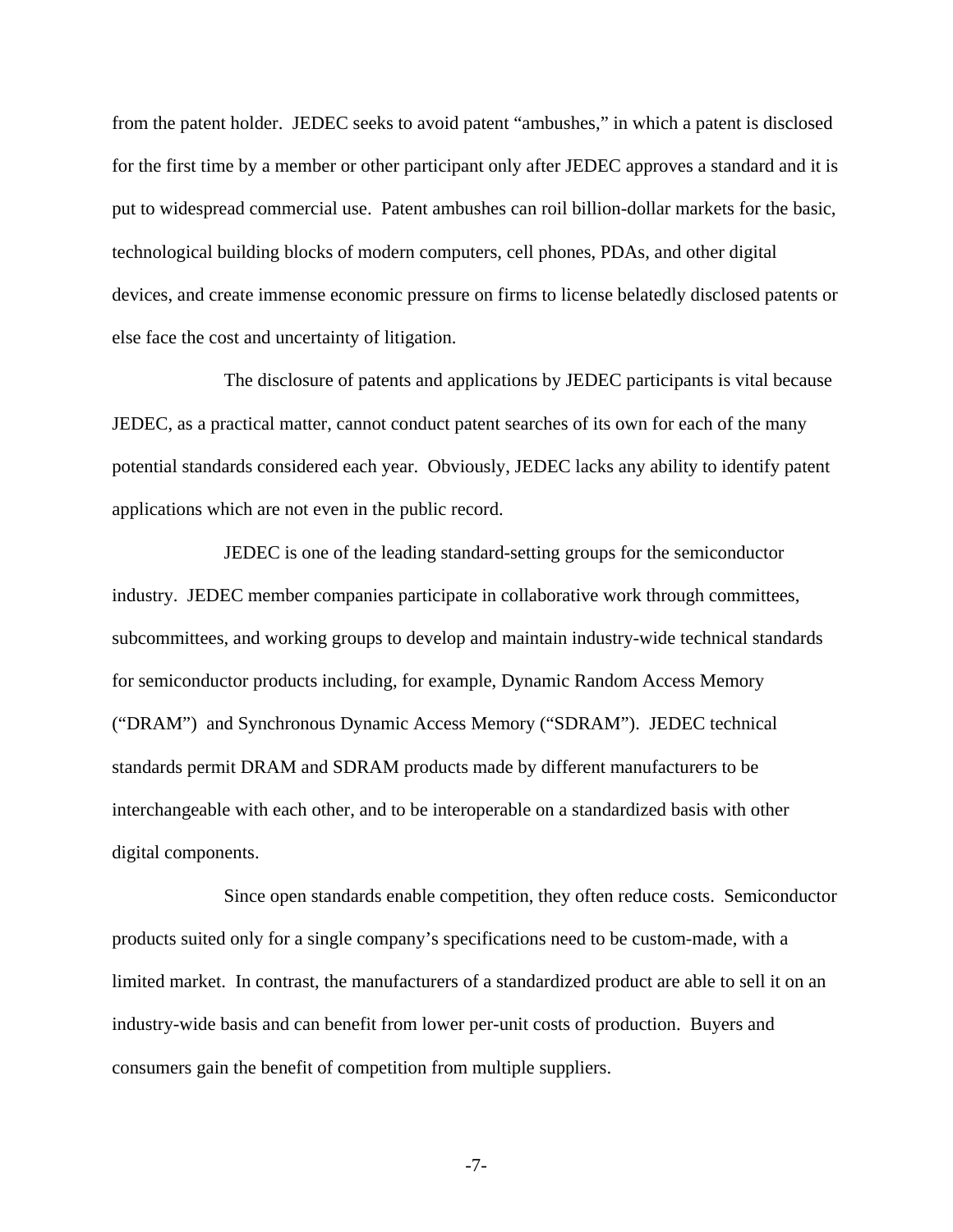The standards development process at JEDEC provides an important opportunity for different companies to cooperate on the technical development of semiconductor products. It is common for final JEDEC standards to be the result of refinements, suggestions, and contributions by several different companies over months and sometimes years. This collaborative process may include general discussions, survey ballots designed to measure support for different technical approaches, final ballots, and other communications. Through this technical collaboration among competitors, the initial proposals are modified, improved and tailored to best meet industry needs.

All of the advantages of the open standards process are imperiled if some participants in the process are permitted to flout JEDEC's patent policy without consequence. Competitors are far less likely to participate in standard-setting groups like JEDEC, or initiate new standards activities, if they fear a later patent "ambush" by fellow participants, or if they fear that other participants will secretly manipulate the standards-development process. For example, JEDEC members do not expect that their technical suggestions and collaborative refinements to proposed standards will be used by other members to refine previously filed, undisclosed patent applications. The mutual suspicions created by the risk of such behavior would chill and ultimately disable future collaborative work. These grave concerns loom largely in this case. The Administrative Law Judge's Decision specifically found that "Rambus used the information it obtained at JEDEC to help refine the claims in its pending patent applications to ensure that its claims would cover the JEDEC standards." (Decision, Finding No. 918.)

Simply stated, the JEDEC patent policy is among the most important "rules of the game" in the JEDEC standards development process. Everyone who joins JEDEC or participates in its work is duty bound to familiarize themselves with and abide by the letter and the spirit of

-8-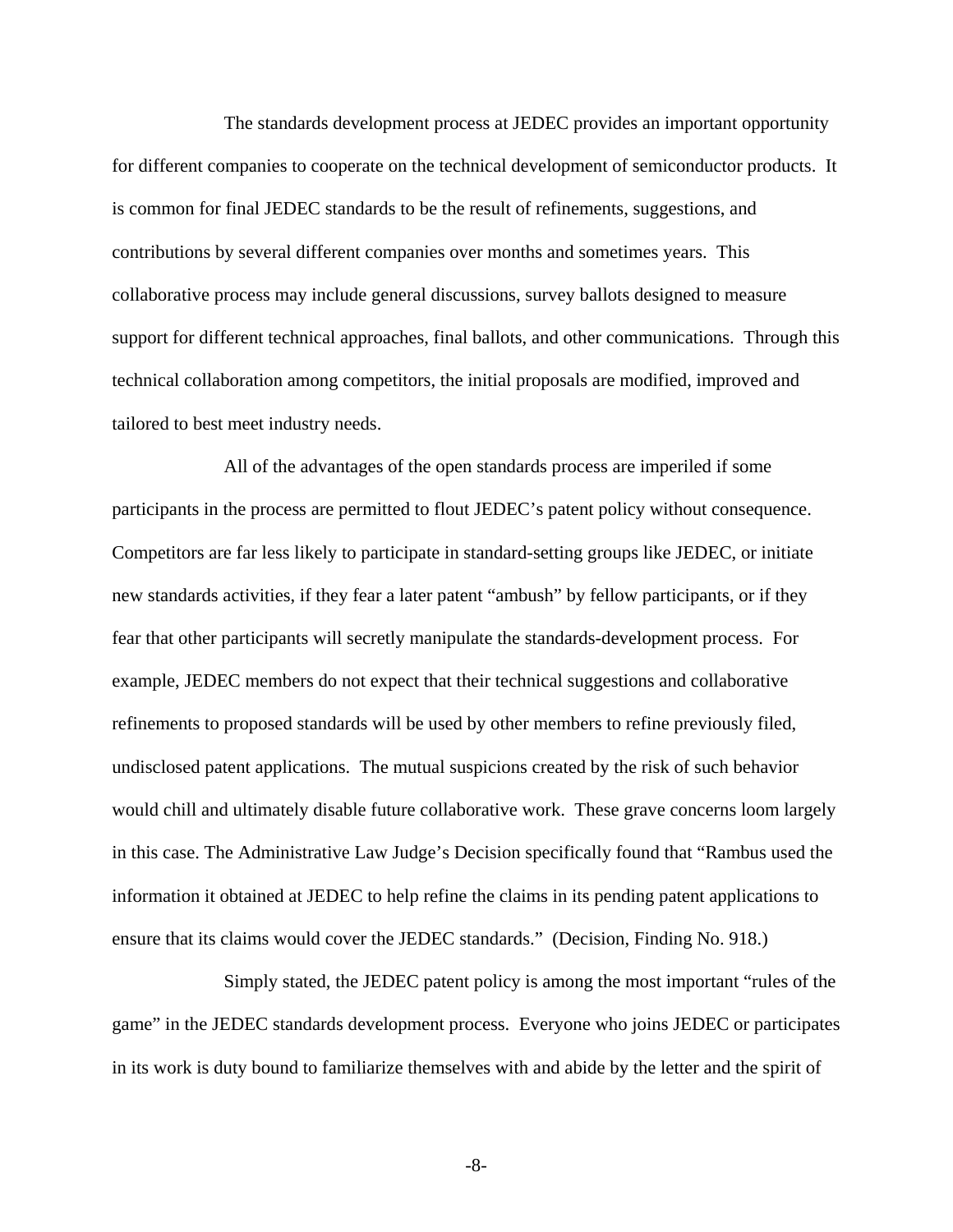the patent disclosure policy. The rules are grounded in common sense and are designed to promote openness, good faith, and fair dealing in the development of standards. JEDEC's rules are fully consistent with the goals of open and fair competition.

## II. JEDEC'S PATENT POLICY EXPRESSLY REQUIRES EARLY AND BROAD DISCLOSURE OF PATENTS AND PATENT APPLICATIONS THAT MIGHT BE INVOLVED IN THE WORK OF JEDEC COMMITTEES

JEDEC's patent-disclosure policy expressly requires members of its committees to disclose any known patents or patent applications related to standardization work being undertaken by their respective JEDEC committees. JEDEC has tailored its policy to the needs of the information-technology industry and the wishes of its members.<sup>2</sup> Therefore, its patentdisclosure policy differs from the policies adopted by some other standard-setting groups.

The Administrative Law Judge's Decision concluded that JEDEC's patent policy did not unambiguously require the disclosure of patents and patent applications. (Decision, Finding Nos. 631, 767, 771.) The Decision went on to conclude that, at JEDEC, "the disclosure of intellectual property interests was encouraged and voluntary, not required or mandatory." (Decision, at p. 265.) Beyond that, the Decision concluded that participants at JEDEC had no "good faith duty" toward other participants respecting patents under the EIA Legal Guides. (Decision, at p. 261.)

Because this Decision is so fundamentally contrary to JEDEC's rules, we set out the actual text so that the Decision's glaring errors and convoluted reasoning are manifest to the Commission. Although the Decision at one point concedes that patent policies should be

 $\frac{1}{2}$  *See* M. Lemley, *Intellectual Property Rights and Standard-Setting Organizations*, 90 Calif. L. Rev. 1889, 1903-08 (2002) (surveying variations in patent policies among different standard-setting organizations).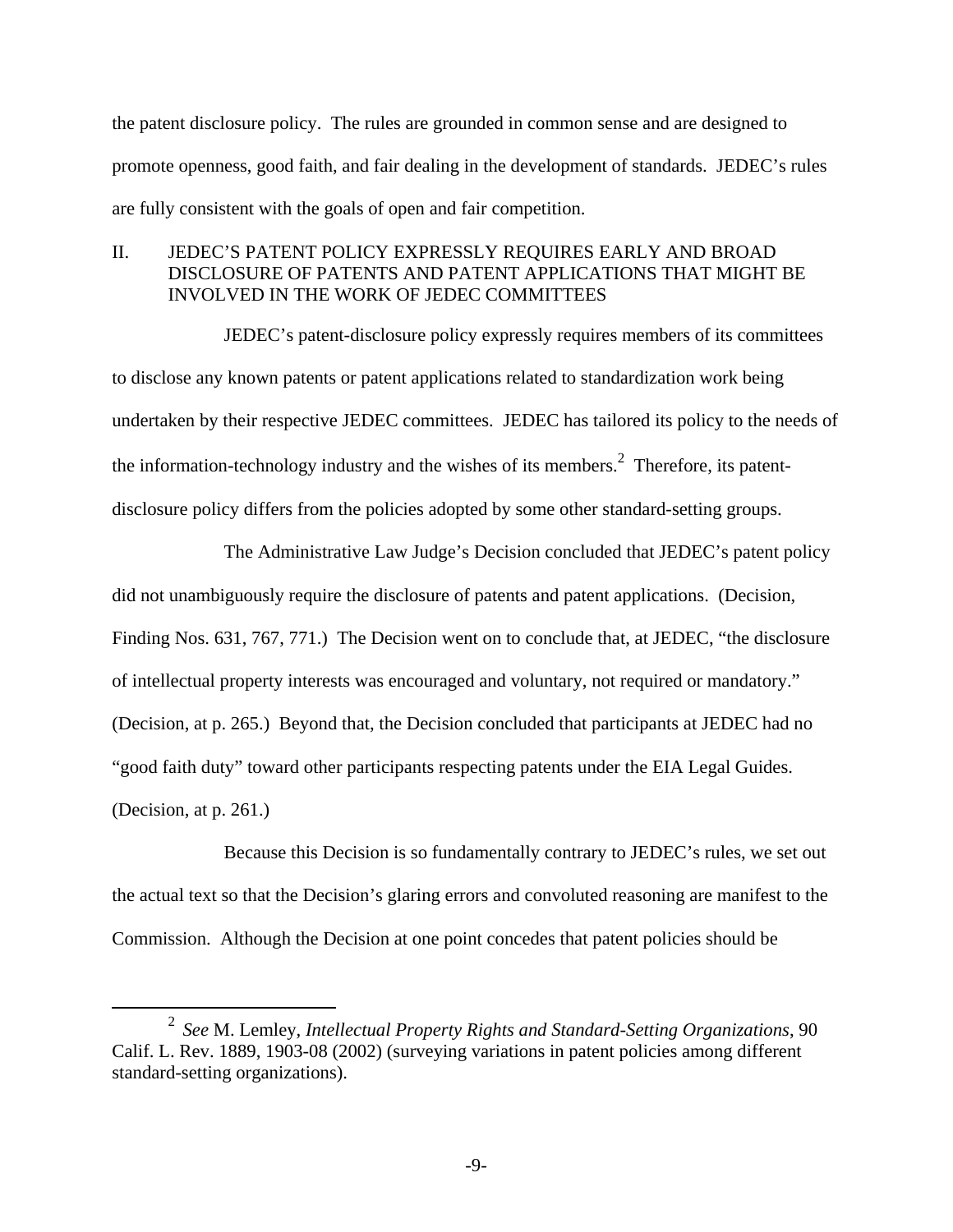interpreted "as developed and written by standard setting organizations" (Decision, at p. 264) (emphasis in original), it radically departed from this axiomatic principle.

In October 1993, JEDEC published a revised JEDEC Manual of Organization and Procedure, designated as JEP 21-I. (CX0208.) Section 9.3.1 of this Manual required JEDEC committee chairs to:

> call to the attention of all those present the requirements in EIA Legal Guides, and call attention to the obligation of all participants to inform the meeting of any knowledge they may have of any patents, or pending patents, that might be involved in the work they are undertaking.

(CX0208-019) (emphasis added).

This language is phrased in mandatory, not precatory, terms. It describes an "obligation" of JEDEC members to disclose patents and patent applications. There is no hint that the "obligation" is instead voluntary, elective, discretionary or optional, depending on the preferences of a participant.

Furthermore, the mandatory disclosure requirement goes well beyond patents or patent applications that eventually prove to be required to manufacture a device incorporating a standard. Instead, it more broadly requires the disclosure of IP that "might be involved" in the standards-development work being "undertaken" by the committee. This broader duty is necessary because, in the early stage of standards development, JEDEC committee members do not have an augur to tell them the substance and elements of the final JEDEC standard that will evolve through the committee's subsequent meetings and deliberations.

The JEDEC Manual's reference to the "EIA Legal Guides" further incorporates the principle, specifically stated in the Legal Guides, that all standardization programs "shall be carried on in good faith and under policies and procedures which will assure fairness and unrestricted participation." (CX0204-005) (emphasis added.)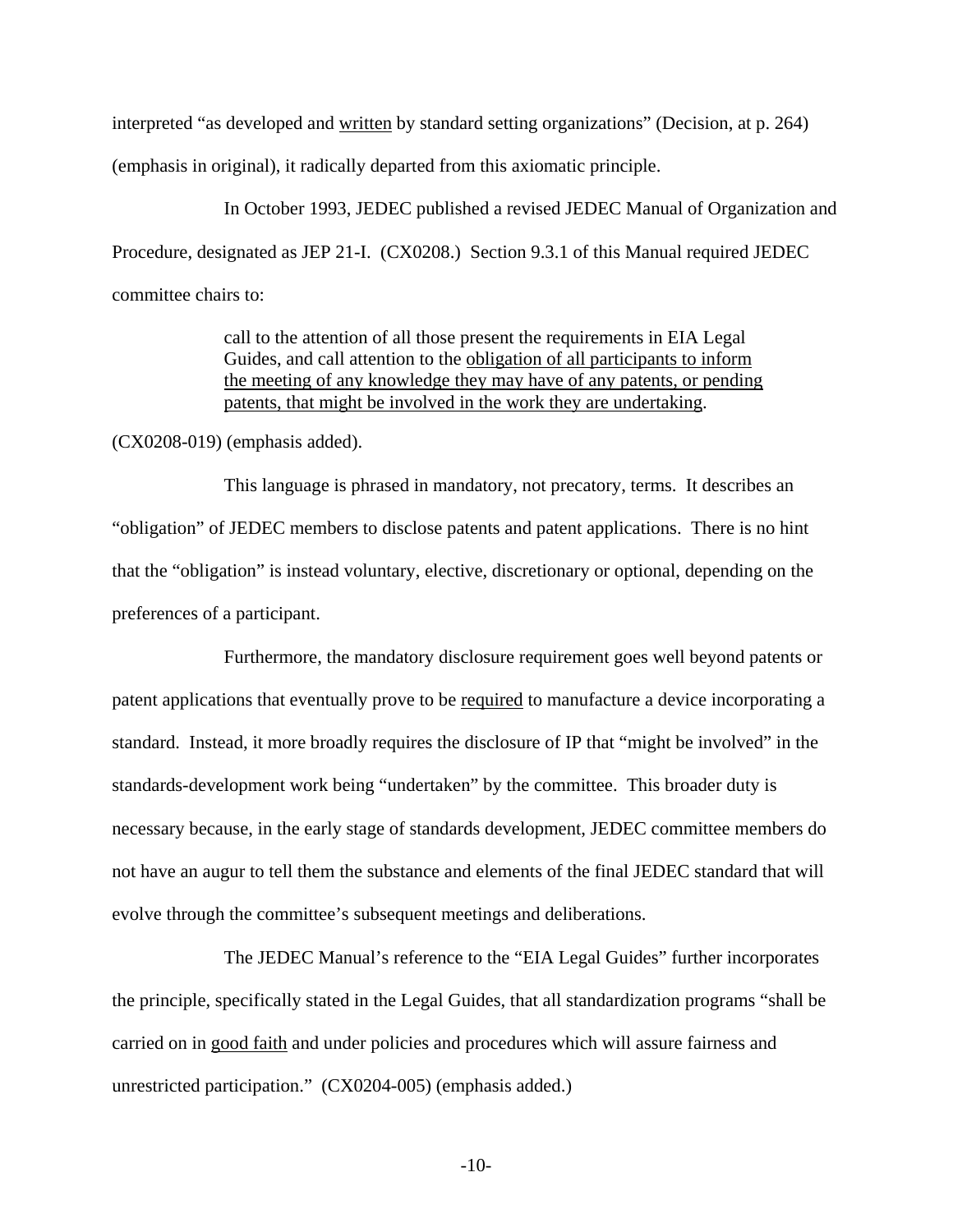Other language in JEDEC's JEP 21-I Manual requires the disclosure of patents

and patent applications, and at the earliest possible time in the development process.

First, Section 9.3 of the Manual requires that JEDEC committees act to "ensure"

that patents and patent applications are disclosed:

EIA and JEDEC standards . . . that require the use of patented items should be considered with great care. While there is no restriction against drafting a proposed standard in terms that include the use of a patented item\*\* if technical reasons justify the inclusion, committees should ensure that no program of standardization shall refer to a product on which there is a known patent unless all the relevant technical information covered by the patent is known to the formulating committee subcommittee, or working group. If the committee determines that the standard requires use of patented items, then the committee chairperson must receive a written assurance from the organization holding rights to such patents that a license will be made available without compensation to applicants desiring to implement the standard, or written assurance that a license will be made available to all applicants under reasonable terms and conditions that are demonstrably free of any unfair discrimination. . . .

\*\* For the purpose of this policy, the word "patented" also includes items and processes for which a patent has been applied and may be pending.

(CX0208-019) (emphasis added.)

Because Rambus was a member and an active participant in JEDEC's JC-42.3

committee, this language directed to "committees" expressly extended to Rambus and was

binding upon it.<sup>3</sup> As a member of the JEDEC committee, Rambus shared fully the committee's

duty to "ensure that no program of standardization shall refer to a product on which there is a

 $\frac{1}{3}$  *E.g*., *Restatement (Second) of Contracts* § 289(1), at 410 (1981) ("Where two or more parties to a contract promise the same performance to the same promise, each is bound for the whole performance thereof, whether his duty is joint, several, or joint and several"); 12 *Williston on Contracts* § 36:1, at 610 ("The effect of a joint obligation is that each joint promisor is liable for the whole performance jointly assumed")(1999 4<sup>th</sup> ed.); 9 *Corbin on Contracts* § 937, at 684 (2002 Interim Edition).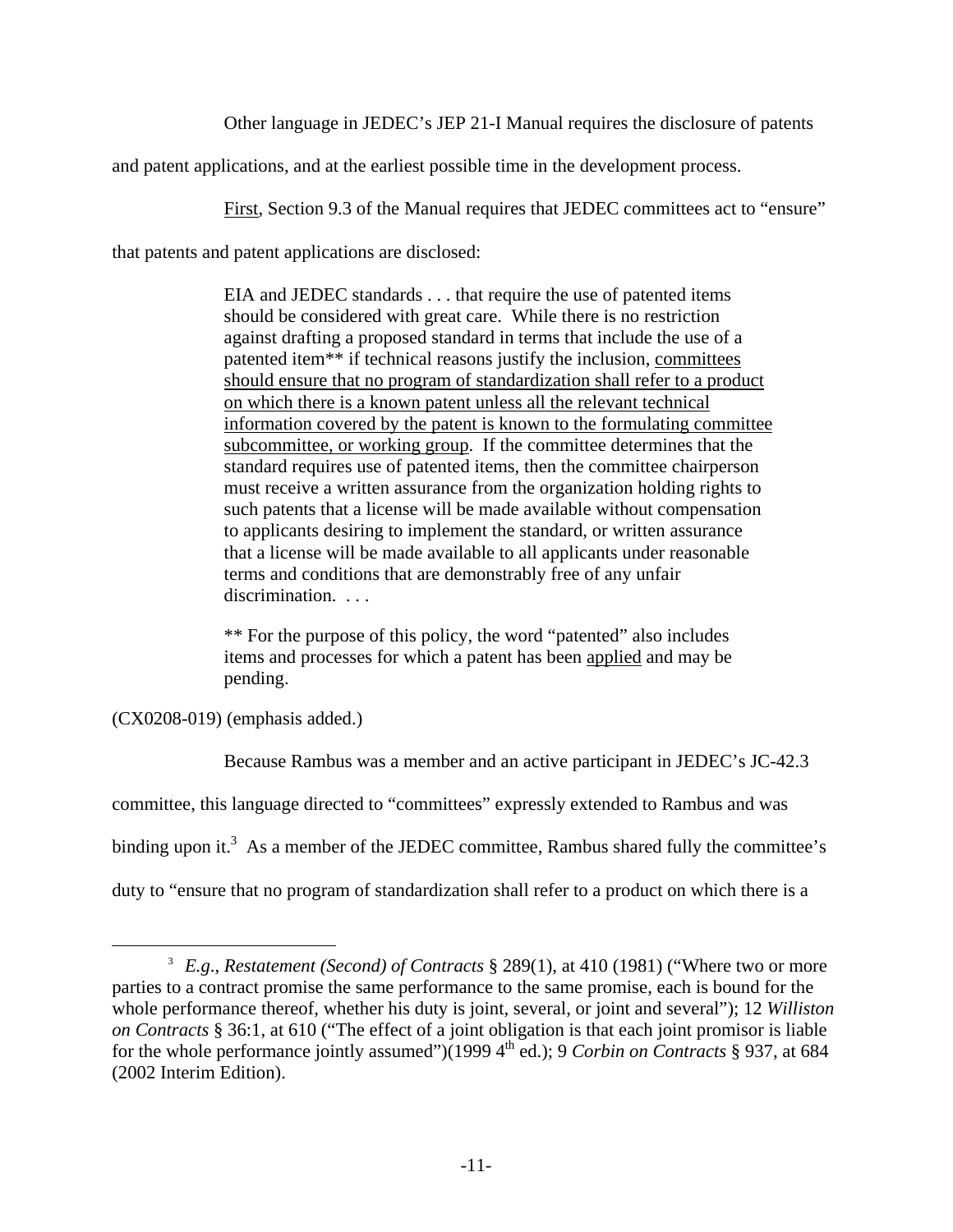known patent [which is defined as including a patent application]" unless "all the relevant technical information" was "known to the formulating committee[,] subcommittee, or working group." (CX0208-019).

The Administrative Law Judge's Decision ignored Rambus' status as a committee member, which bound it to comply with this rule, when it remarkably concluded that Section 9.3 "does not impose an obligation to disclose intellectual property." (Decision, Finding No. 615.)

The same Section 9.3 then proceeds to require that all correspondence on the topic of patent rights be made "at the earliest possible time:"

> All correspondence between the patent holder and the formulating committee, subcommittee, or working group, including a copy of the written assurance from the patent holder discussed above, shall be transmitted to the EIA Engineering Department and the EIA General Counsel at the earliest possible time and, in any case, before the standard is otherwise ready for subcommittee or committee ballot circulation.

(CX0208-019) (emphasis added.) Once again, as a member of the JEDEC committee at issue,

this requirement was directed to Rambus and was binding upon it.

Second, Section 9.3.1 of the JEP 21-I Manual required that a "viewgraph"

(contained in Appendix E of the Manual) be displayed at all JEDEC committee meetings to

inform participants of JEDEC's patent policy. (CX0208-019.) The "viewgraph" advised

participants that JEDEC would not consider proposed standards unless all information about

patents or pending patents was known to the committee:

Standards that call for use of a patented item or process may not be considered by a JEDEC committee unless all of the relevant technical information covered by the patent or pending patent is known to the committee, subcommittee or working group.

(CX0208-027) (emphasis added.) Since Rambus was a member of JEDEC's JC-42.3 committee, Rambus itself could not sit by and "consider" any standard while serving on that committee if it knew that "all relevant information" about a "patent or pending patent" was not "known to the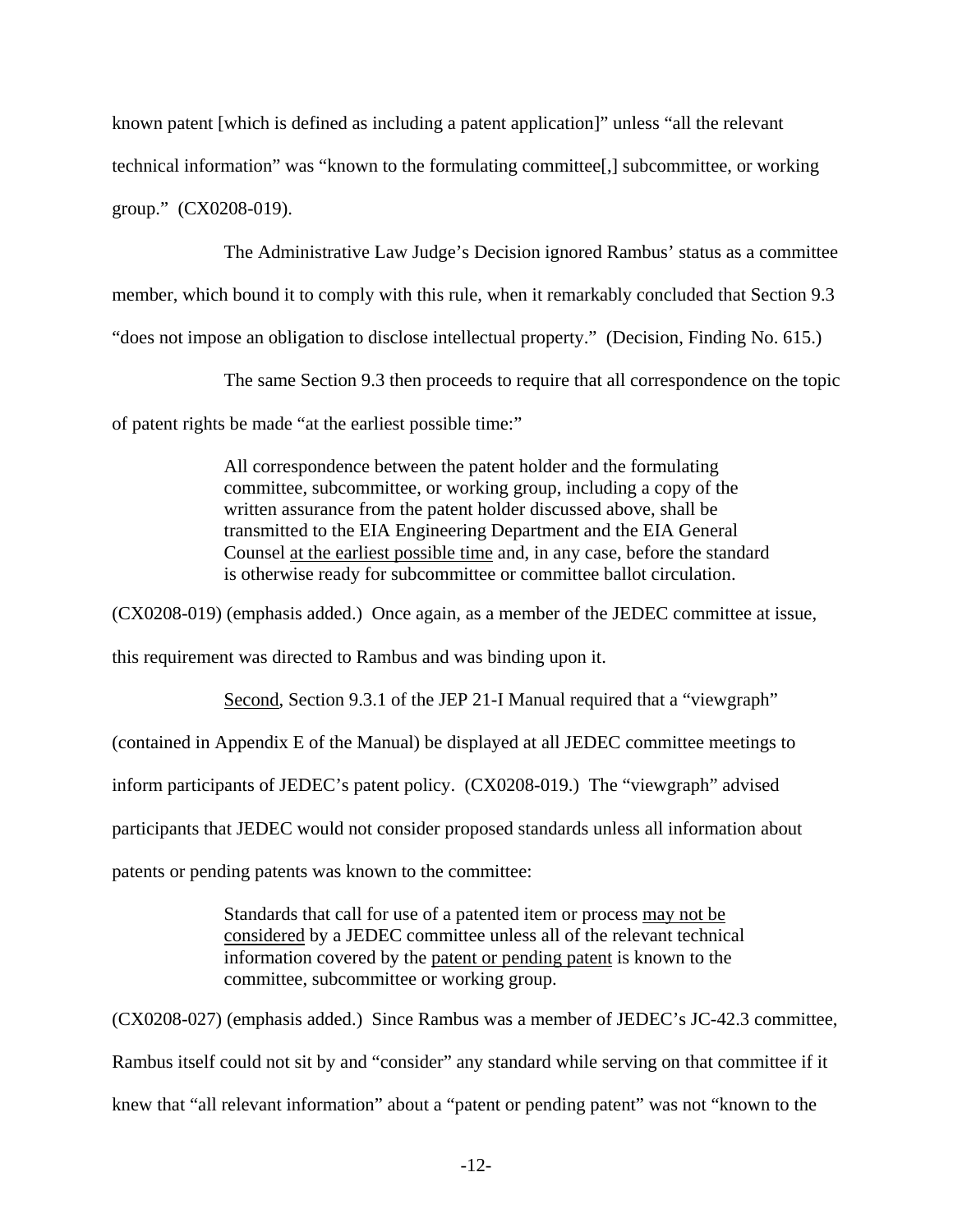committee." In addition, all committee members, including Rambus, had (1) an "obligation" under Section 9.3.1 of JEDEC's JEP 21-I Manual to disclose patent and patent applications to the committee, and (2) a duty of good-faith under the EIA Legal Guides, to ensure that the committee proceedings were in accordance with the foregoing requirement that "all relevant information" on patents had to be known to the committee.

Together, these texts demonstrate explicitly, and beyond any reasonable doubt, that JEDEC's patent-disclosure policy required the early disclosure by JEDEC committee members of patents and patent applications that might be involved in standards-development work that was being undertaken. These rules are consistent with the overall patent policy of EIA (which conducted standard-setting work through JEDEC and other units), $4$  though JEDEC's JEP 21-I Manual provided more detail as well as specific procedures that were required in JEDEC's committee work.

# III. THE DECISION'S ANALYSIS WAS EGREGIOUSLY WRONG AND UNSUPPORTED BY THE EVIDENCE WHICH IT CITED

Through a parade of errors, the Decision concludes that the written terms of JEDEC's patent policy do not mean what they say. According to the Decision, disclosure is not required but only "voluntary," and no participant had any duty of good faith to others. (Decision, at pp. 261, 265.) These conclusions are so wrong-headed that they cry out for careful review, and reversal, by the full Commission.

 $\overline{\phantom{a}}$  For example, in August 1990, EIA published EP-7-A, a Style Manual for Standards and Publications. (JX0054.) That Style Manual states the general principle that EIA and JEDEC should "[a]void requirements in EIA standards that call for the exclusive use of a patented item or process." (JX0054-009.) It provides that "[n]o program of standardization shall refer to a patented item or process unless all of the technical information covered by the patent is known to the formulating committee or working group, and the committee chairman has received a written expression of interest from the patent holder" to grant royalty-free licenses or to grant licenses on reasonable and non-discriminatory terms. (Id*.*) (*See* Decision, Finding Nos. 635-37.)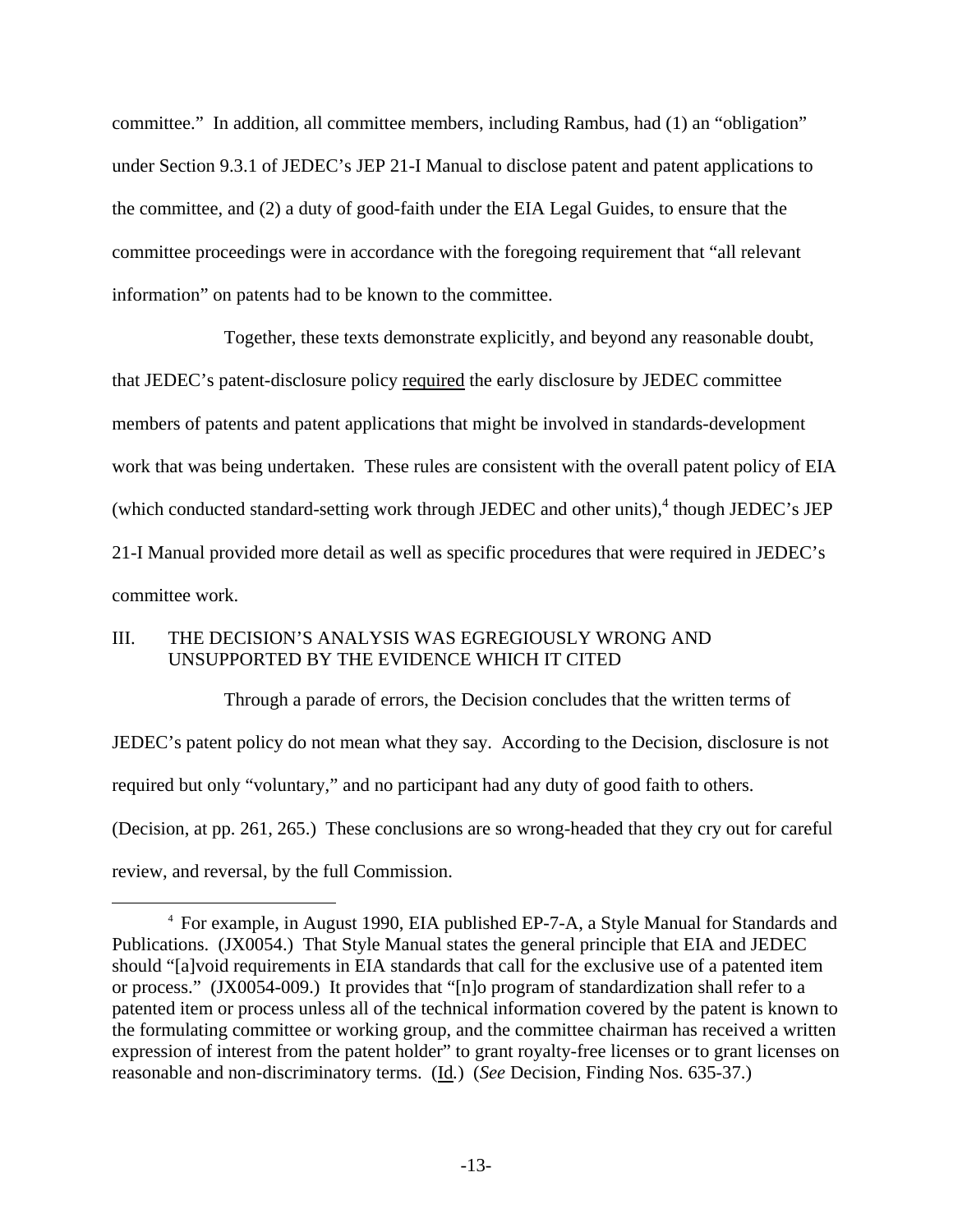#### A. The Decision Misconstrued the Text of JEDEC's Patent Policy

The Decision's principal errors in construing the text of JEDEC's patentdisclosure policy were as follows.

1. JEDEC's JEP 21-I Manual. As noted above, Section 9.3.1 of JEDEC's JEP 21-I Manual refers to the "obligation of all participants to inform the meeting of any knowledge they may have of any patents, or pending patents, that might be involved in the work they are undertaking." (CX0208-019.) The Decision purported to find this language "ambiguous" because Section 9.3.1 also refers to the requirements in the EIA Legal Guides which "do not support such an obligation." (Decision, Finding No. 617.) Later, the Decision went further and asserted that the disclosure obligation in Section 9.3.1 is "facially inconsistent with the EIA sections to which it refers." (Decision, Finding No. 631.)

This reasoning is plainly wrong for two reasons.

First, Section 9.3.1 of the JEDEC Manual refers to two types of requirements that are binding on participants. Committee chairs are required to "call to the attention of all those present the requirements contained in the EIA Legal Guides, and call attention to the obligation of all participants to inform the meeting of any knowledge they may have of any patents, or patent applications . . .." (CX0208-019) (emphasis added.) The fact that the EIA Legal Guides "do not support . . . an obligation" to disclose patent rights (Decision, Finding No. 617) is of no importance. No one has ever claimed that the EIA Legal Guides alone are the source of the patent-disclosure duty. That duty is expressly stated in Section 9.3.1 itself, other portions of JEP 21-I (Section 9.3 and Appendix E), and in EIA manuals. (JX-0054-009; *see* note 4, *supra*.) In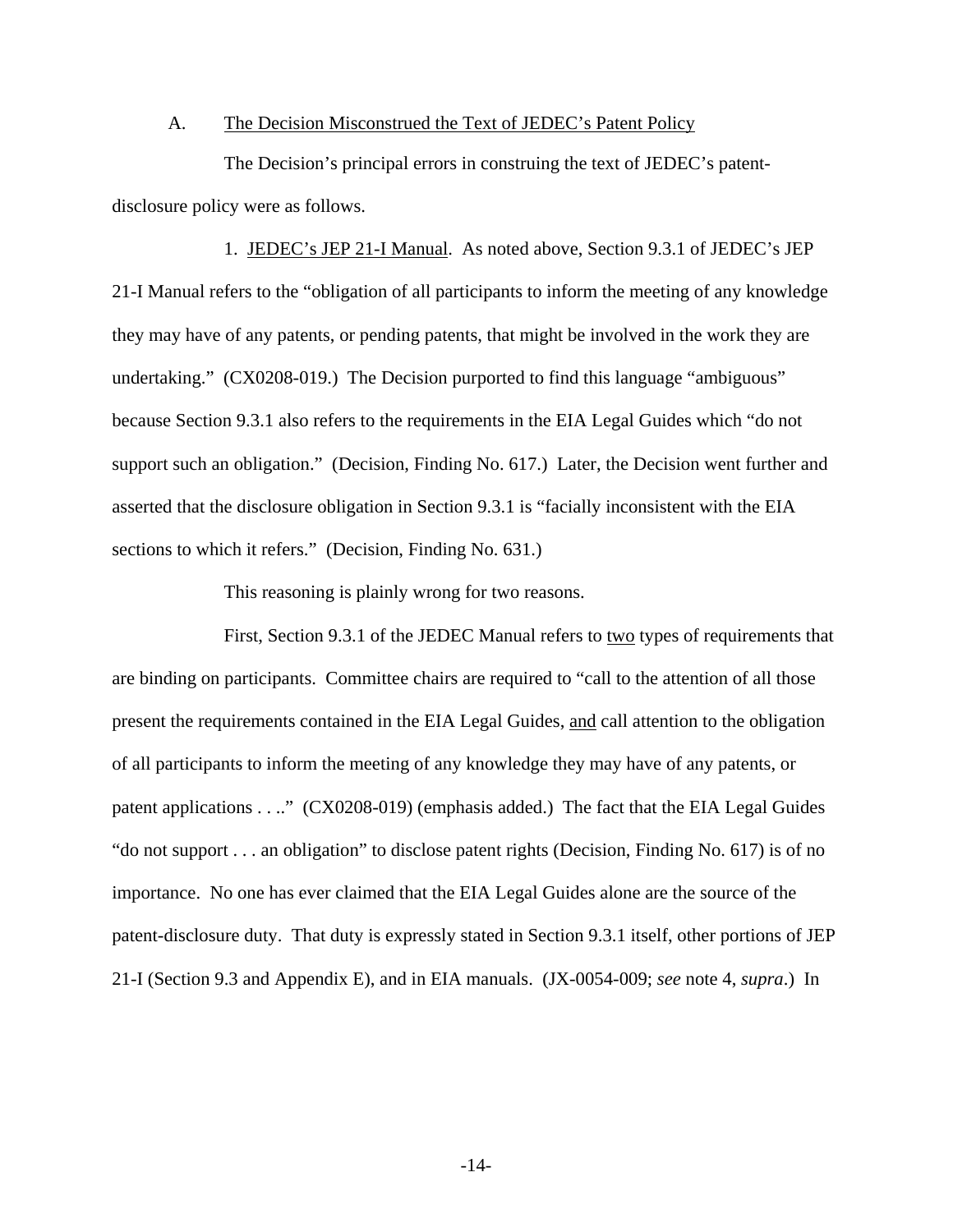short, the Decision ignores the basic canon of construction that a writing – be it a statute or contract – must be construed to give effect to each of its terms.<sup>5</sup>

Second, the EIA Legal Guides do not purport to include or recite all rules governing participation in JEDEC. As one might expect, the EIA Legal Guides contain general principles to ensure that members of the trade association, when working collaboratively, do not engage in "violations of the law" in matters such as "restraint of trade agreements," "prices and pricing policies," and similar activities. (CX0204-003.) JEDEC must conduct its activities "within the current edition of EIA legal guides." (CX0208-018; Decision, Finding No. 611.) However, that does not limit JEDEC from developing additional rules and policies respecting patents so long as they do not involve "violations of law" of the type prohibited by the EIA Legal Guides.

In fact, elsewhere the Decision recognizes that the EIA Legal Guides expressly contemplate that EIA and its divisions will "adopt 'policies and procedures which will assure fairness."" (Decision, Finding No. 591; CX0204-05.) That is exactly what JEDEC did when it adopted its patent-disclosure policy in JEDEC Manual JEP 21-I and implemented it through other documents governing sign-in rosters, viewgraphs, and ballots, all of which sought

 $rac{1}{5}$  *E.g*., *Mastrobuono v. Shearson Lehman Hutton*, 514 U.S. 52, 63 (1995) ("[A] document should be read to give effect to all its provisions and to render them consistent with each other"); *Restatement (Second) of Contracts*, § 203(a). *See also Heckler v. Chaney*, 470 U.S. 821, 829 (1985) (noting the "common-sense principle of statutory construction that sections of a statute should be read 'to give effect, if possible, to every clause'"); *Indep. Ins. Agents of America, Inc. v. Hawke*, 211 F.3d 638, 643 (D.C. Cir. 2000) ("Even without regard to the *expressio unius* principle, basic statutory construction requires that statutes be read to give each provision meaning"); *Sutherland Statutory Construction* § 46:06 (Norman J. Singer, ed., 6<sup>th</sup> ed. 2000) ("It is an elementary rule of construction that effect must be given, if possible, to every word, clause and sentence of a statute").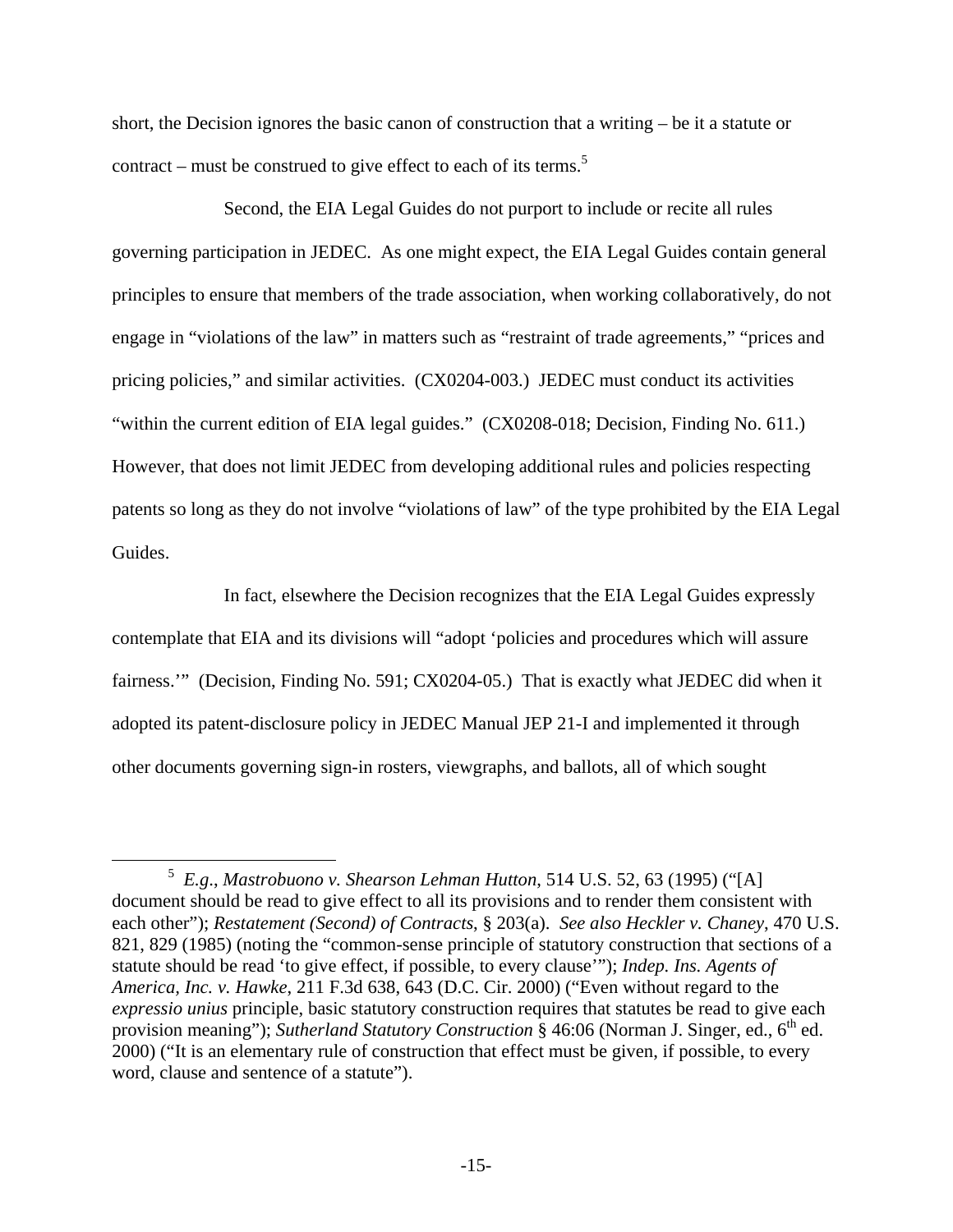disclosure of patents or patent applications. (*See* Decision, Finding Nos. 651-53, 620, 655; CX0208-29, CX0306-01, CX0252A-02.)

In sum, the EIA Legal Guides alone, and the JEDEC Manuals, were never intended to be coextensive. If they had been, there would have no need at all for JEDEC to have its own Manuals, as had occurred without controversy for many years prior to the 1993 publication of JEDEC Manual JEP 21-I. (*E.g.*, CX203A, at 11-12; JX054, at 9; Decision, Finding No. 637.) Nor is there any reason why JEDEC could not develop its own patentdisclosure policy beyond the EIA Legal Guides (which themselves contemplate the adoption of additional rules and procedures). The Decision's contrary finding has no support in the record.

Finally and astonishingly, the Decision discounts the express language of the JEP 21-I Manual because it found that Complaint Counsel did not provide "sufficient evidence" that this JEDEC Manual "was ever formally adopted by JEDEC" by obtaining a "final stamp of approval from EDEC" (the EIA Engineering Department Executive Council). (Decision, Findings Nos. 238, 627, 628.) This is a red herring. There was undisputed testimony that the JEP 21-I Manual was published in October 1993, as indicated on its face. (CX0208-001.) There is also abundant testimony that this Manual was distributed and in use by JEDEC thereafter, and was relied upon by JEDEC participants as a validly issued Manual.<sup>6</sup> JEDEC regards the JEP 21-I Manual as a properly issued Manual. There was no testimony to show that anyone (including Rambus) ever alleged or complained of any technical insufficiency under EIA's internal governance procedures. Finally, the prior Manual (JEP 21-H) indicated that it could be revised without EDEC approval. (CX0205-015.)

 <sup>6</sup> *See* Complaint Counsel's Proposed Findings of Fact Nos. 408-18 (filed Sept. 15, 2003).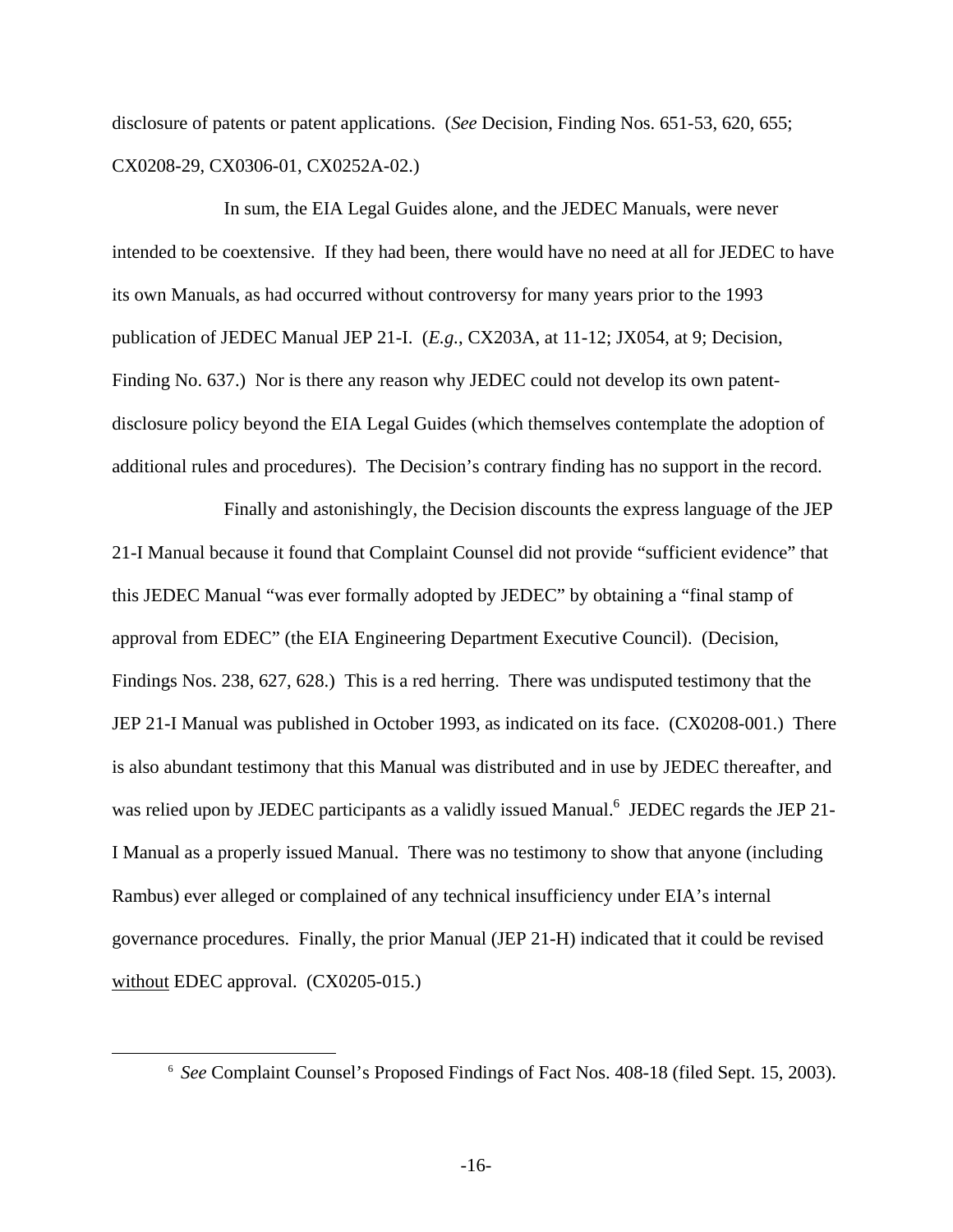The JEDEC Manual must be given a presumption of validity unless there is some legitimate basis for doubt – none of which is evident from the Decision. *E.g., Superior Bedding Co. v. Serta Associates, Inc.*, 353 F. Supp. 1143, 1149 (N.D. Ill. 1972) ("A legal presumption exists that a corporation exercises its powers according to law, that its bylaws are valid, and that 'the burden of overthrowing them is upon the party who asserts their invalidity'") (citation omitted). *See also* 8 *Fletcher Cyc. Corp*. § 4180, at 659 ("amendments may be proven by proof of custom or usage or by implication")(2001 rev. ed.).

2. The Non-Liability Disclaimer in the EIA Legal Guides. The Decision

attempted to buttress its position that JEDEC imposed no obligation to disclose patents by pointing to the following language in the EIA Legal Guides:

> Standards are proposed or adopted by EIA without regard to whether their proposal or adoption may in any way involve patents on articles, materials, or processes.

(Decision, Finding Nos. 590, 919; CX0204-04.) The Decision, however, failed at these points in its analysis to quote the subsequent sentence:

> By such action, EIA does not assume any liability to any patent owner, nor does it assume any obligation whatever to parties adopting EIA standards.

(CX0204-04.) JEDEC Manuals contained similar language. (*E.g.*, CX0208-025.)

Elsewhere, the Decision recognizes that the paragraph containing these two

sentences is simply a "non-liability disclaimer," designed to make clear that JEDEC should not

be liable if an approved standard turns out to infringe a patent. (Decision, Finding Nos. 607,

633.) It cannot fairly be interpreted as anything else. Indeed, we are unaware of any evidence

that it was interpreted differently by anyone besides the Administrative Law Judge.

This "non-liability disclaimer" could not be read in context to mean that EIA and JEDEC act "without regard to" patents, when it is undisputed that both types of manuals contain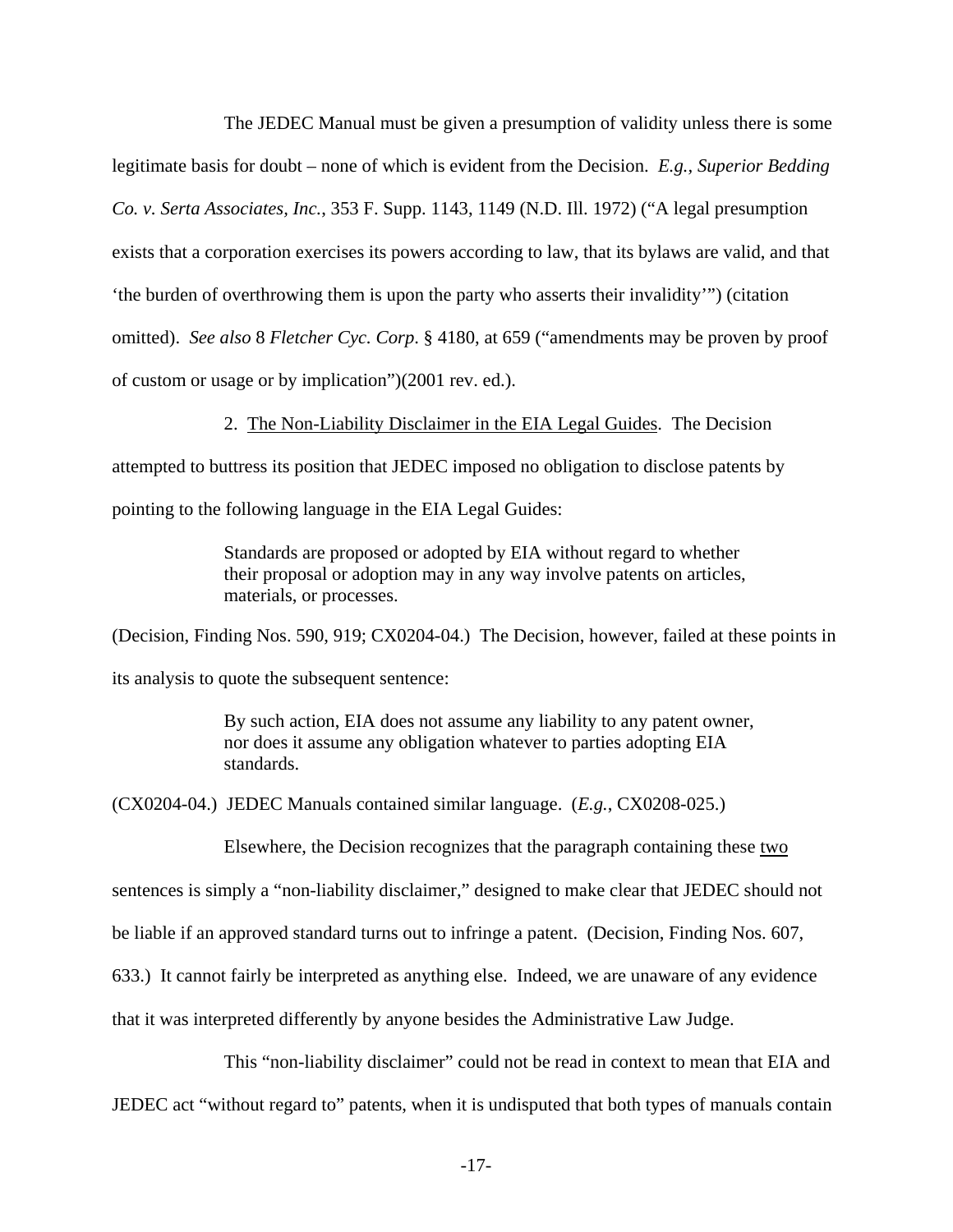provisions stating that standards involving patents should be avoided, and if patent-laden standards are nonetheless adopted the patent-holder should provide assurances of reasonable and non-discriminatory licensing. (CX0208-019; JX054-009.) It is well settled that documents are read in their entirety,<sup>7</sup> but the Decision failed to do so. As a consequence, it erroneously misread a "non-liability disclaimer" as evidence that JEDEC had no patent-disclosure requirements whatever.

3. The Duty of Good Faith. While the Decision relied on the EIA Legal Guides

when that suited it, it waved off the "good faith" provision of the Guides when it stood in the

way of the Decision's other, counter-textual conclusions.

Specifically, the EIA Legal Guides state as follows:

All EIA standardization programs shall be conducted in accordance with the following basic rules:

(1) They shall be carried on in good faith under policies and procedures which will assure fairness and unrestricted participation;

\* \* \*

(4) They shall not involve any agreement, expressed or implied, to adhere, or require adherence to a standard or the use of any coercion, directly or indirectly, with respect thereto;

(5) They shall not be proposed for or indirectly result in effectuation of a price fixing arrangement, . . . giving a competitive advantage to any manufacturer . . ..

(CX0204-005) (emphasis added.)

John Kelly, who served as EIA's General Counsel, testified that this provision "is

designed to prevent companies from acting in bad faith in connection with standard-setting

 $\overline{\phantom{a}}$  *See, e.g.*, *Rodriguez v. Seammans*, 463 F.2d 837, 845 (D.C. Cir. 1972) ("[S]tatutes and regulations are meant to be read and interpreted in their entirety"); *Restatement (Second) of Contracts*, § 202(2) ("A writing is interpreted as a whole, and all writings that are part of the same transaction are interpreted together").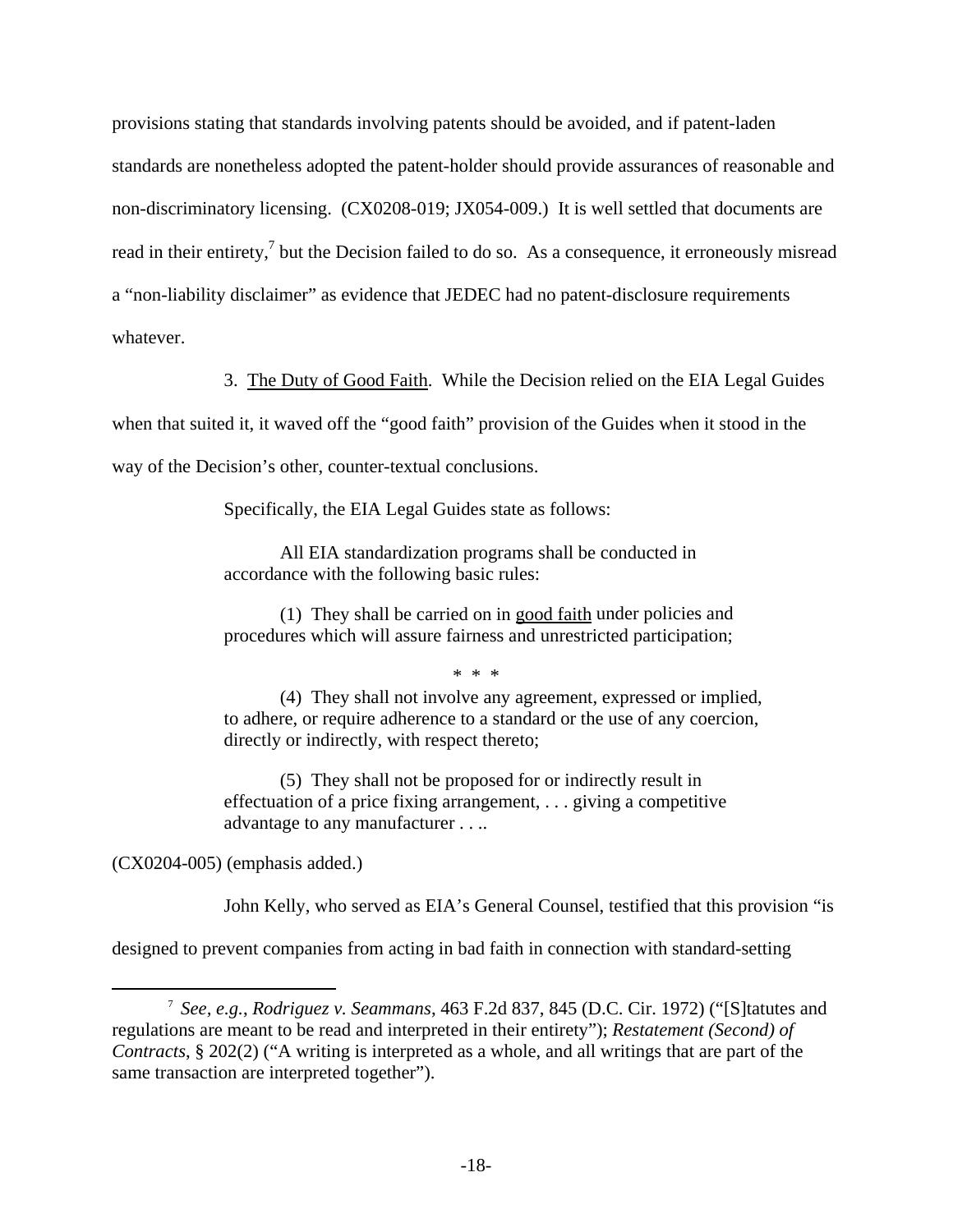activities." (J. Kelly Tr. at 1841; *see* Decision, Finding No. 595.) The Decision expressly found that he "is the person responsible for interpreting EIA rules and the JEDEC rules, including the patent policy." (Decision, Finding No. 244.)

The Decision nonetheless concluded that the duty of "good faith" is "not directed to individual members, but rather is a general directive to administrators who 'conduct' the EIA's standardization activities, directing them to adopt 'policies and procedures which will assure fairness and unrestricted participation.'" (Decision, Finding No. 591.)

On its face, this reading of the EIA Guides is beyond the pale. The language expressly states that "all EIA standardization programs shall be conducted" in accordance with these principles. This sweeping duty obviously extends to members who actually participate in "standardization programs," as well as EIA administrators. Moreover, no one could reasonably read this provision to mean that EIA administrators must do their best to ensure that members act in good faith, and do not engage in anti-competitive conduct (such as price-fixing agreements), but that the members are absolutely free to do so if they can successfully evade or thwart the administrator's supervision. Standard-setting at JEDEC is not a game of "catch-me-if-you-can."

Indeed, one of the chief purposes of the "EIA Legal Guides" is to ensure that EIA is not found liable for its members' misconduct. *See American Society of Mechanical Engineers, Inc. v. Hydrolevel Corp*., 456 U.S. 556, 577 (1982) (standard-setting association may be held liable under the antitrust laws for member misconduct). Yet the Decision would construe the Legal Guides as not applying to members at all, thereby defeating a central purpose of the Guides.

The Decision's analysis is also astonishing because JEDEC members have at least a quasi-contractual obligation arising from their agreement to participate in JEDEC committee

-19-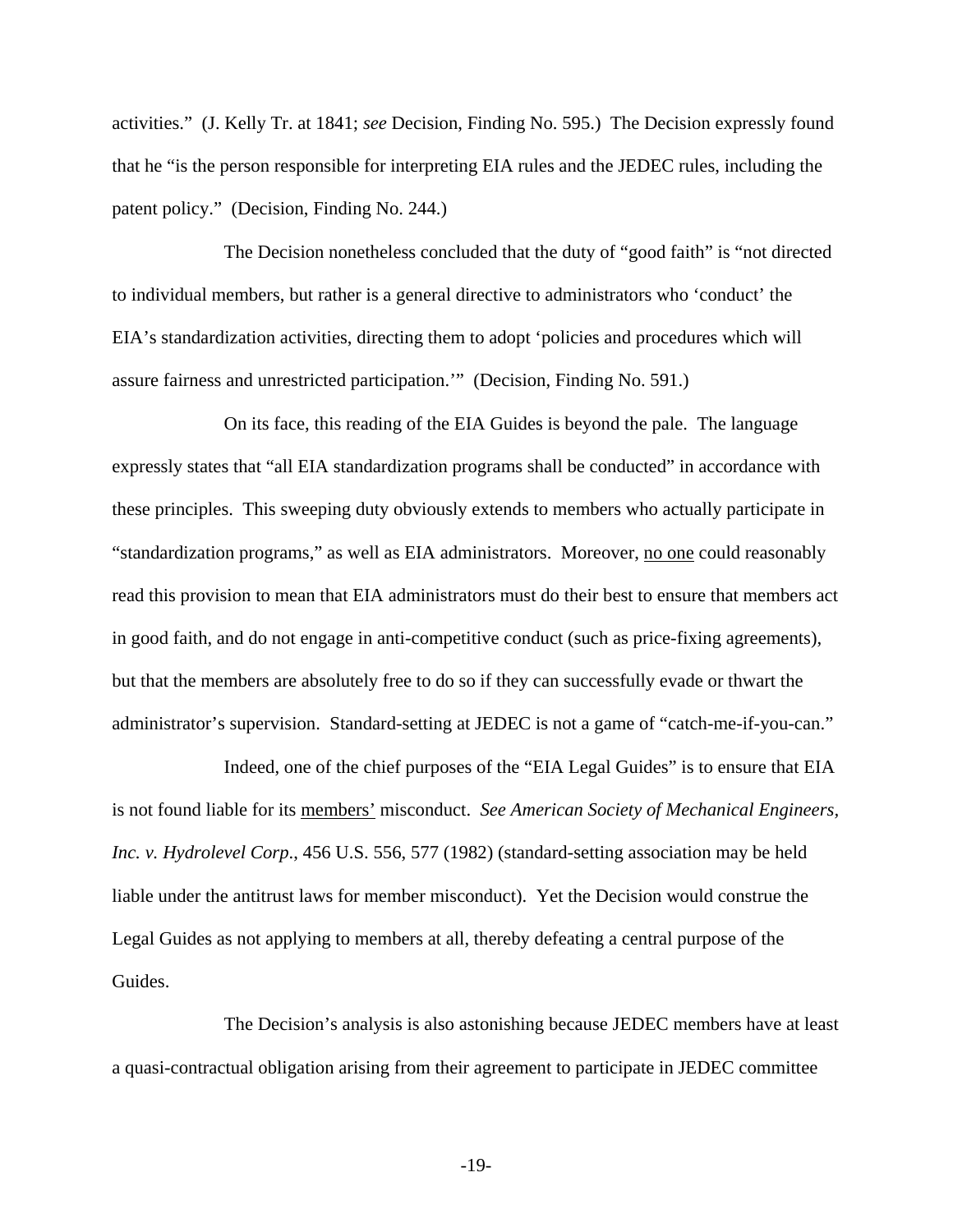work  $(CX0602-02)$  to comply with JEDEC's rules,<sup>8</sup> and "[e]very contract imposes upon each party a duty of good faith and fair dealing in its performance and its enforcement." *Restatement (Second) of Contracts*, § 205. At JEDEC, as elsewhere, "good faith" requires "faithfulness to an agreed common purpose and consistency with the justified expectations of the other party," and prohibits "subterfuges and evasions . . . in performance," or "evasion of the spirit of the bargain [and] willful rendering of imperfect performance." *Id.*, § 205, comments a and d.

Moreover, collaborative "private standard-setting by associations comprising firms with horizontal and vertical business relationships is permitted at all under the antitrust laws only on the understanding that it will be conducted in a nonpartisan manner offering procompetitive benefit," and subject to procedures that "prevent the standard-setting process from being biased by members with economic interests." *Allied Tube & Conduit Corp. v. Indian Head, Inc.*, 486 U.S. 492, 501, 506-07 (1988). Good faith is essential. The Decision strangely concluded that the EIA Legal Guides did not mean to require such "good faith" conduct when, in actuality, it is the legal prerequisite for permissible standard-setting work among competitors.

The Decision's rationale not only confounds common sense, it has no basis in the record. There was abundant testimony that JEDEC members believed that they were subject to a duty of good faith toward other participants, and no contrary testimony was cited. (Decision, Finding No. 595.) The Decision suggests that others occasionally did not act in accordance with a duty of good faith. (*Id.,* Finding No. 596.) However, there is no evidence that any of the other

 $\frac{1}{8}$ <sup>8</sup> The Decision's tortured analysis was again evident in its finding that "[t]here was no contractual relationship between Rambus and JEDEC." (Decision, Finding No. 229.) The Decision ignored the fact that Rambus agreed to participate in the JC-42.3 committee (CX0602- 02), which carried with it an agreement to comply with JEDEC's rules. The Decision purported to base its finding on testimony that JEDEC "didn't enter into its own contracts on its own" between 1991 and 1996 (J. Kelly Tr. at 2075), but that testimony did not address the nature of the duties owed by JEDEC members to JEDEC and each other under JEDEC rules.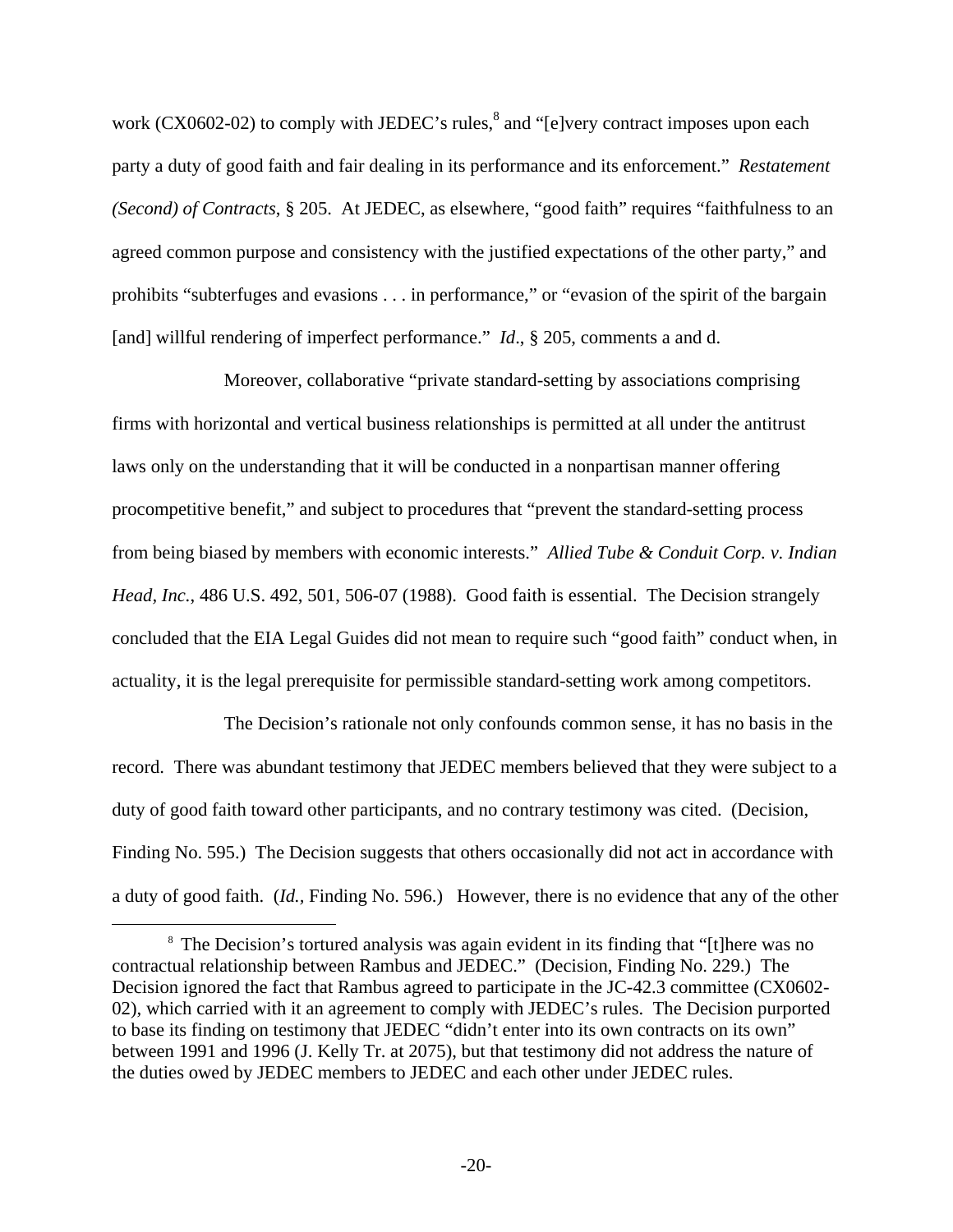firms who allegedly failed to comply with the duty of good faith later sought – as Rambus did – to enforce undisclosed patents or patent applications. Furthermore, the possible non-compliance by others with JEDEC's policy does not alter JEDEC's requirements: "two wrongs do not make a right."

4. Early Disclosure. The Decision also disregarded the plain language of JEDEC's rules when it found that the disclosure of patents and patent applications was "not expected until formal balloting." (Decision, at p. 271.) By this reading, the Decision excised the first part of Section 9.3 of JEDEC Manual JEP 21-I, improperly treating it as meaningless surplusage.

Section 9.3 requires disclosure of patents and patent applications "at the earliest possible time and, in any case, before the standard is otherwise ready for subcommittee or committee ballot circulation." (CX0208-019.) If disclosure was never required before the point of "committee ballot circulation," there would have been no need for Section 9.3 first to require disclosure at the "earliest possible time."

However, the language requiring disclosure "at the earliest possible time" is of utmost importance and does not hinge on specific, procedural steps in the development of a final standard. It means what it says, and was intended to advance JEDEC's ability to assess in an early and efficient manner whether alternative technology would be better suited for consideration in the committee's standards-development work. (*See* pp. 4-5, 6, *supra*.) Section 9.3's reference to "ballot circulation" did not absolve members from their obligation to make disclosures earlier when, pursuant to Section 9.3.1 of the JEDEC Manual, they developed "knowledge" that patents or patent applications "might be involved in the work [the committee is] undertaking" respecting a particular technology. (*Id*.) While some members might not

-21-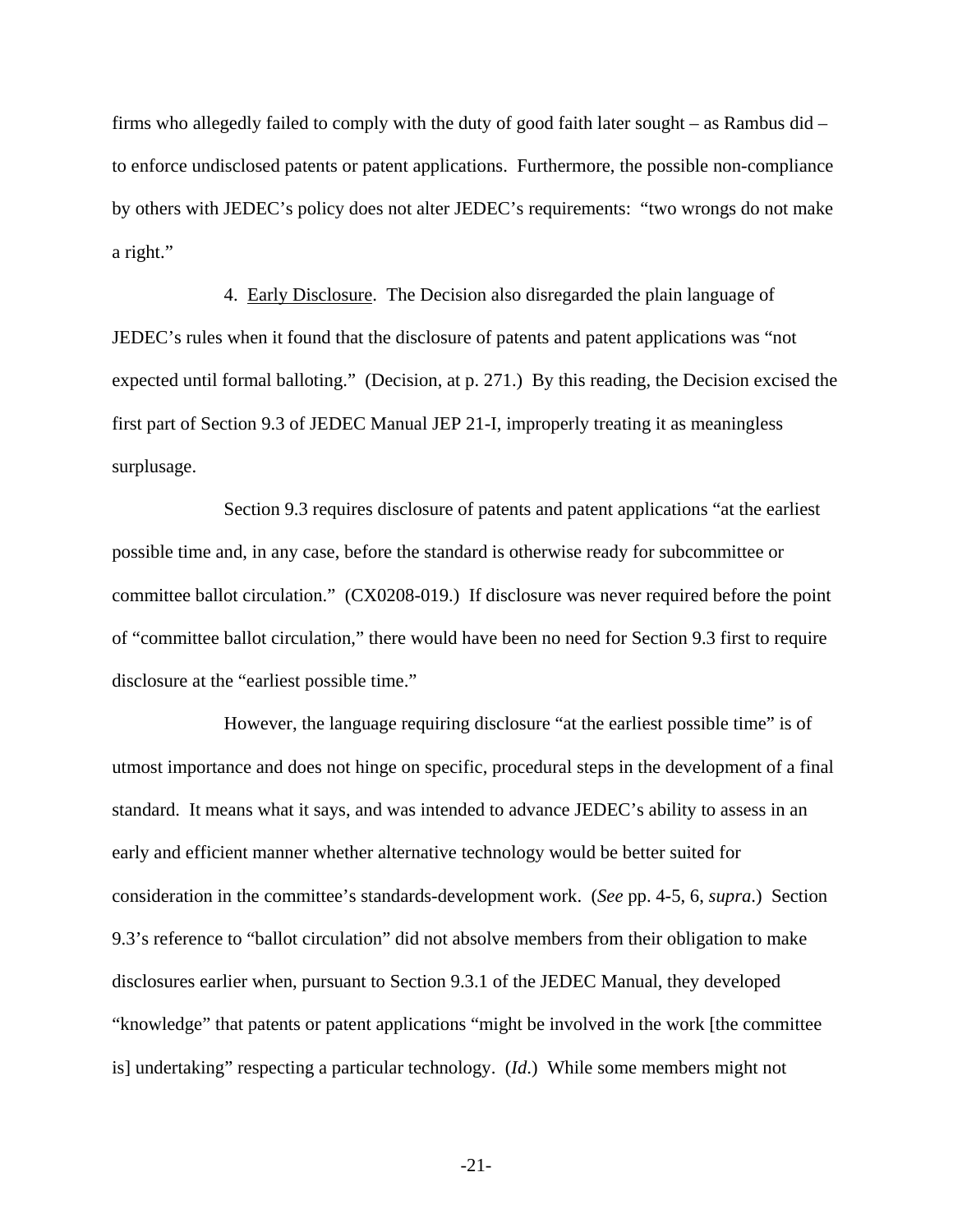develop such knowledge until presented with a formal ballot, others who developed such knowledge earlier had a duty to disclose.

Once again, the Decision's conclusion was at odds with the testimony of Mr. Kelly, who was authorized to interpret JEDEC's patent policy. He testified that the disclosure duty arises before the standards-development process has reached the ballot stage. (J. Kelly Tr. at 1984.) The Decision disregarded this testimony, and the text of Section 9.3, in reaching its contrary findings. (Decision, Finding Nos. 783-85, and pp. 271-72.)

#### B. The Decision's Reliance on Other Evidence Was Also Deeply Flawed

At the trial of this matter, Complaint Counsel presented a mountain of evidence that JEDEC's patent-disclosure policy was contemporaneously understood by participants to require the disclosure of patents and patent applications. (*See* Complaint Counsel Proposed Findings of Fact Nos. 319-20 [9/5/03].)

These views were not manufactured years later. Even before JEDEC Manual JEP 21-I was published in 1993, JEDEC ballots requested disclosure of patents: "If anyone receiving this ballot is aware of patents involving this ballot, please alert the Committee accordingly during your voting response." (CX-0253-02; *see* Decision, Finding Nos. 654-58.) The JEDEC meeting sign-in roster stated that "Committee Chairmen should ensure that no program of standardization shall refer to a product on which there is a known patent unless all relevant and reasonably necessary technical information covered by the patent is known to the formulating committee, subcommittee, or working group." (CX0306-02; *see* Decision, Finding No. 651.) The roster was later modified to refer to "patentable" items as well. (Decision, Finding No. 652.) The Decision noted that, in 1994, the JEDEC committee that Rambus attended was using a "member's manual" which stated that EIA publications "require intellectual property disclosure and discussion if proposed standards are affected." (Decision, Finding No. 662; RX507 at 15.)

-22-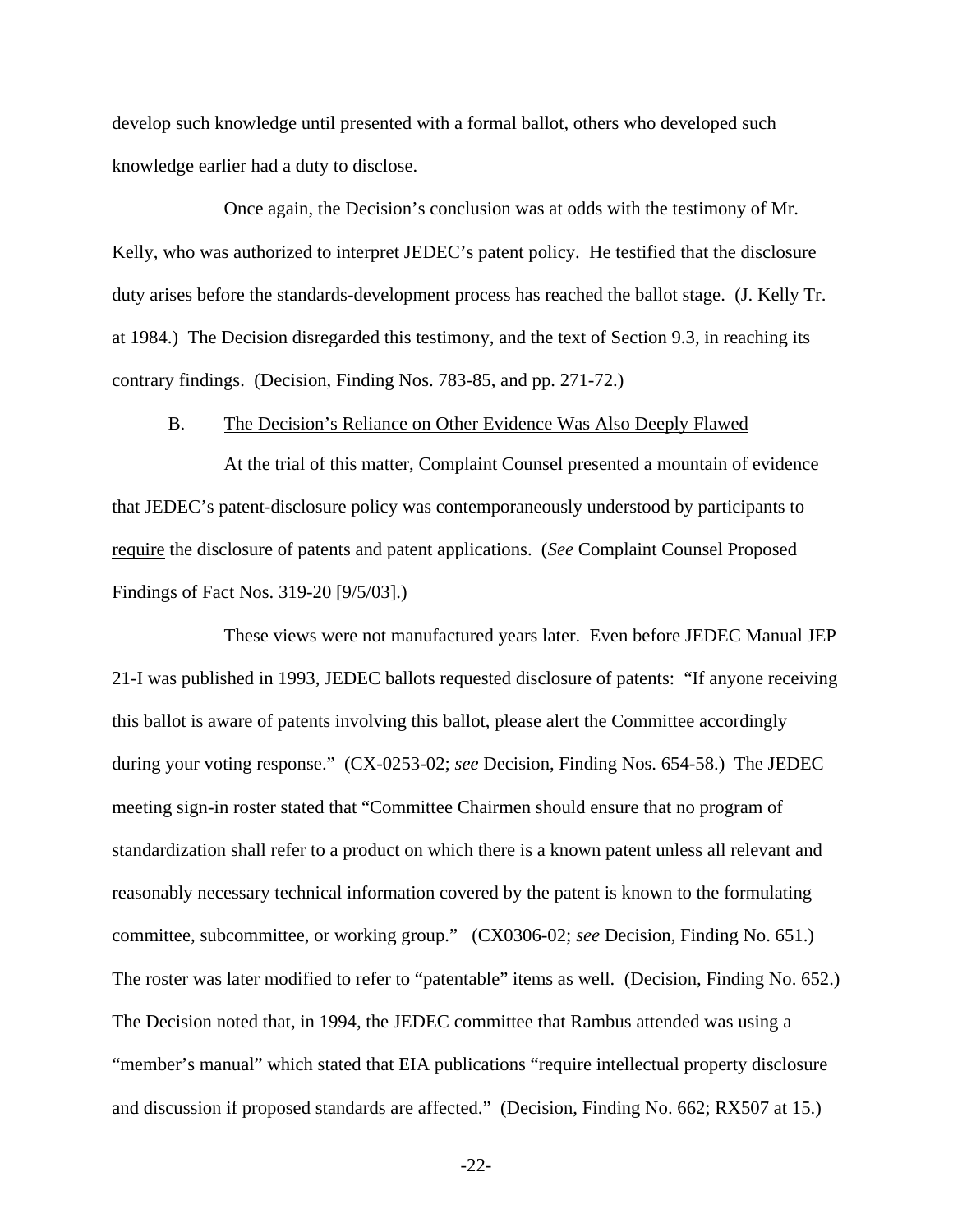In addition, as noted above, the EIA General Counsel, Mr. Kelly, "is the person responsible for interpreting EIA rules and the JEDEC rules, including the JEDEC patent policy." (Decision, Finding No. 244.) Yet Mr. Kelly's testimony could not be clearer: the JEDEC patent policy "requires an early disclosure of intellectual property; that is, patents or patent applications that are or may be related to the work of a standard-setting committee." (J. Kelly Tr. at 1837- 38.)

The Decision unaccountably rejected the views of the one source who was authorized to interpret the JEDEC patent policy when clarification was requested. Mr. Kelly had no stake in the outcome of this case, other than preserving the integrity of JEDEC's rules and process. While Rambus was a member of JEDEC, it never availed itself of the opportunity to request guidance from Mr. Kelly, even though the evidence shows that it was concerned enough to seek advice from its own counsel about permissible conduct at JEDEC meetings. (Decision, Finding Nos. 930-34.) Rambus cannot complain now that it did not understand JEDEC's rules when it refrained from asking the readily available source for authoritative interpretations.

Despite this proof , the Decision claimed that there was "overwhelming evidence" from "contemporaneous documents, the conduct of participants, and trial testimony that the disclosure of intellectual property interests was encouraged and voluntary, not required or mandatory." (Decision at p. 265.) The Decision, however, was unable to back up this sweeping conclusion with anything beyond reference to a handful of documents which it proceeded to misconstrue, and from minor (and sometimes non-existent) differences of opinion among a few JEDEC participants respecting certain details of JEDEC's disclosure requirements.

The Decision first claimed that its view that JEDEC has a "voluntary" patent policy is supported by a 1994 memorandum, written by JEDEC's secretary, which expressed

-23-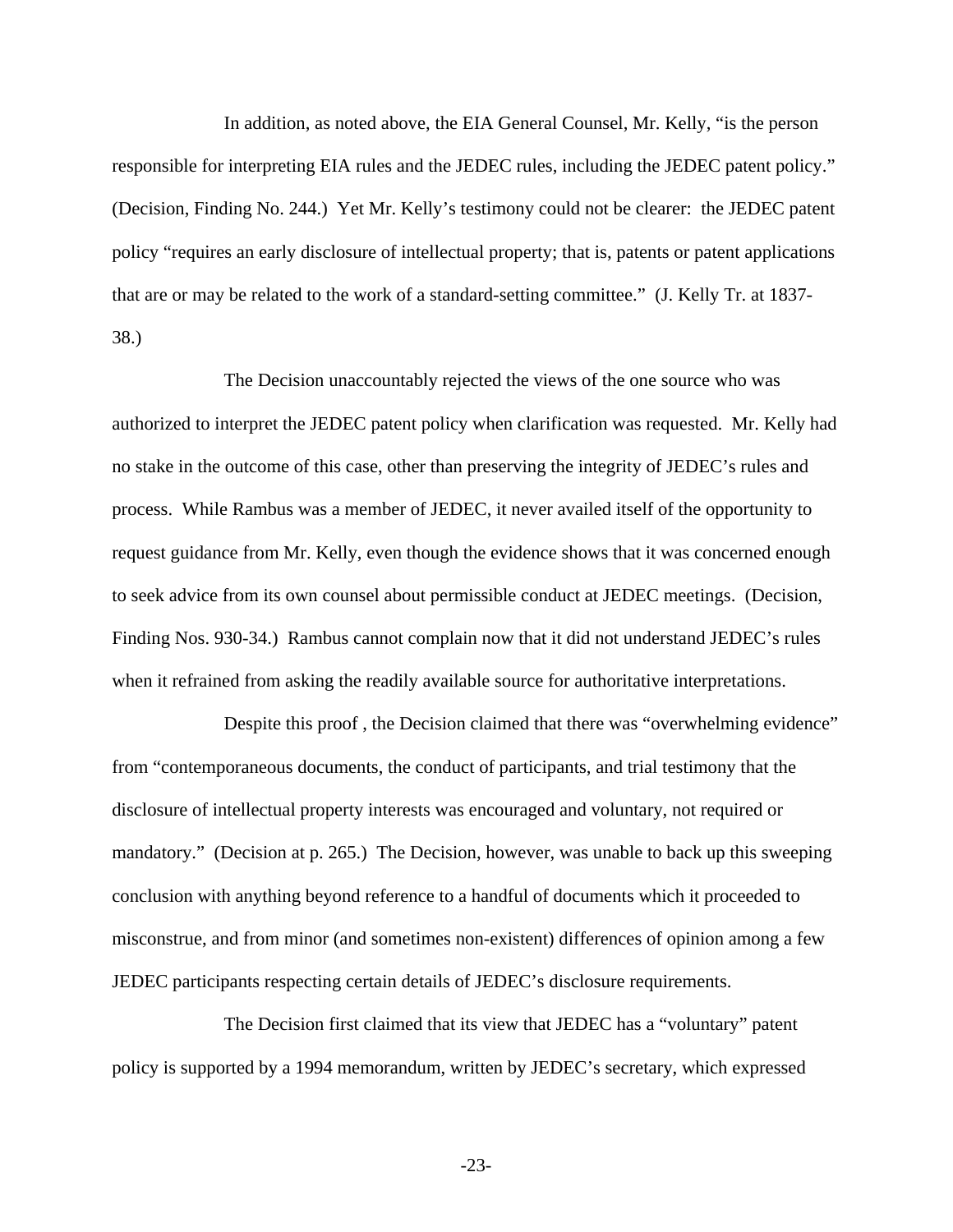disapproval of a proposal by a European standards institute to "force compulsory licensing on an extraterritorial basis." (Decision, Finding No. 670, and p. 266; RX-0486.) The memorandum reports that JEDEC's legal counsel does not think this would be a "good idea." (RX-0486.) However, the memorandum relates to compulsory licensing – not to the disclosure – of patents relating to proposed standards.

The Decision next claims that it views are supported by a 1996 submission made to the Commission on behalf of EIA and the Telecommunications Industry Association ("TIA") (which had a close working relationship with EIA), which states that both associations "encourage the early, voluntary disclosure of patents." (RX-00669-03; *see* Decision, Finding No. 679.) That submission, however, did not describe or address **JEDEC**'s patent-disclosure policy, which is described in JEDEC documents such as JEDEC Manual JEP 21-I as well as sign-in sheets, viewgraphs, and ballots, that contain text and procedures not found in any EIA manual.<sup>9</sup>

Finally, the Decision relies on unsigned, draft minutes of a JEDEC Board meeting in February 2000, which states that companies are not required to "make public that a patent is pending." (Decision, Finding No. 683, relying on RX-1570, at 25.) These draft minutes were not signed by EIA's legal counsel or approved by JEDEC's Chairman, as required, and the final minutes omitted this language. (*See* Complaint Counsel's Reply to Proposed Findings of Fact, Nos. 233-34.) It was gross error for the Decision to take the drastic step of invalidating JEDEC's written patent policy, in place since at least 1993, based on draft minutes prepared in February

 $\frac{1}{9}$ <sup>9</sup> The use of the term "voluntary" in the EIA/TIA comment letter is consistently used to describe the voluntary nature of participation in EIA/TIA work and the voluntary use of final standards. (RX-0669.) Disclosure of patents was only "encouraged" and "voluntary" in the sense that no company was obligated to belong to EIA/TIA or to participate in their standardsdevelopment work in the first place. (*See* J. Kelly Tr. at 1783, 2106-07, 2110-14.)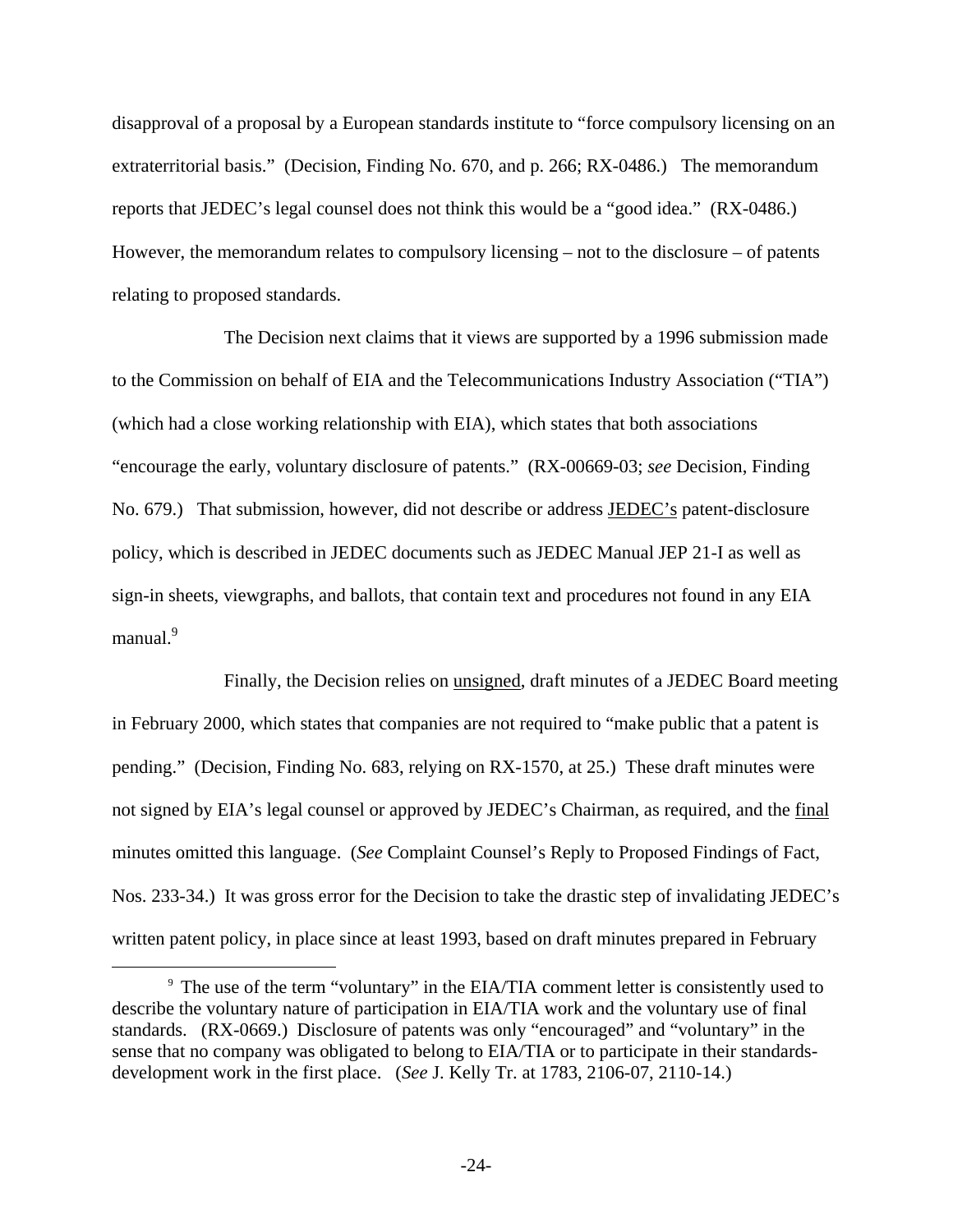2000 which were later revised. It was likewise gross error for the Decision to rely on an e-mail about what was decided at that meeting from JEDEC's secretary, rather than on the final, authorized minutes themselves and JEDEC's written patent policy. (*See* Decision, Finding Nos. 684-85; RX-1585; RX-1559.)

The Decision also attempts to shore up its conclusion that JEDEC's policy was too ambiguous to be enforceable by finding that "members had different understandings of EIA/JEDEC's patent policy." (Decision, at p. 273.) However, only three of the dozens of participants at JEDEC meetings were identified as having differing views. (*Id*., Finding Nos. 720-23.) Later, based on the same evidence, the Decision makes the logical leap that there was "no common understanding" about details of JEDEC's patent policy based on selective quotations from testimony. (*Id*., Finding No. 748.)

This evidence, and the Decision's related conclusions, should be given no weight for several reasons.

First, the small number of examples of uncertainty or confusion do not undermine the actual text of the JEDEC policy, or the overwhelming testimony that participants read and understood that policy to require the disclosure of patents and patent applications.

Second, the Decision draws the illogical conclusion that no disclosure was required when various members expressed uncertainty as to the outermost bounds of required disclosures. For example, the Decision found support for its position that no disclosure was required of patents and patent applications from one member's belief that disclosure was required even of "an intent to file a patent application." (Decision, Finding No. 749.) This example hardly suggests that JEDEC's patent policy should be thrown out entirely when no uncertainty was expressed about the obligation to disclose patents or actual patent applications.

-25-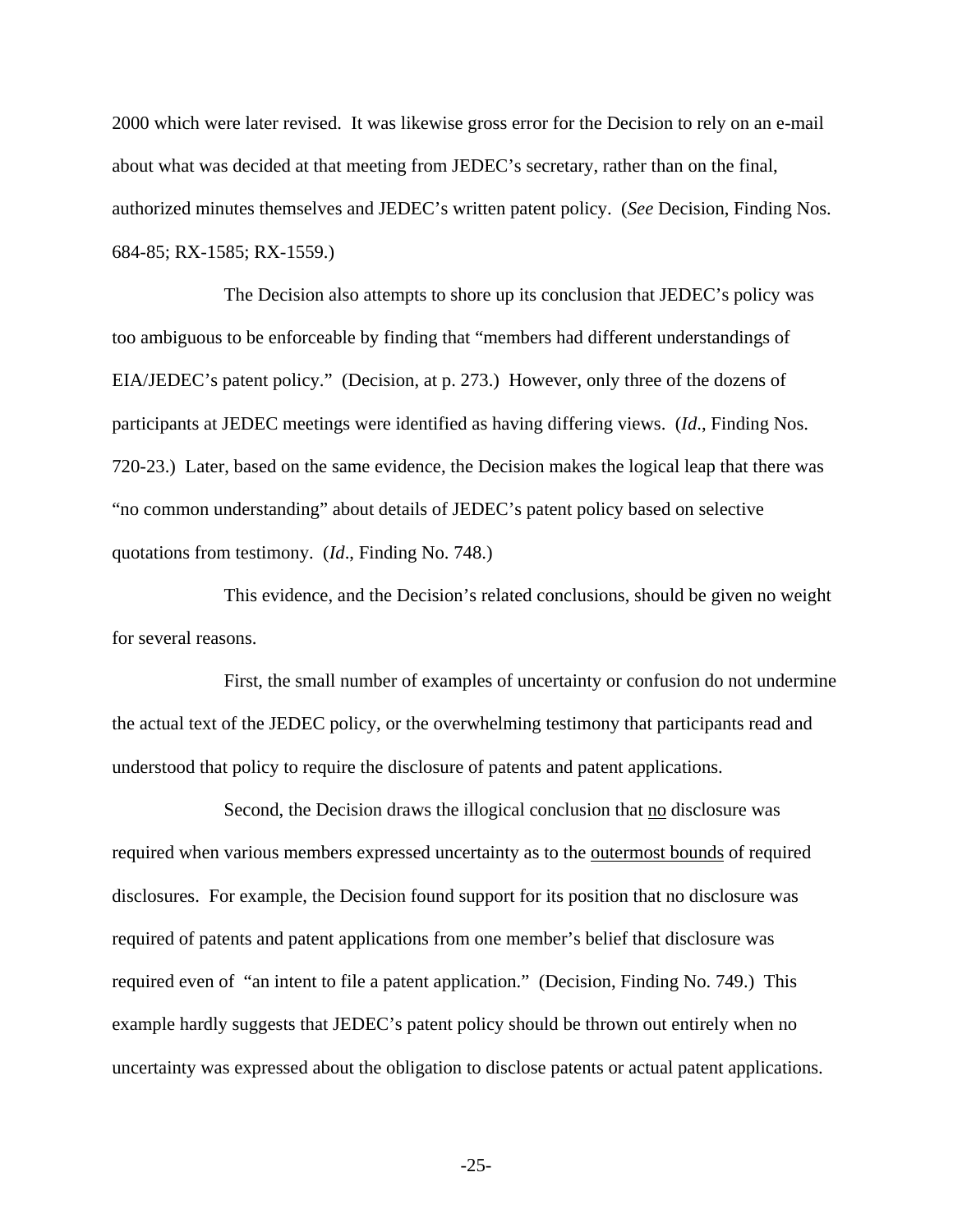Third, other cited examples of "conflicting" views were more ephemeral than real. For example, the Decision claims that a single JEDEC member (IBM) had the view that disclosure was required only of patents or patent applications that were needed to use the final standard, whereas numerous others cited by the Decision expressed the view (consistent with the JEDEC's JEP 21-I Manual) that anything that "might be involved" in standards work had to be disclosed. (Decision, Finding Nos. 756-60.) However, the Decision acknowledged that IBM's representative (Gordon Kelley) testified that disclosure was not only required of IP that "reads on or applies" to the standard, but also of "any claim that might apply to the work of the committee it was required to disclose." (Decision, Finding Nos. 756, 758.) There was no confusion whatsoever.

More fundamentally wrong is the Decision's view that no standard-setting group's rules can be enforced if some "members had different understandings" of that policy. (Decision, at p. 273.) This test is illogical, impractical, and unreasonable. It is difficult to conceive how any standard-setting organization's rules could survive if this were the test for their validity. Either a policy would be deemed too broad to provide sufficient detail to be "unambiguous" in implementation, or an encyclopedic policy full of detail would be deemed "ambiguous" because it would inevitably require interpretation to reconcile different provisions. In short, the Decision posed an impossible "Catch-22" which, if not reversed, threatens to doom any standard-setting effort that relies on patent disclosure. The Commission should carefully review the Decision because of the dangerously wrong precedent that it sets.

The Decision's reliance on the existence of different views about details of the JEDEC patent policy to invalidate that policy *in toto* is especially unwarranted in this case because (1) JEDEC provided an authoritative source, Mr. Kelly, to interpret its policies and

-26-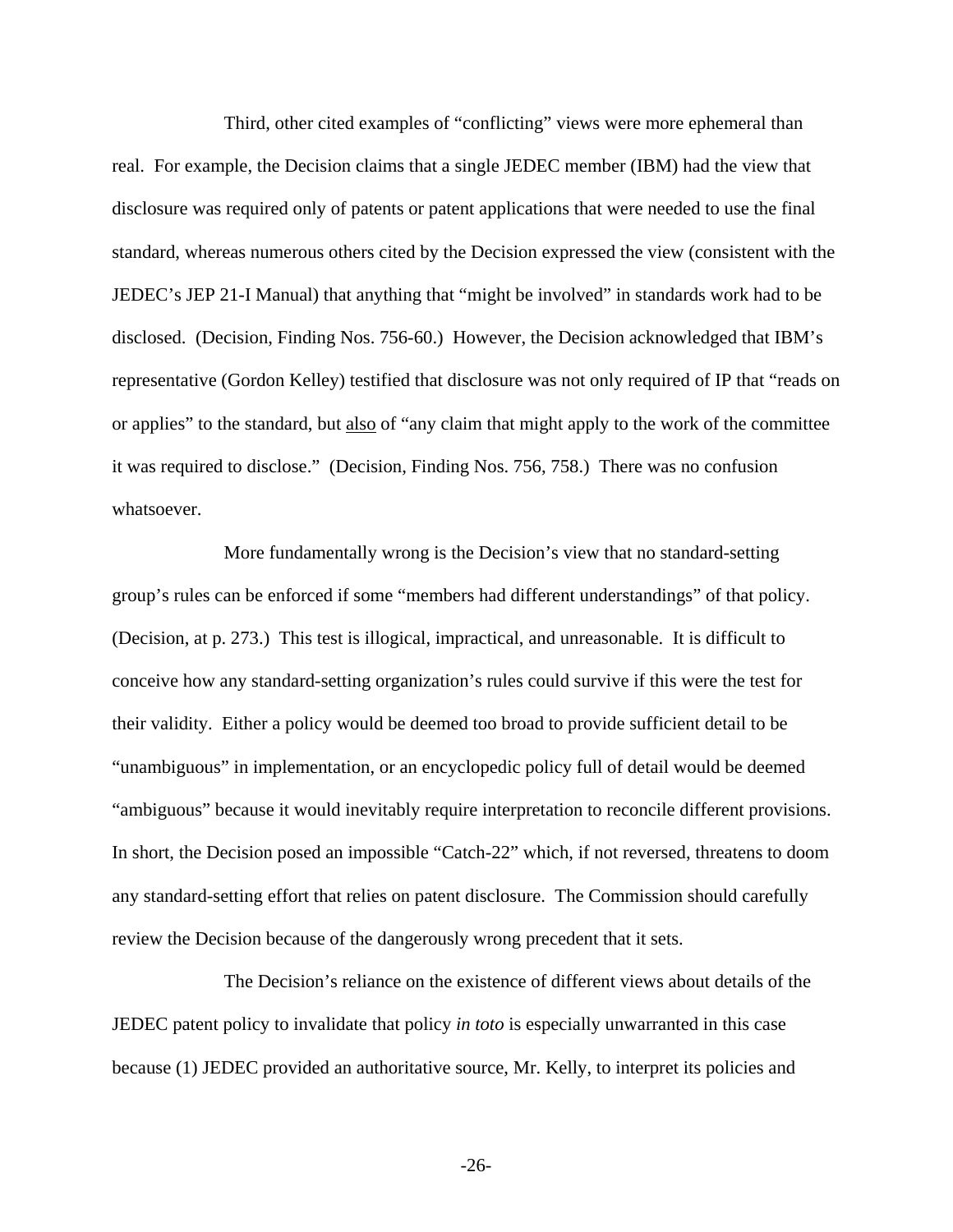provide guidance; (2) the party supposedly aggrieved by the policy's "ambiguity" (Rambus) never consulted with him despite its own concerns about JEDEC's patent-disclosure requirements; and (3) the plain text of the patent policy speaks so clearly that patent disclosures are required.

There are few statutes or regulations that are so clear and precise that there can never be differing views about their scope or requirements. Yet such statutes are construed by courts and agencies, and enforced, except in extreme cases.<sup>10</sup> The Federal Trade Commission Act itself speaks in broad strokes about "unfair methods of competition," 15 U.S.C. § 45(a)(1), but it is still an enforceable, important instrument to protect fair competition and consumers despite frequently varying views about how it should be applied. *See Atlantic Refining Co. v. FTC*, 381 U.S. 357, 367 (1965) ("Congress intentionally left development of the term 'unfair' to the Commission rather than attempting to define 'the many and variable unfair practices which prevail in commerce'") (citation omitted).

Likewise, a contract is not held unenforceable *in toto* simply because two or more contracting parties express different views about specific provisions.<sup>11</sup> Instead, the disputed

<sup>&</sup>lt;sup>10</sup> *E.g., United States v. Powell*, 423 U.S. 87, 94 (1975) ("The fact that Congress might, without difficulty, have chosen '[c]learer and more precise language' equally capable of achieving the end which it sought does not mean that the statute which it in fact drafted is unconstitutionally vague") (*quoting United States v. Petrillo*, 332 U.S. 1, 7 (1947)); *United States v. Nat'l Dairy Prods. Corp.*, 372 U.S. 29, 32 (1963) ("[S]tatutes are not automatically invalidated as vague simply because difficulty is found in determining whether certain marginal offenses fall within their language"); *Hamilton Bank, N.A. v. Office of the Comptroller of the Currency*, 227 F. Supp. 2d 1, 11 (D.D.C. 2001) ("[T]he Court cannot say that the Temporary Cease and Desist Order is unenforceable based solely upon the fact that some of its terms may be subject to multiple interpretations").

<sup>11</sup> *See also Non-Linear Trading Co. v. Braddis Assocs.*, 675 N.Y.S.2d 5, 10 (App. Div. 1998) ("A contract is not rendered unenforceable merely because the parties differ in their subjective interpretation of the instrument"); *Thole v. Structural Pest Control Bd.*, 117 Cal. Rptr. 206, 208 (Ct. App. 1974) ("It appears to be petitioner's contention that whenever a word in a (continued...)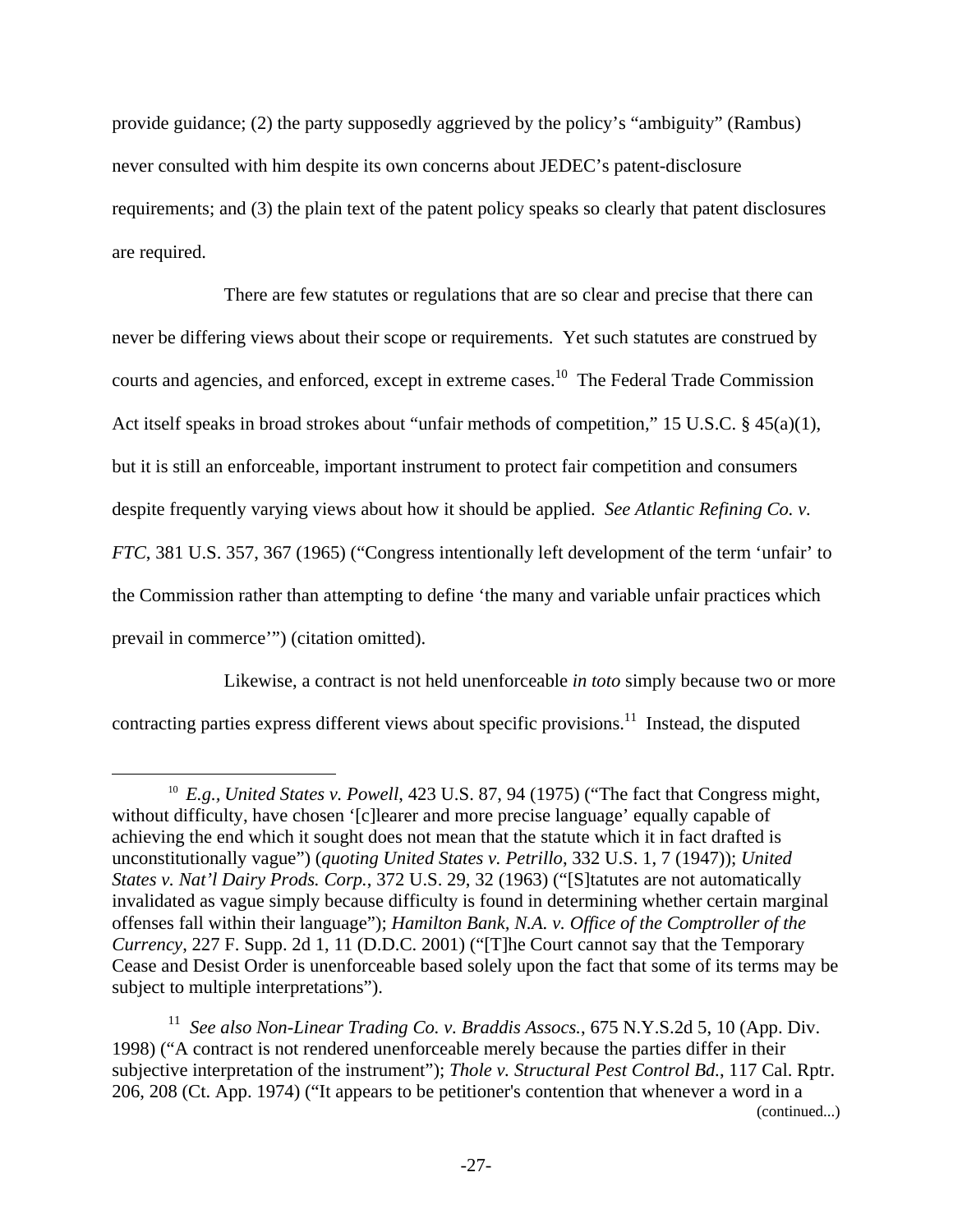provisions are construed in accordance with the parties' overall purposes. *Restatement (Second) of Contracts*, § 202(1) ("Words and other conduct are interpreted in light of the circumstances, and if the principal purpose of the parties is ascertainable it is given great weight"). As set forth next, the Decision's reading of JEDEC's rules is fundamentally at odds with their overall purposes.

## C. The Decision Ignored the Purpose of JEDEC's Patent Policy

The requirements of JEDEC's patent policy, as outlined above, do not exist in a vacuum. They represent JEDEC's particularized approach toward implementing the general goals of the EIA (JEDEC's parent organization) to "[a]void requirements in EIA standards that call for the exclusive use of a patented item or process." (JX0054-009.) JEDEC requires that any standard that requires the use of patented items (including items which are the subject of patent applications" be "considered with great care." (CX0208-019.) The Decision gives no consideration to how these goals could practically be achieved if one or more of the participants in a JEDEC committee knows of patents or patent applications but does not disclose them.

In some cases, the technology that is the subject of a patent or patent application may be technically superior to alternatives being considered for incorporation into a JEDEC standard. In such cases, if JEDEC is informed of patents or patent applications, it may nonetheless choose to use that technology in a JEDEC standard.<sup>12</sup> However, under its patent

\_\_\_\_\_\_\_\_\_\_\_\_\_\_\_\_\_\_\_\_\_\_\_\_

<sup>(</sup>continued...)

statute or regulation is subject to more than one interpretation, the statute or regulation is 'void for vagueness.' Fortunately, the law has never required perfection"); *People v. Anderson*, 105 Cal. Rptr. 664, 670 (Ct. App. 1972) ("Mere difficulty in ascertaining the meaning of the statute or the fact that it is susceptible of different interpretations will not render it nugatory").

<sup>12</sup> *E.g.*, J. Mueller, *Patenting Industry Standards*, 34 J. Marshall L. Rev. 897, 931 (Summer 2001) ("Mandatory disclosure preserves for the standards-setting body the option to (continued...)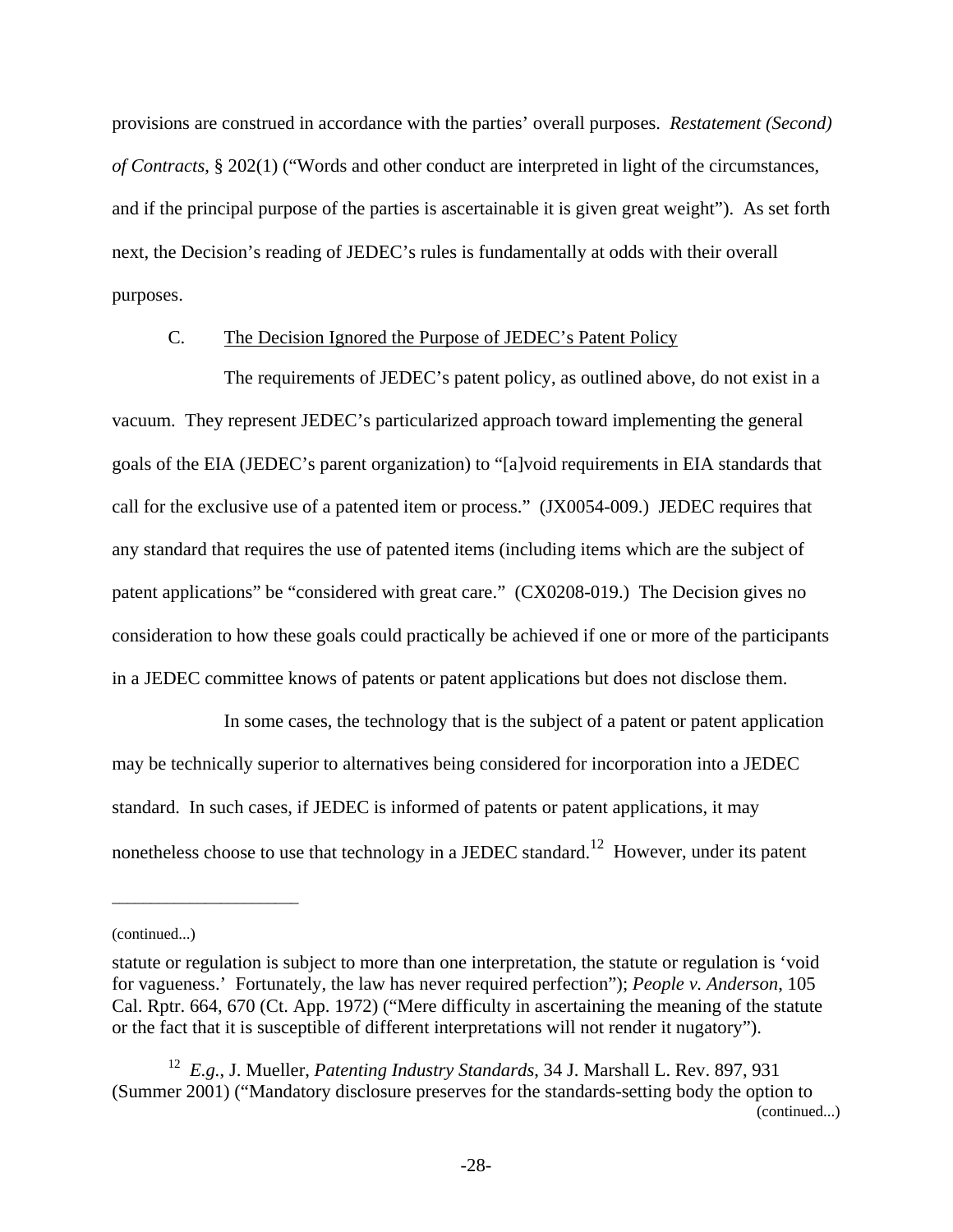policy, JEDEC may take this step only if the committee chairman has received from the patent holder or patent applicant a commitment either to grant royalty-free licenses to those utilizing the standard, or to grant licenses under reasonable terms and conditions that are demonstrably free of any unfair discrimination. (CX0208-019; *see* JX0054-009.) If such assurances are not provided, JEDEC cannot use the proprietary technology in its standard. Once again, the Decision does not explain how JEDEC could possibly be sure that it obtained the necessary assurances if committee members were not required to disclose relevant patents or patent applications.<sup>13</sup>

The Decision also questioned whether JEDEC acted with sufficient clarity to require the disclosure of patents or patent applications that are not strictly required to produce a device in accordance with a final JEDEC-approved standard. (Decision, Finding Nos. 758, 760.) However, as noted above, the JEDEC policy requires disclosure of all patents or applications "that might be involved in the work [a committee is] undertaking." (CX0208-019.) The breadth of this disclosure obligation is not an oversight; it is deliberate and essential. Likewise, the duty is intentionally broad – not ambiguous as the Decision found. (Decision, Finding No. 760.)

When information about patents or patent applications that "might be involved" in standard-setting work is disclosed in a timely manner, as required by the patent policy, JEDEC

\_\_\_\_\_\_\_\_\_\_\_\_\_\_\_\_\_\_\_\_\_\_\_\_

<sup>(</sup>continued...)

decide whether it will adopt a standard that requires the use of patented technology or develop a different standard that avoids it altogether").

<sup>&</sup>lt;sup>13</sup> JEDEC relies on the affected parties (patent holders and alleged infringers) to address disputes about non-compliance with JEDEC's patent disclosure policy. If an amicable resolution is not possible, claimed violations can be addressed through judicial process. JEDEC does have authority to withdraw an issued JEDEC standard if it determines that the patent policy was violated. However, such a withdrawal may have little practical effect if the industry and its supply chain partners have already implemented the standard, such as through widespread production or technical adoption of the standard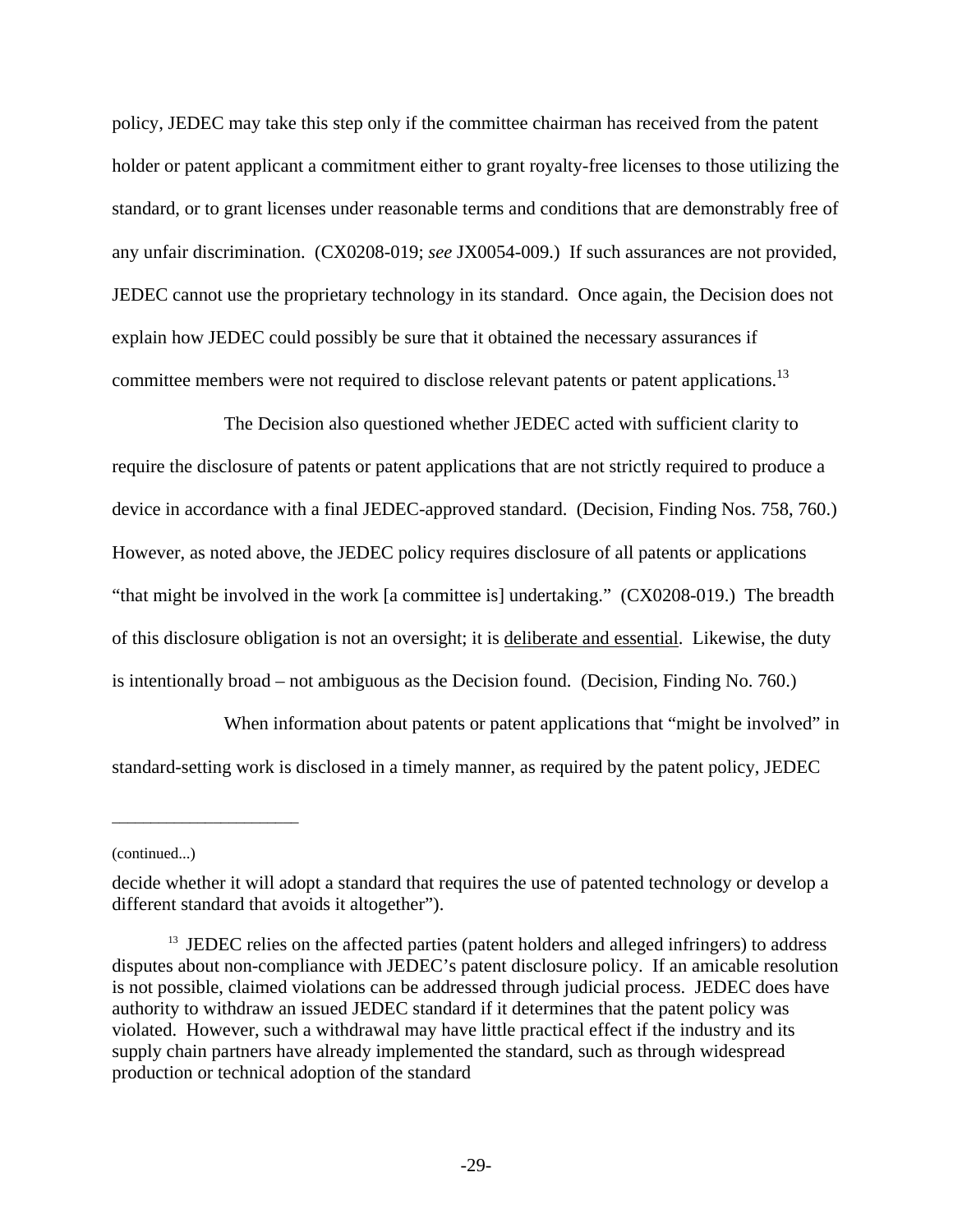participants are able to make informed choices about the technological approach they wish to follow and the types of technology to be incorporated into a standard. They may elect to use alternative technology in which the best means of implementing a standard is not saddled with actual or potential patent rights.

As a standard evolves through the work of a committee, it is impossible for any JEDEC participant to know ahead of time, with total certainty, that a particular patent claim will be infringed by the final JEDEC standard. For this reason too, early disclosure is required of any patents or applications that "might be involved" in the standards "work" that the JEDEC committee is "undertaking." (CX0208-019.)

The vast majority of participants at JEDEC meetings are engineers, who are not steeped in the intricacies of patent law. This is another reason why the JEDEC patent policy broadly requires the disclosure of anything that "might be involved" in committee work. In practice, most participants are engineers not qualified to make legal determinations whether a patent claim is "needed to implement the standard" (or, in IP terminology, whether a patent claim "reads on" the standard).

It takes months, or in some cases years, to develop a JEDEC standard. Significant delays can arise if required patent disclosures are not made until late in the standard development process, and committees are then forced to go back to the drawing board after lengthy work has been done and the committee has reached a technical consensus. Such delays can only frustrate JEDEC's goal of developing standards for cutting-edge technology in a field that has been progressing at a rapid pace. Once again, the Decision gave these considerations no heed. Its interpretation of JEDEC's patent policy can only undermine, not advance, JEDEC's goals.

-30-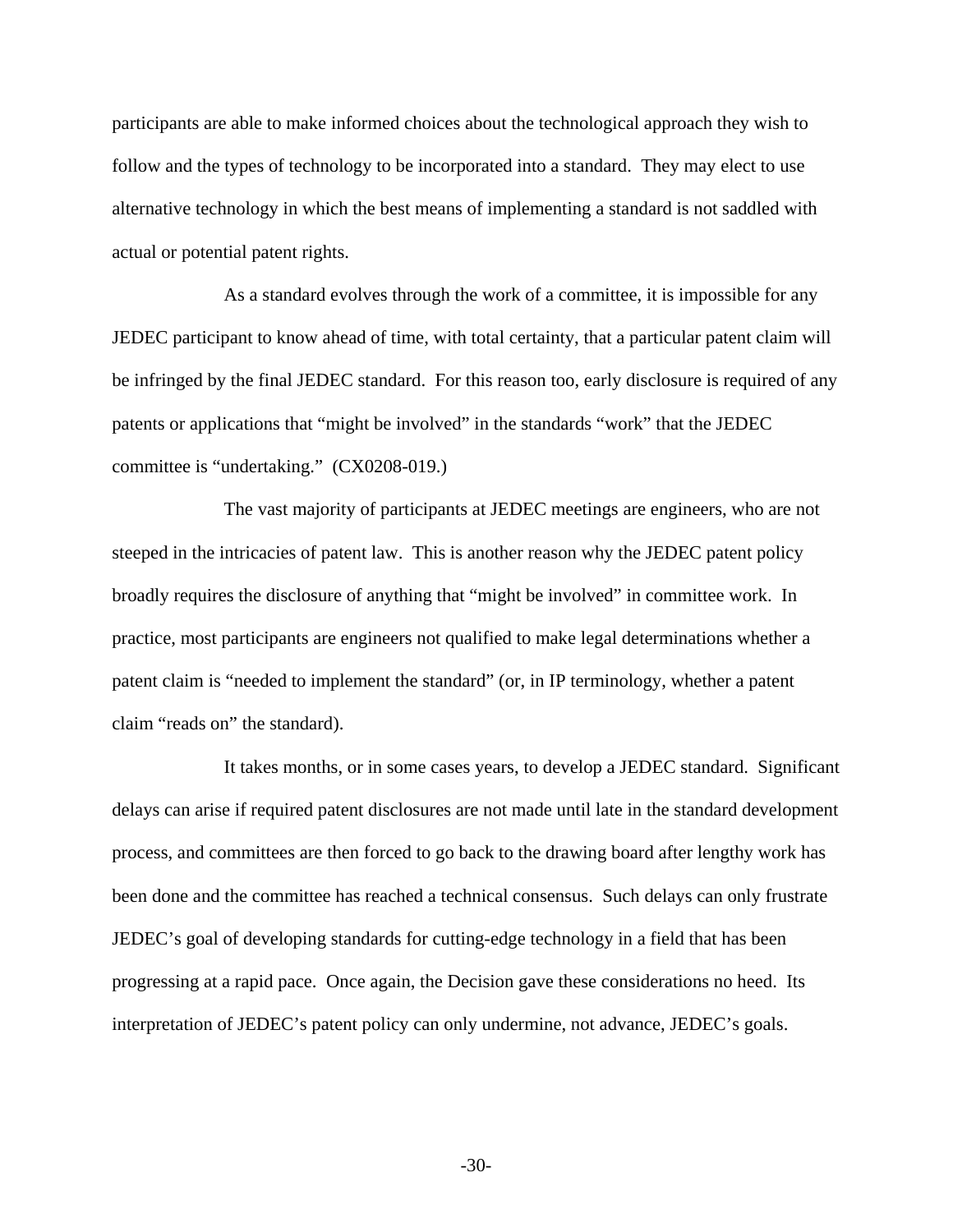### D. The Decision Conflicts with the Federal Circuit's Ruling

The Decision repeatedly cites the Federal Circuit's January 2003 decision in *Rambus Inc. v. Infineon Technologies AG,* 318 F.3d 1081 (Fed. Cir.), *cert. denied*, 124 S.Ct. 227 (2003), to support its position that JEDEC did not impose a mandatory disclosure obligation on its members, and that such disclosure was instead only "encouraged and voluntary." (Decision at pp. 258, 260, 264, 265, 269, 273-74.) These citations prove only that the Decision was as capable of misreading the Court of Appeals' decision as JEDEC's rules.

Both the majority and dissenting opinions in the *Infineon* case ultimately found that JEDEC's patent policy required disclosure of patents and patent applications needed to use a JEDEC standard. Both opinions conflict with – rather than support – the Administrative Law Judge's Decision.<sup>14</sup>

Specifically, after considering together the language of JEDEC's policy and the way it was treated by members, the majority ruled that "a reasonable jury could find only that the duty to disclose a patent or application [at JEDEC] arises when a license under its claims reasonably might be required to practice the standard." 318 F.3d at 1100. Elsewhere, the majority added that "Rambus's duty [at JEDEC] to disclose extended only to claims in patents or applications that reasonably might be necessary to practice the standard." *Id.* Thus, Rambus had a mandatory "duty" to disclose patents or patent applications that might reasonably be necessary to use a final JEDEC standard.

 <sup>14</sup> JEDEC strongly disagrees with the majority opinion in *Rambus Inc. v. Infineon Technologies AG*, to the extent that it concluded that JEDEC's rules did not require the early disclosure of patents or patent applications that "might be involved" in standard-setting activity, but which turn out to be unnecessary actually to utilize a final JEDEC standard. As discussed below, JEDEC believes that the dissenting opinion reached the correct result.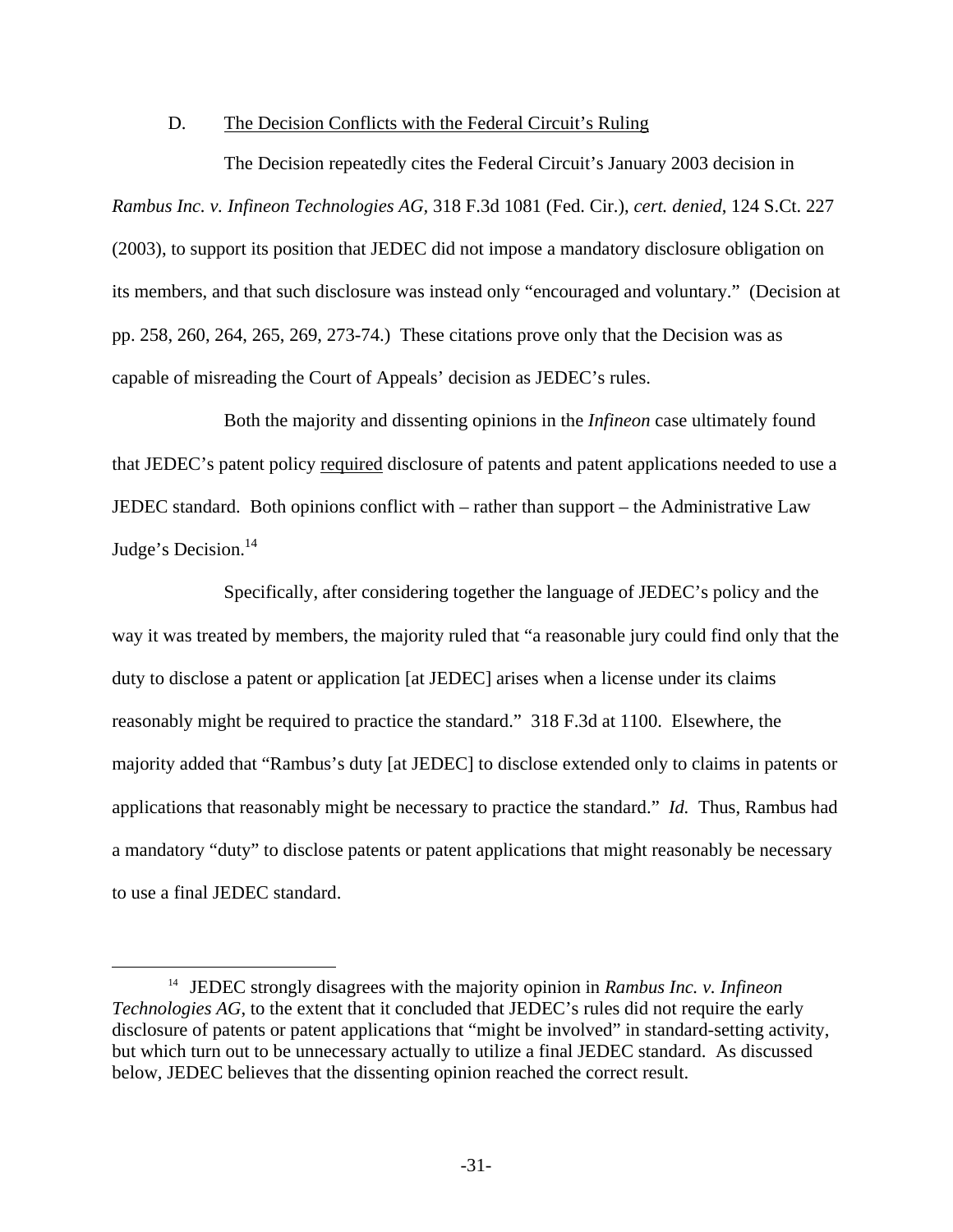The majority opinion went on to reject Infineon's contention that the disclosure duty at JEDEC extended even further, and required participants to disclose patents or patent applications which were "related to" a proposed standard but not strictly required actually to use that standard. 318 F.3d at 1098-99, 1101. The majority found the broader duty to be too "amorphous." *Id.* Thus, the Federal Circuit majority held that JEDEC does have mandatory disclosure requirements, but disagreed only as to whether it applied to intellectual property that is not strictly required to use a final JEDEC standard. Yet the Decision was so extreme that it rejected the ruling of the Federal Circuit's majority which recognized a mandatory disclosure duty at JEDEC, and then mistakenly relied extensively on the same opinion for the Decision's opposite conclusion.

The Administrative Law Judge also ignored entirely the lengthy and forceful dissent by Judge Proust in *Rambus Inc. v. Infineon Technologies AG*, which JEDEC believes reached the correct view of JEDEC's disclosure policy (as did the jury and the trial court). Relying on Section 9.3.1 of JEDEC Manual JEP 21-I, and other evidence, the dissent found that the evidence "supports a broader duty than the one applied by the majority." 318 F.3d at 1110. The dissent found that Section 9.3.1 – which refers to the obligation to disclose "patents, or pending patents, that might be involved in the work they are undertaking" – contains the "obligation to disclose relevant patents and patent applications." 318 F.3d at 1113. The dissent explained that this Section

> clearly states the duty of disclosure required by all members of JEDEC, which is different from the duty applied by the majority in at least two respects. First, the statement 'might be involved in' the standard is much broader than requiring disclosure of only claims reading on the standard. Second, the majority applies the duty to the final standard adopted by JEDEC, whereas the manual requires disclosure based on the 'work they are undertaking.' which is much more expansive than the final, completed standard resulting from the work undertaken. The majority's comparison of pending claims to the final standard does not take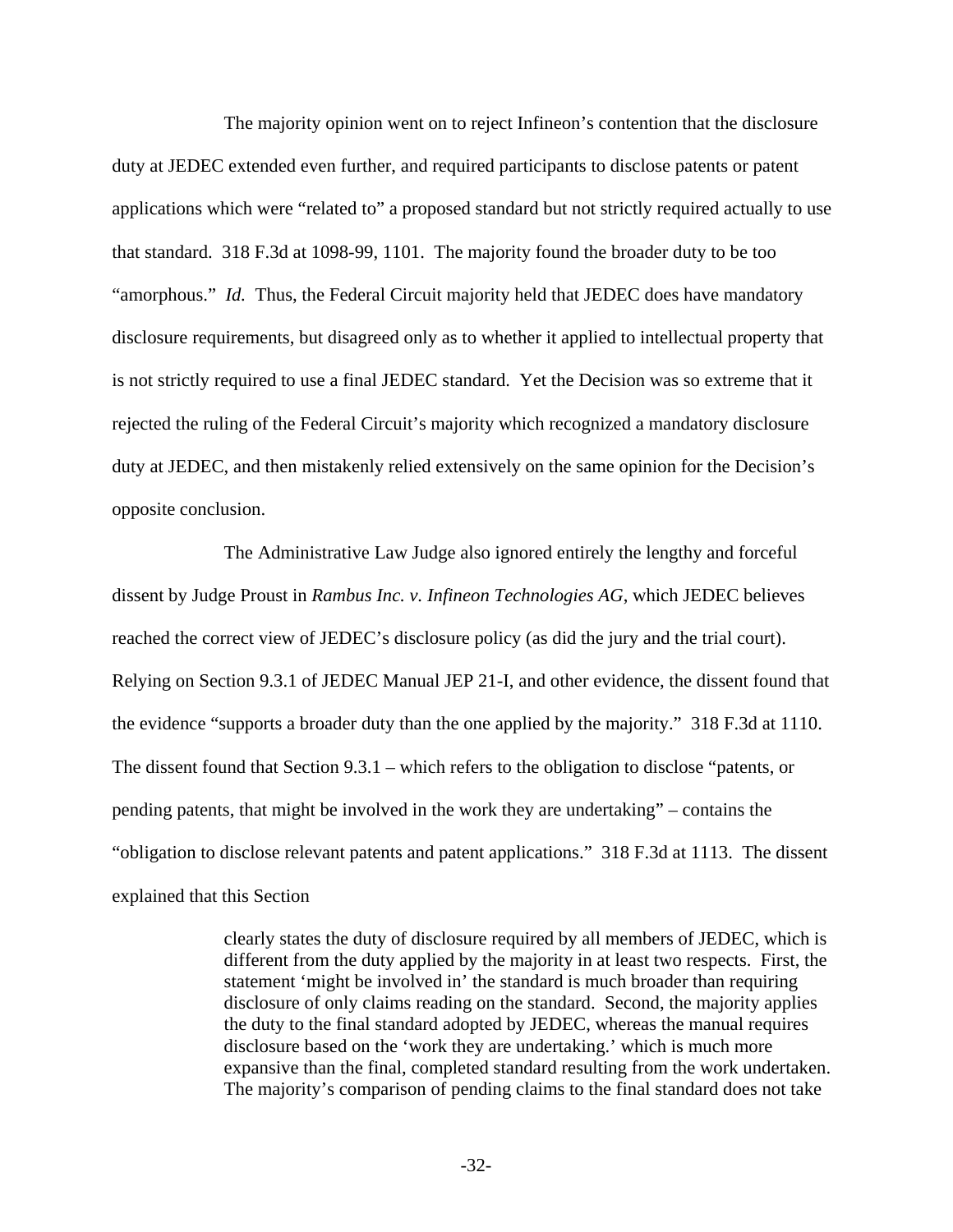into account the possibility that, during the course of its work, the committee considers, debates, rejects and amends various proposals as the standard evolves.

318 F.3d at 1110-11.

On the record presented in *Infineon*, the dissent went on to find that there was

ample evidence of JEDEC's mandatory disclosure duty:

Documents and witness testimony show that the members of JEDEC understood the JEDEC policy to require that its members disclose patents and pending patent applications that might be involved in the standard setting process.

318 F.3d at 1110-11. The dissent even cited testimony from Rambus' representative at JEDEC, Richard Crisp, in which he confirmed being made aware at JEDEC meetings of the "new language of the policy which specifically required the disclosure of patent applications." 318 F.3d at 1114-15.

The dissent also concluded that the JEDEC patent policy was not "overly broad and ambiguous" in requiring disclosure of intellectual property that "might be involved" in standards work. 318 F.3d at 1115. It explained that "JEDEC was free to formulate whatever duty it desired and it is not this court's job to rewrite or reinterpret the duty on the basis that it is unbounded (which I do not think it is)," and that JEDEC "did not have the desire to have a bright line rule, such as the one the majority has now imposed upon it." 318 F.3d at 1115. The Commission should review this case and, unlike the Decision, give Judge Proust's views the careful consideration that they deserve.

# IV. THE COMMISSION SHOULD REVIEW THIS CASE TO CORRECT AN ERRONEOUS RULING OF FAR-REACHING IMPORTANCE

The Commission should review this case carefully because it has ramifications far beyond the immediate parties.

Because JEDEC is a leading standard-setting organization in the electronics industry, the proper application of its patent policy affects hundreds of issued JEDEC standards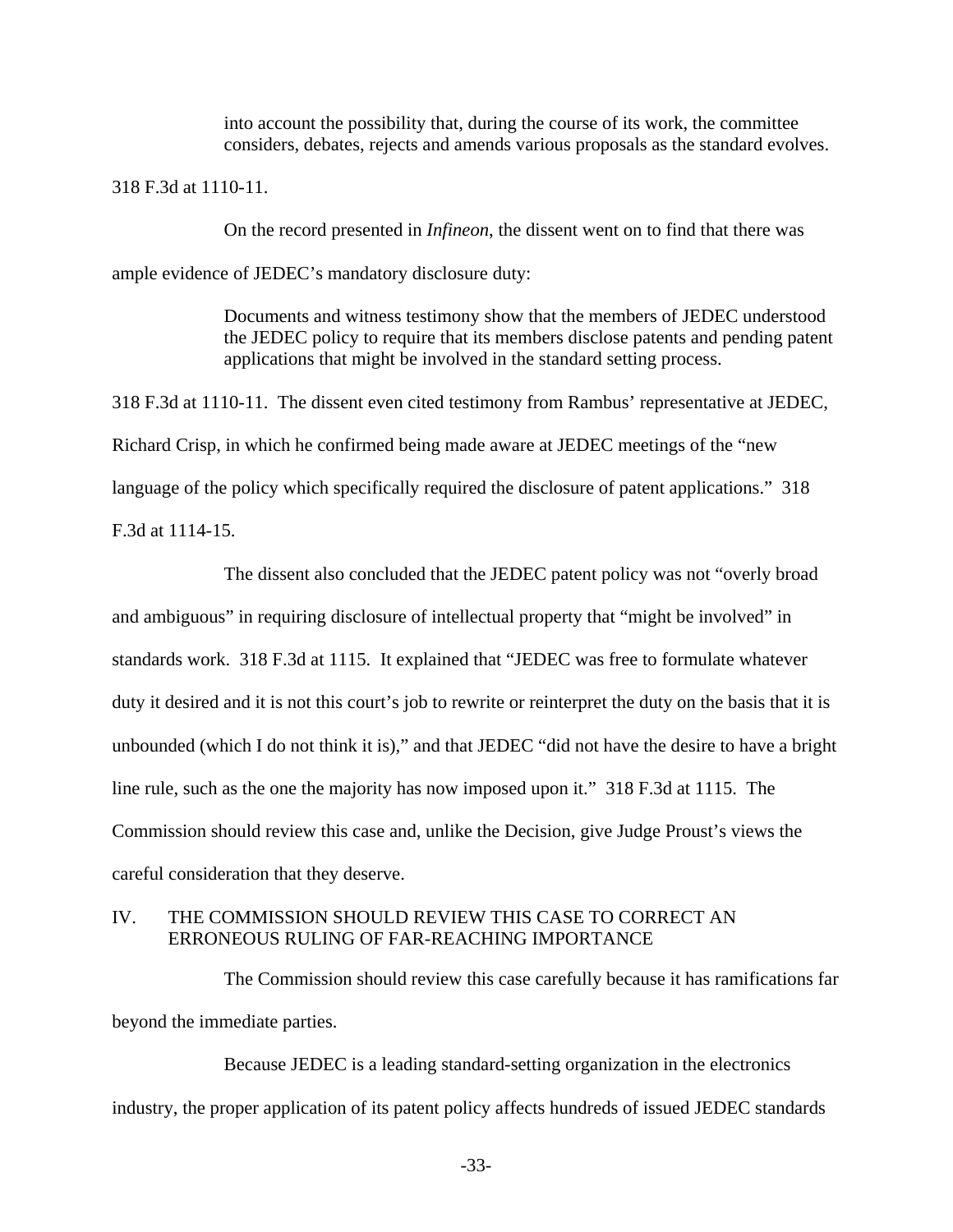for semiconductors and other electronic components, and countless manufacturers and users of those components.

If the Administrative Law Judge's Decision is undisturbed, the rights and obligations of these numerous firms respecting these hundreds of JEDEC standards will be altered in ways unforeseen by many. Firms that secretly filed or refined patent claims based on what they learned at the JEDEC meetings will largely be free to enforce those patents, even though those meetings were intended to foster the collaborative development of open standards. Moreover, JEDEC participants will be at the absolute mercy of patent-licensing demands by those firms that secretly laid patent minefields around a proposed standard.

Already, JEDEC is facing reluctance from its members to continue their participation in JEDEC-sponsored standards activity. In the trade press, commentators have stressed that "the semiconductor industry will likely have to reassess its reliance on the protections provided by the JEDEC standardization process."15 Likewise, there was ample testimony that conduct of the type alleged in this case will chill participation in standard-setting at JEDEC, and cause a shift away from open standard setting. (*See* Complaint Counsel Proposed Findings of Fact Nos. 250-54.) The advancement of technology and standard-setting activity will suffer. The consuming public, and fair competition, will be the ultimate losers.

The correct interpretation and enforcement of JEDEC's patent-disclosure policy is important to guide the industry in the increasingly frequent judicial and regulatory litigation involving alleged non-disclosures of patent rights. Before the 1990's, there was relatively

 <sup>15</sup> F. Marino & J. Nye, *A Diminished Duty to Disclose: The Federal Circuit Decision in Rambus Inc. v. Infineon Technologies*, Intellectual Property Today, June 2003, at 12.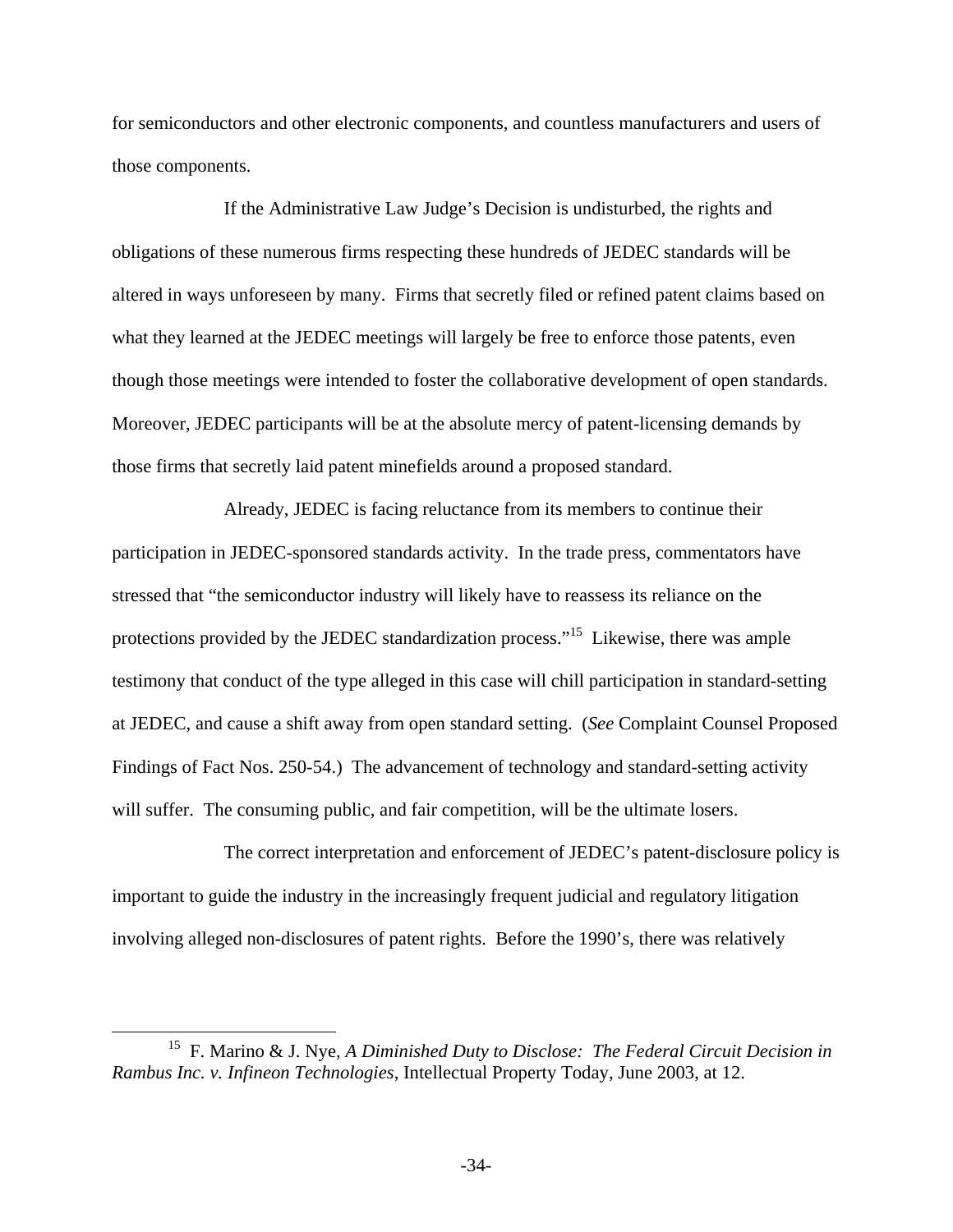infrequent litigation over abuse of standard-setting groups' patent disclosure rules.<sup>16</sup> Since the early 1990's, however, such litigation has burgeoned. JEDEC itself is aware of litigation involving alleged violations of its patent disclosure policy on at least seven widely used standards.17 Other cases have involved alleged violations of other standard-setting groups' patent policies, as well as standard setting by government regulators.<sup>18</sup> If undisturbed, the

17 *E.g.*, *Winbond Elecs. Corp. v. ITC*, 2001 U.S. App. LEXIS 25113 (Fed. Cir. Aug. 22, 2001), *corrected*, 275 F.3d 1344 (Fed. Cir. 2001) (Silicon Signature); *Atmel Corp. v. Silicon Storage, Inc.*, Case No. 96-CV-39 (N.D. Calif.)(Silicon Signature**)**; *Wang Labs., Inc. v. Mitsubishi Elecs. Am., Inc.*, 103 F.3d 1571 (Fed. Cir.), *cert. denied*, 522 U.S. 818 (1997) (Single In-Line Memory Modules); *Sun Microsystems, Inc. v. Kingston Tech. Co.*, Civ. Action No. C99- 03610VRW (N.D. Cal., filed July 26, 1999) (Dual In-Line Memory Modules); *TM Patents, L.P. v. IBM Corp.*, Case No. 7:97-CV-1529 (S.D.N.Y., filed March 6, 1997) (CBR Refresh); *Texas Instruments, Inc. v. Micron Tech., Inc.*, Case No. 93-CV-254 (D. Idaho, filed Sept. 3, 1992) (Quad CAS); *In re Certain Integrated Circuit Chipsets and Products Containing Same*, Inv. No. 337-TA-428 (ITC, filed April 17, 2000) (P6 Architecture); *STMicroelectronics, Inc. v. Motorola, Inc*., Civ. No. 4:30-CV-276 (E.D. Tex.)(Package Outlines); *Samsung Electronics Co. v. Tessera Technologies, Inc.*, Case No. 4:02-cv-05837 (N.D. Calif.)(Package Outlines).

18 E.g.*, In re Dell Computer Corp.*, 121 F.T.C. 616 (May 20, 1996) (Complaint and Consent Decree) (Dell Computer charged by Federal Trade Commission with "unfair methods of competition" under the Federal Trade Commission Act for failing to disclose patent rights on a video bus to the Video Electronics Standards Association, despite the group's "affirmative disclosure requirements"); *Townshend v. Rockwell Int'l Corp.*, 55 U.S.P.Q.2d (BNA) 1011, 1018-21 (N.D. Cal. 2000) (modem standard involving International Telecommunications Union); *SanDisk Corp. v. Lexar Media, Inc.*, No. C98-01115 (N.D. Cal. Oct. 17, 2000) (alleged nondisclosure of flash memory patent). In a related context, concerns about unfair competition arise when a firm offers its technology to a regulatory agency as a standard without disclosing that it is seeking patents covering that technology. *See In the Matter of Union Oil Co. of Calif.,* Docket No. 9305 (FTC Initial Decision Nov. 25, 2003), *appeal pending*; *Sony Elecs., Inc. v. Consumer Elecs. Ass'n*, 157 F. Supp.2d 172 (D. Conn. 2001).

 <sup>16</sup> *E.g.*, *Potter Instrument Co. v. Storage Technology Corp.*, 207 U.S.P.Q. (BNA) 763, 769 (E.D. Va. Mar. 25, 1980) (patent holder is estopped from enforcing patent when it "actively participated" in a standard-setting committee and "intentionally failed to bring its ownership of the . . . patent to the committee's intention, notwithstanding the committee's policy to the contrary"), *aff'd*, 641 F.2d 190 (4th Cir.), *cert. denied*, 454 U.S. 832 (1981); *Stambler v. Diebold, Inc.*, 11 U.S.P.Q.2d (BNA) 1709, 1715 (E.D.N.Y.) ("Plaintiff could not remain silent while an entire industry implemented the proposed standard and then when the standards were adopted assert that his patent covered what manufacturers believed to be an open and available standard"), *aff'd*, 878 F.2d 1445 (Fed. Cir. 1988).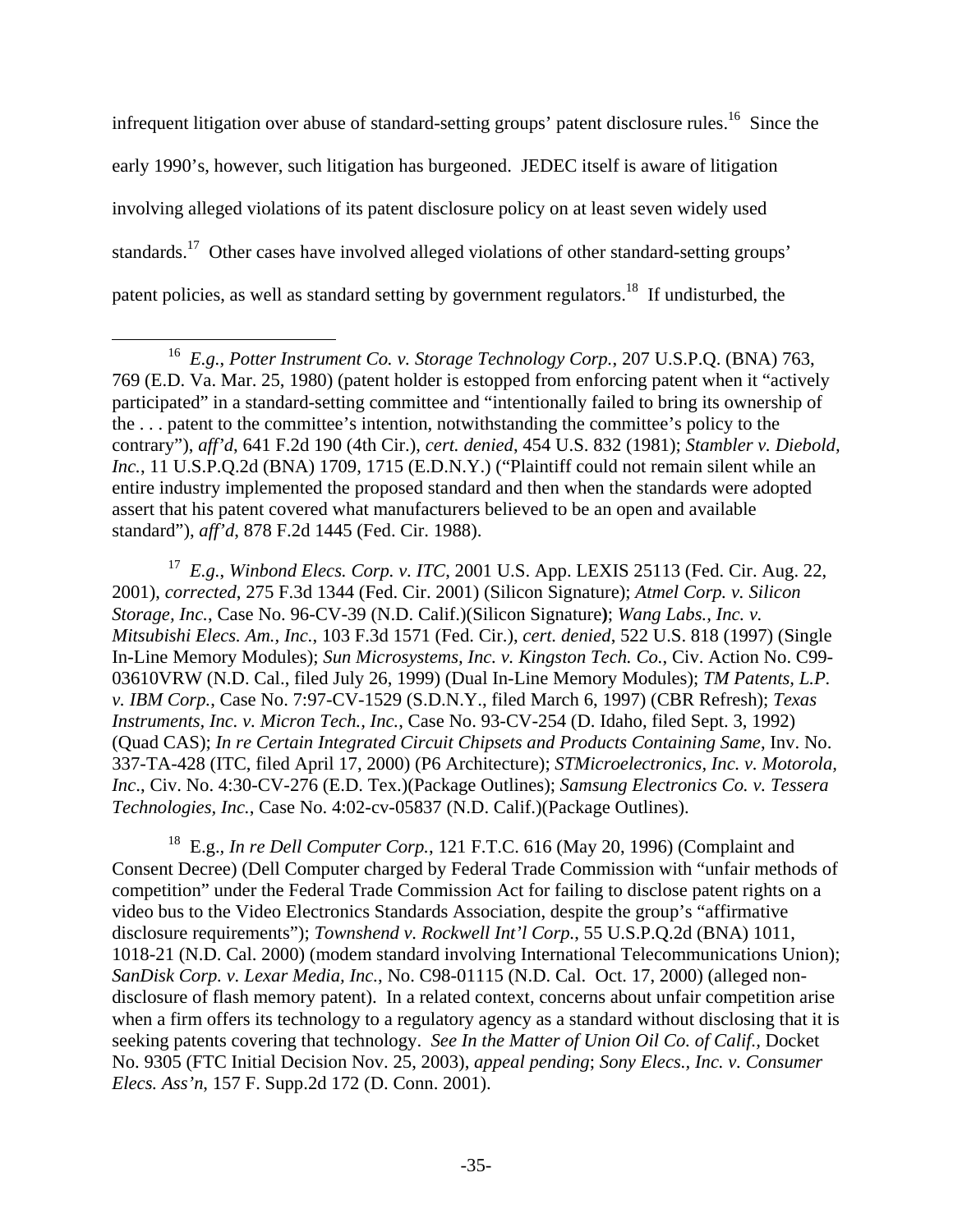Decision will affect all claims of this nature – both present and future – involving standards developed to date. The Decision threatens to create a dangerous precedent that will heavily influence the outcome of other litigation in which parties seek to enforce JEDEC's patent policy.

The Administrative Law Judge's Decision will also have repercussions around the world. JEDEC's members include firms based in Asia, Europe, and other countries, as well as firms based in the United States. Many of these firms do business on a multi-national basis. As a practical matter, many of the standards adopted by JEDEC become worldwide standards.

The problem of patent "ambushes" is particularly acute when it occurs in the context of a standardized product. The Federal Circuit previously addressed a similar controversy in which a patent holder failed to disclose patent applications to JEDEC. *Wang Labs., Inc. v. Mitsubishi Elecs. Am., Inc.*, 103 F.3d 1571 (Fed. Cir.), *cert. denied*, 522 U.S. 818 (1997). As the court noted there, JEDEC's adoption of an item as an industry standard can vastly increase demand for that item, in some cases into "a multi-billion dollar market." 103 F.3d at 1579. The very nature of "standardized" products — which by definition may be used by the whole industry — accentuates the need for effective remedies to redress violations of JEDEC's patent policy.

Finally, cases of this nature implicate important concerns under the antitrust laws, which aim to prevent the improper manipulation of standard-setting processes. As noted earlier, private standard-setting among competitors "is permitted at all under the antitrust laws only on the understanding that it will be conducted in a nonpartisan manner offering procompetitive benefit," and subject to procedures that "prevent the standard-setting process from being biased by members with economic interests." *Allied Tube & Conduit Corp.*, 486 U.S. at 501, 506-07. This basic principle is thwarted when a single firm is able to enhance the monopoly power of its

-36-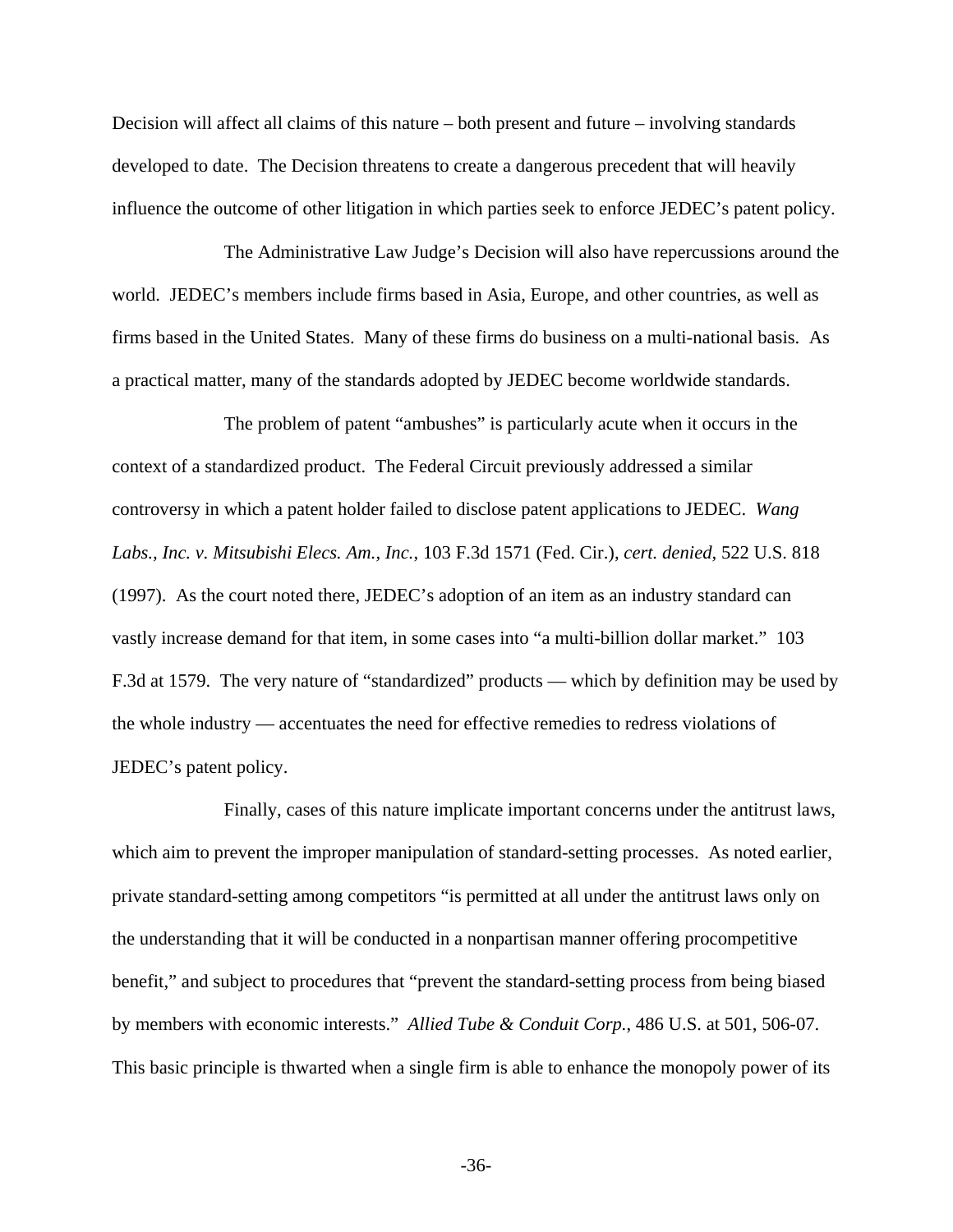patents by stealthy and misleading conduct at the standard-setting organization. For this

paramount reason, if no other, the Commission should give careful attention to this case.

# **CONCLUSION**

For the foregoing reasons, the Commission should conduct a careful review of the

Decision and set aside those portions which misconstrued JEDEC's patent-disclosure policy.

Respectfully submitted,

Daniel I. Prywes Nathan D. Stump PEPPER HAMILTON LLP 600 Fourteenth Street, N.W. Washington, D.C. 20005-2004 (202) 220-1200

\_\_\_\_\_\_\_\_\_\_\_\_\_\_\_\_\_\_\_\_\_\_\_\_\_\_\_\_\_

Attorneys for *Amicus Curiae*  JEDEC Solid State Technology Association

Dated: April 16, 2004